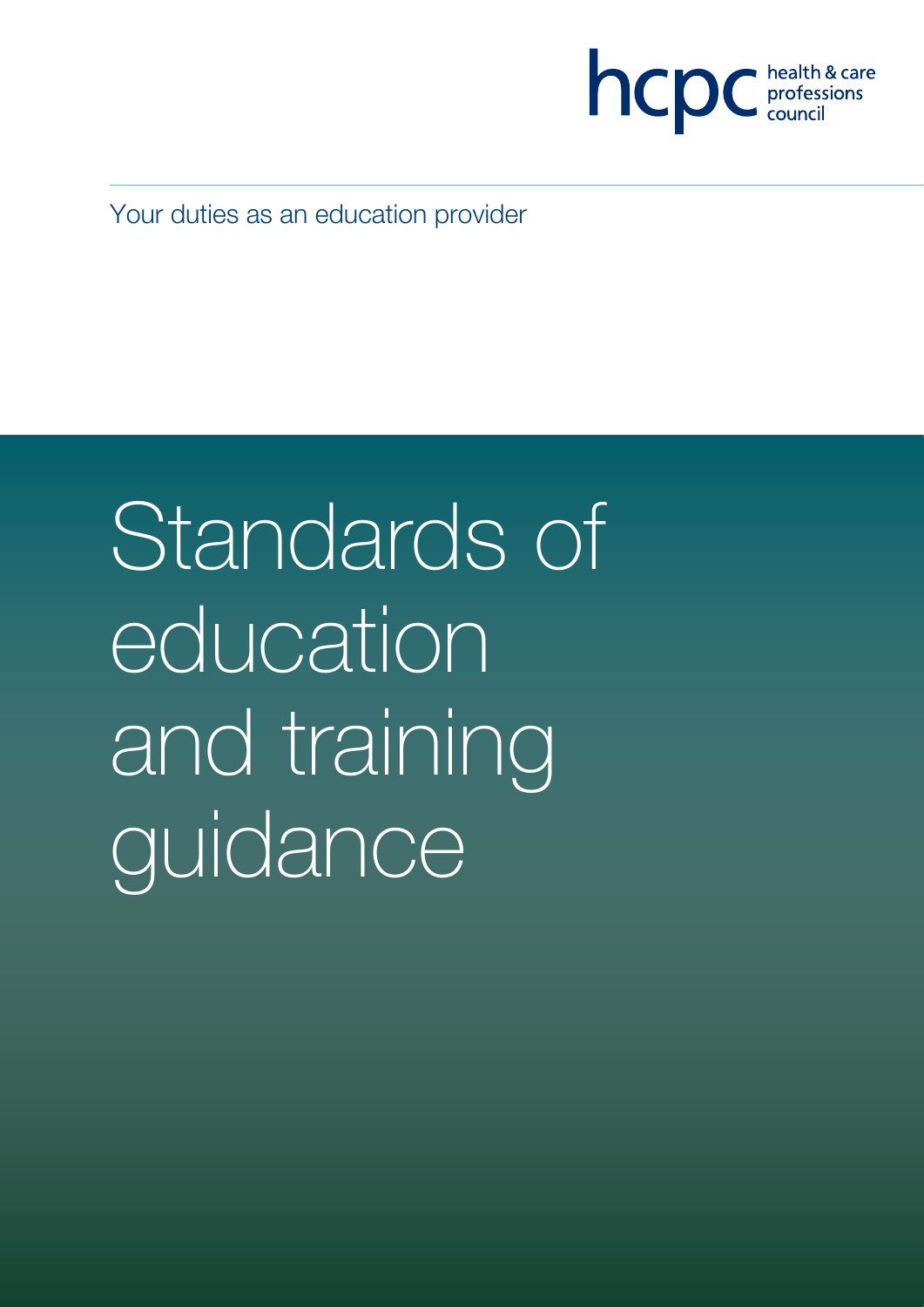## **Contents**

## Introduction 3

About us 3 Our main functions 3 About the standards of education and training 3 Guidance from other organisations 4 Language 4 The structure of this document 5 SET 1: Level of qualification for entry to the Register 6 SET 2: Programme admissions 8 SET 3: Programme governance, management and leadership 16 SET 4: Programme design and delivery 30 SET 5: Practice-based learning 38 SET 6: Assessment 46

Glossary 51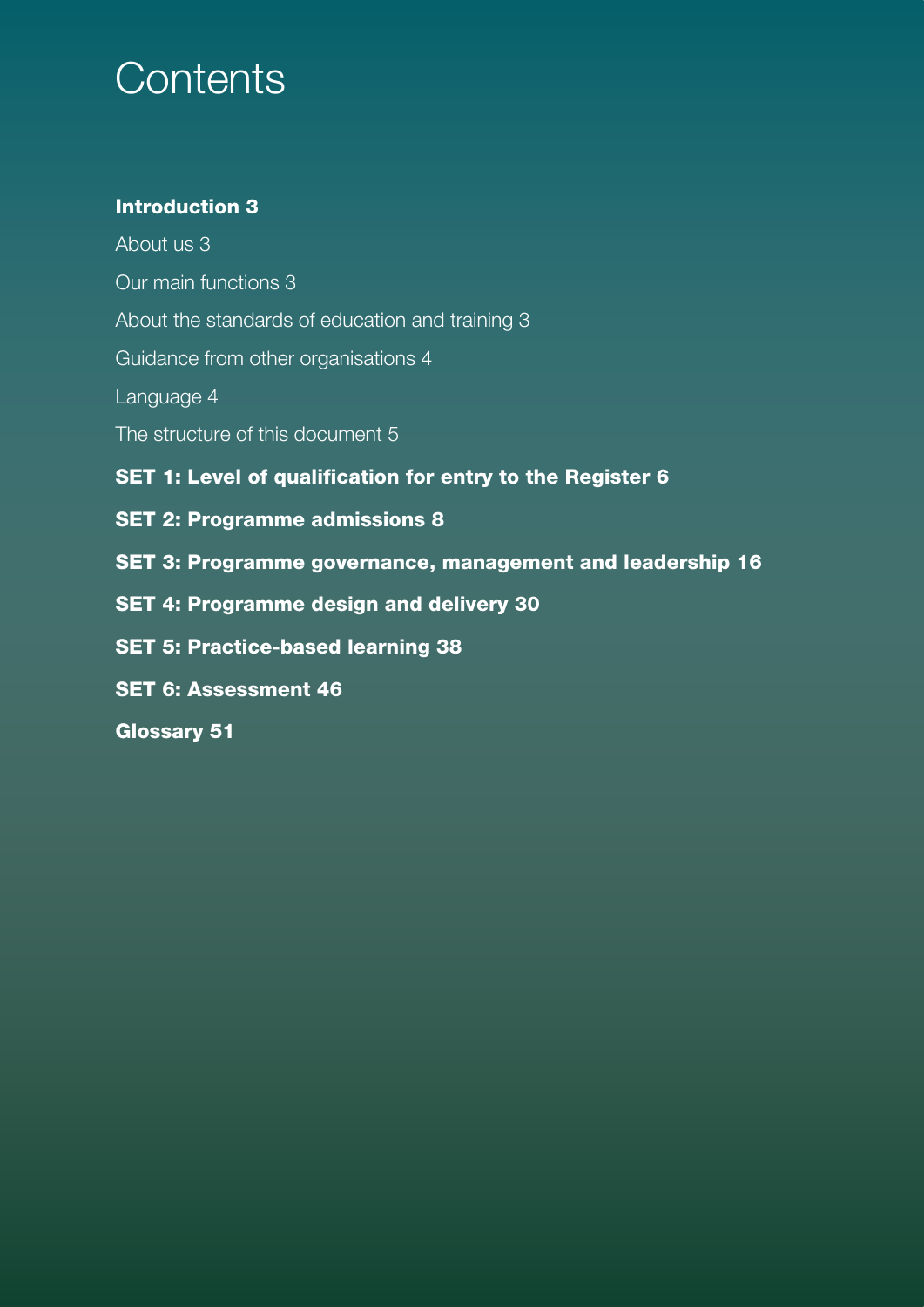## Introduction

This document provides guidance on the Standards of Education and Training (SETs), including information about how we assess and monitor education and training programmes against them.

As part of our approval and monitoring processes, we use the SETs to make sure that all learners meet the standards for registration when they gain a qualification, that they are suitable to become health and care professionals, and that they are able to practise their profession safely and effectively.

This document is written for education providers who are preparing for or will be involved in our approval and monitoring processes, but it will also be useful for practice education providers and others who work with and alongside education providers.

The guidance for each standard explains the purpose behind it, provides further explanation and definitions, and in some cases, suggests how you could show that you meet the standard.

### About us

We are the Health and Care Professions Council (HCPC) and we were set up to protect the public. To do this, we keep a Register of professionals who meet our standards for their training, professional skills, behaviour and health.

We currently regulate 16 professions.

- Arts therapists
- Biomedical scientists
- Chiropodists / podiatrists
- Clinical scientists
- Dietitians
- Hearing aid dispensers
- Occupational therapists
- Operating department practitioners
- **Orthoptists**
- **Paramedics**
- **Physiotherapists**
- Practitioner psychologists
- Prosthetists / orthotists
- Radiographers
- Social workers in England
- Speech and language therapists

For an up-to-date list of the professions we regulate, please see our website at www.hcpc-uk.org

Our Register is available on our website for anyone to search, so that they can check whether a professional is registered with us and if they have any restrictions on their practice. Professionals on our Register are called 'registrants'.

### Our main functions

To protect the public, we:

- set standards for registrants' education and training, professional skills, conduct, performance and ethics;
- keep a register of professionals who meet those standards;
- approve education and training programmes which professionals must complete to register with us; and
- take action when professionals on our Register do not meet our standards.

## About the standards of education and training

The SETs are the standards which education and training programmes must meet in order to be approved by us.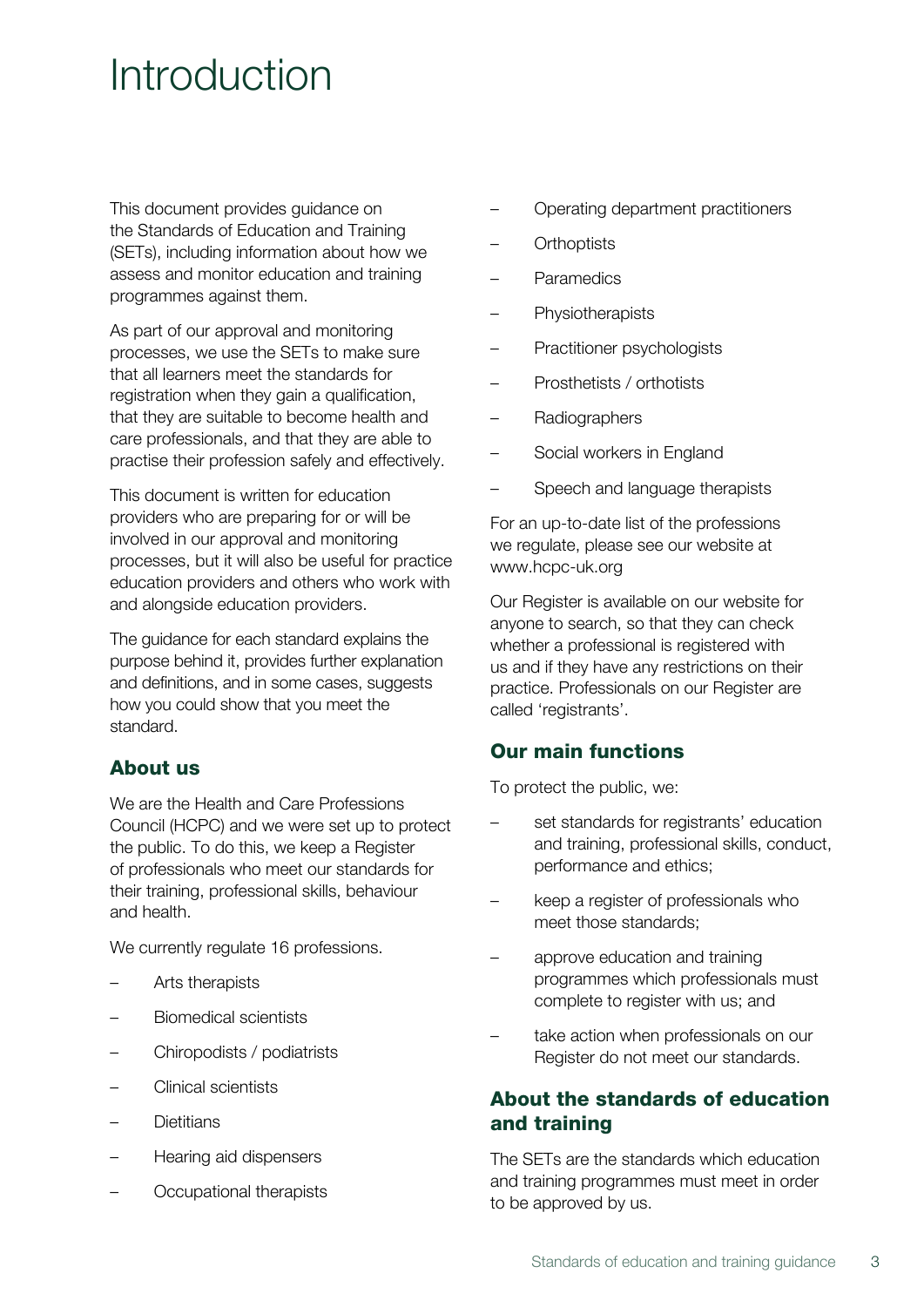The SETs make sure that learners are prepared for safe and effective practice. A programme which meets the SETs allows a learner who completes that programme to meet the standards of proficiency (SOPs). The SOPs set out the knowledge, skills and understanding that are needed for safe and effective practice in each profession. The SETs also make sure that learners are able to meet our standards of conduct, performance and ethics (SCPEs), the ethical principles and expectations of a professional's behaviour. If a learner successfully completes an approved programme, they are eligible to apply to us for registration.

Our governing legislation (the Health and Social Work Professions Order 2001) says that we must set our standards, including standards for education providers, at the level necessary for safe and effective practice. This is what we call the 'threshold' level. However, we recognise that many education and training programmes go beyond this.

All of the SETs apply to all of the education and training programmes we approve. However, the way they are implemented may differ between programmes, and this often depends on the profession or the way they are delivered.

We want to encourage education providers to develop new education and training programmes, and providers of existing programmes to structure or deliver them in different or innovative ways. Therefore, we have avoided setting detailed requirements for how you should meet the standards. Instead, we approve and monitor how you have achieved the required outcomes, the policies and processes you have in place, and how you implement, review and evaluate them.

### Guidance from other organisations

We have written this guidance document to provide more information about the meaning and intention of the SETs. It does not include examples of good practice or other specific suggestions for how a programme should meet the SETs. When you are developing your programme, you may also want to refer to documents published by other organisations which take a role in developing good practice – for example, professional bodies and commissioning or funding bodies.

#### Language

When we use the abbreviation 'SET' followed by a number, this refers to a section of the standards (for example, SET 2) or an individual standard (for example, SET 2.1).

Throughout the document 'we', 'us' and 'our' refers to the HCPC and 'you' refers to the education provider, including those involved in leading or managing the programme.

We have used the term 'learner' throughout this document. We use this to mean anyone learning, studying or training on a programme which will lead to them being eligible to apply to join our Register. The term includes students, trainees, apprentices and practitioners in training or work-based learning.

We have also used the term 'educator' throughout the document. We use this to mean an individual who is involved in teaching, assessing or aiding learning. This can include people who are permanently employed and others who help to deliver the programme such as sessional or visiting lecturers and practice educators.

The term 'staff' is used more broadly to refer to anyone involved in delivering the programme. This could include educators as well as those involved in other areas, such as managing or administering the programme.

Many statements contained in the guidance sections of this document use verbs such as 'should', 'may' or 'could'. This is because the guidance is not meant to set additional requirements to those set out in the standards.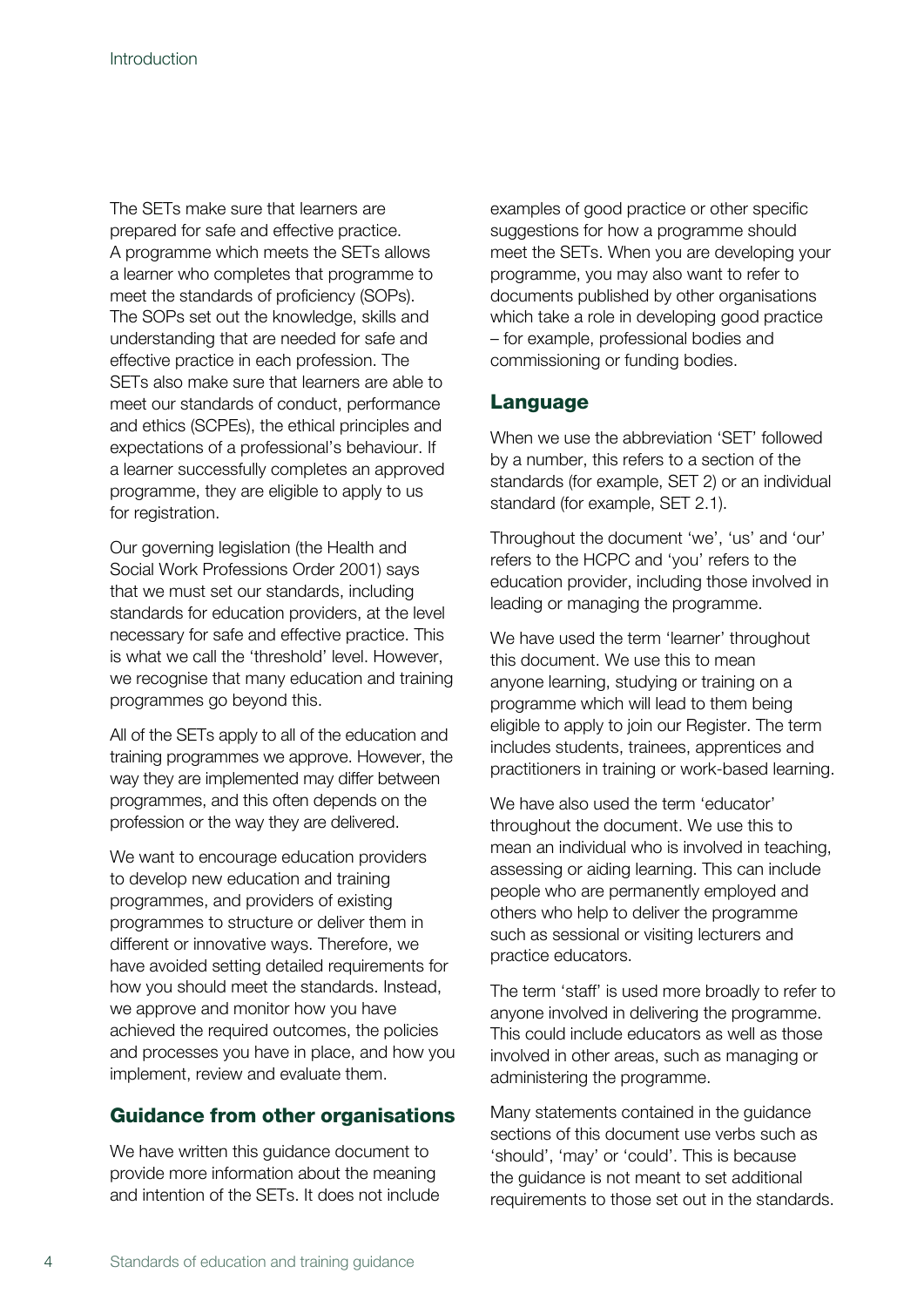We use words such as 'should', 'may' or 'could' in the guidance to indicate something which is recommended but not an absolute requirement, or areas we would expect you to consider in how you meet the SETs.

### The structure of this document

We have divided the main text of this document into six sections, to reflect the six sections of the SETs.

- SET 1: Level of qualification for entry to the Register
- SET 2: Programme admissions
- SET 3: Programme governance, management and leadership
- SET 4: Programme design and delivery
- SET 5: Practice-based learning
- SET 6: Assessment

Under the title of each section we have summarised the broad areas that the section is concerned with. We then provide detailed guidance for each standard in the section, in a table like the one below.

Under 'Other sources of HCPC guidance' we list other HCPC publications, where available, which may be useful for you to find more information about an individual standard. Certain documents may have relevant information in them which relates to a number of individual standards.

### This box contains the full text of the individual standard.

#### Guidance

This box contains guidance on the individual standard. It includes the intention behind the standard and any key definitions.

#### Other sources of HCPC guidance

This box appears after some of the SETs and lists other HCPC publications which contain more background information or other related standards or guidance.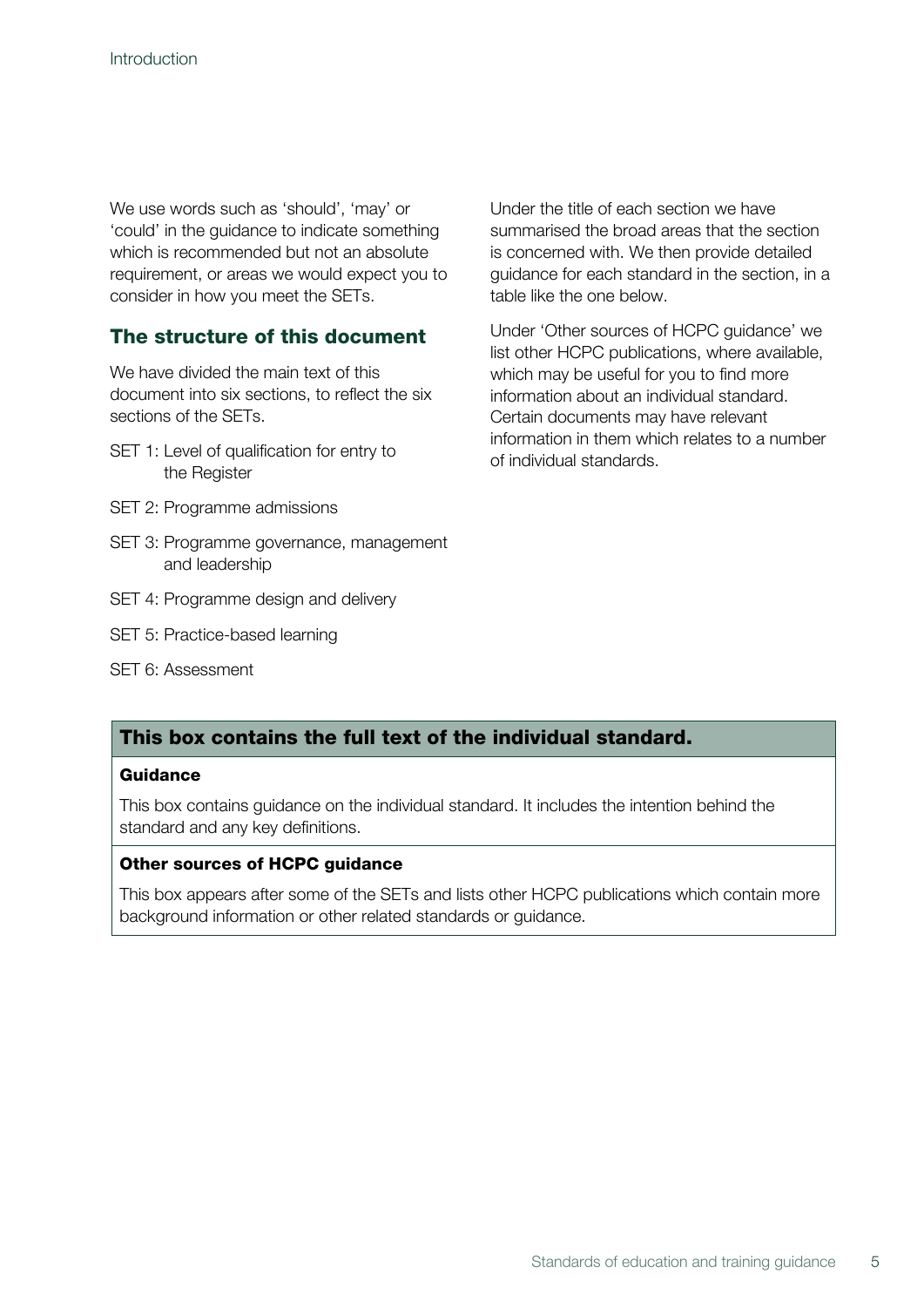# SET 1: Level of qualification for entry to the Register

## Summary

This section is about the qualifications which would normally be expected for someone to be eligible to apply to register with us in each profession.

#### 1.1 The Council normally expects that the threshold entry routes to the Register will be the following.

Bachelor degree with honours for:

- biomedical scientists (with the Certificate of Competence awarded by the Institute of Biomedical Science, or equivalent);
- chiropodists / podiatrists;
- dietitians;
- occupational therapists;
- orthoptists;
- physiotherapists;
- prosthetists / orthotists;
- radiographers;
- social workers in England; and
- speech and language therapists.

Diploma of Higher Education for operating department practitioners.

Equivalent to Certificate of Higher Education for paramedics.

Foundation degree for hearing aid dispensers.

Master's degree for:

- arts therapists;
- clinical scientists (with the Certificate of Attainment awarded by the Association of Clinical Scientists, or equivalent);
- forensic psychologists (with the award of the British Psychological Society qualification in forensic psychology, or equivalent);
- health psychologists (with the award of the British Psychological Society qualification in health psychology, or equivalent);
- occupational psychologists (with the award of the British Psychological Society qualification in occupational psychology, or equivalent); and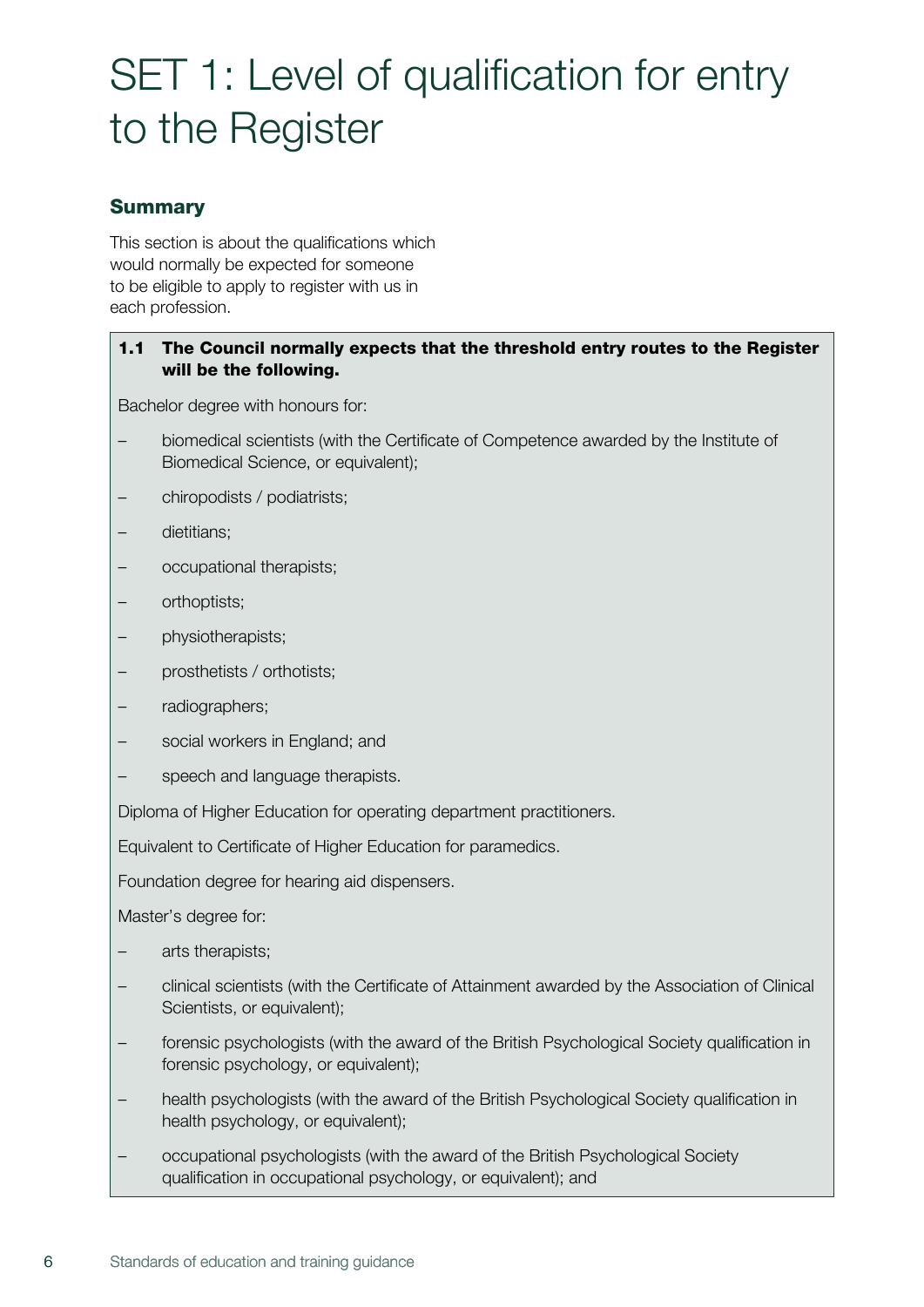– sport and exercise psychologists (with the award of the British Psychological Society qualification in sport and exercise psychology, or equivalent).

Professional doctorate for clinical psychologists.

Professional doctorate or equivalent for:

- counselling psychologists; and
- educational psychologists

#### Guidance

This standard sets out the level of qualification we would normally expect for approved programmes leading to registration in each of the regulated professions.

We have set the level for each profession based on what we think is needed for programmes to deliver the standards of proficiency (SOPs). We expect that most approved programmes will be at, or above, the standard we have outlined, but we realise that there may be some exceptions.

This standard contains the word 'normally' and some of the entry routes include the word 'equivalent'. This is to show that you may be able to design a programme which leads to a different qualification but which meets the rest of the SETs and the SOPs, and so can still be approved by us. By law, we could not refuse to approve a programme just based on the form of award.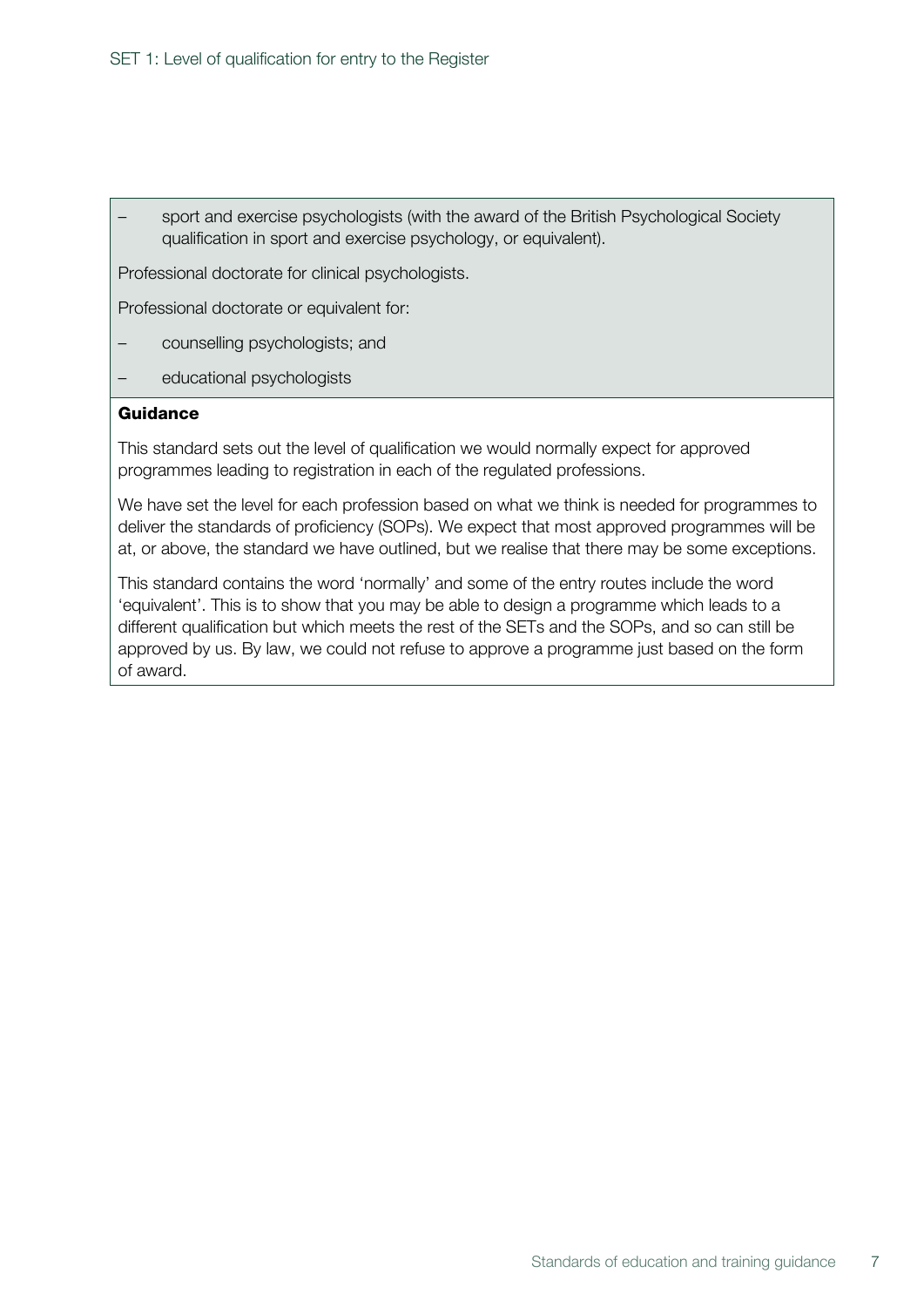## SET 2: Programme admissions

### **Summary**

This section relates to the admissions processes for your programme, including the selection and entry criteria, procedures for assessing applicants and the information provided to the people involved. When making decisions during the admissions process, we expect you to make sure learners are suitable to take part in the programme, including their suitability to work with service users and carers in practice. We also expect you to make sure that they will be able to meet the standards of proficiency (SOPs) for their profession and practise safely and effectively once they have successfully completed the programme.

However, it is important that your applicants understand that when you assess applications you are checking that they are suitable to take part in the programme, not giving any guarantees about whether they will eventually be registered. This particularly applies to the individual standards in this section which refer to criminal record checks and health requirements.

When someone applies for registration we look at their application individually and make a decision about whether they can be registered, based on their circumstances. We cannot guarantee that they will be registered in the future, or decide that a future application for registration would definitely not be successful.

If admissions criteria and processes are applied by a separate organisation, you must still have overall responsibility for overseeing them. We do not normally visit organisations that you work with or enter partnerships with. Instead we approve the policies and processes that you have in place in relation to them.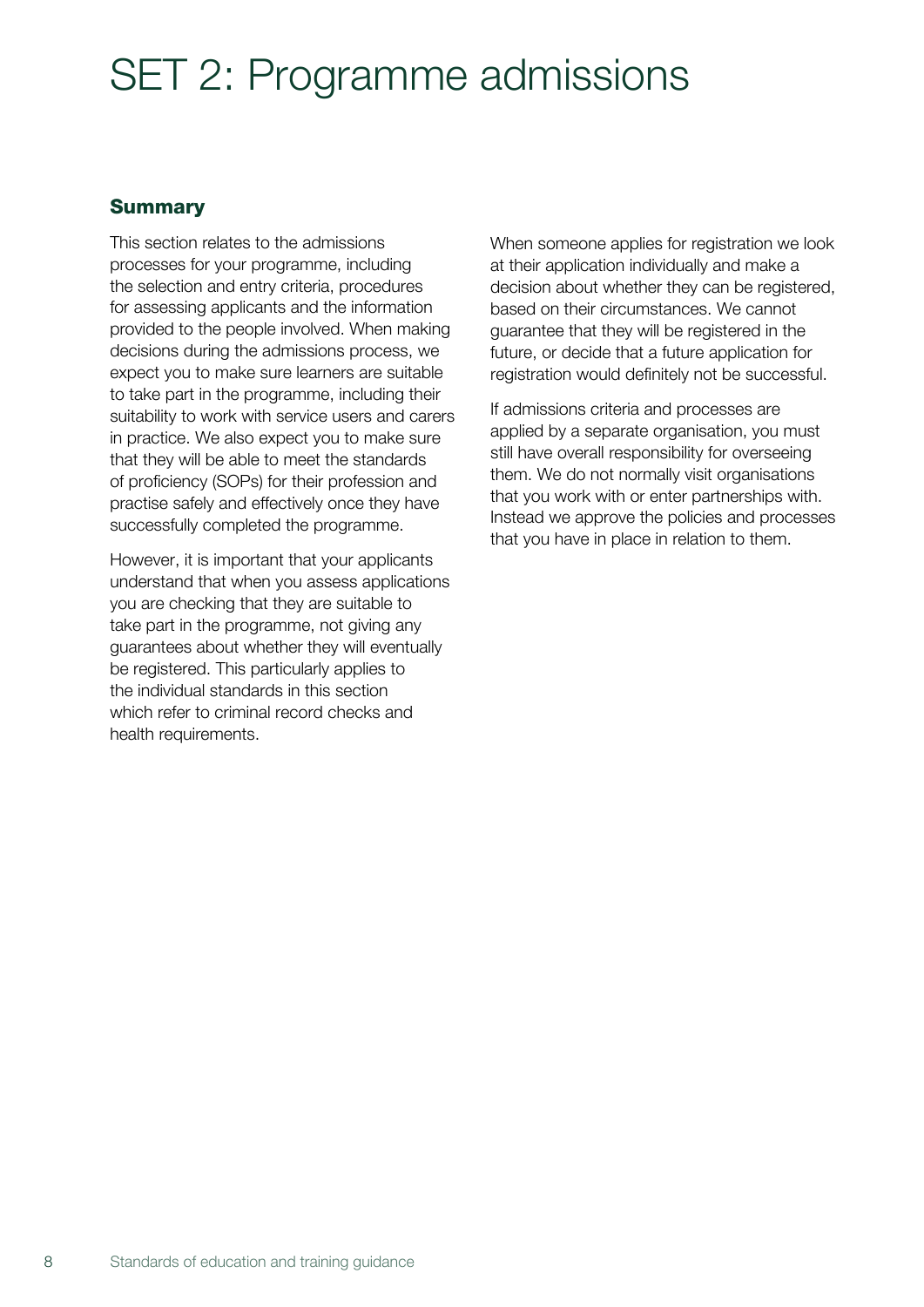#### 2.1 The admissions process must give both the applicant and the education provider the information they require to make an informed choice about whether to take up or make an offer of a place on a programme.

#### **Guidance**

This standard is about making sure that information provided throughout the admissions process is clear and thorough, and allows informed decision-making.

This standard has two purposes. We want to be sure that applicants provide all the information you need to come to an appropriate decision about their suitability for a particular programme. Similarly, we want to make sure that you provide applicants with all the information on the programme that they need to make a fully informed decision about taking up a place on a programme.

This applies to the information you provide to applicants about all aspects of the programme, including practice-based learning.

We do not give you specific guidance on the detailed information you must ask an applicant for, but we need to be satisfied that it is enough for you to be able to make an appropriate decision about whether to offer them a place on a programme.

Among other things, you should tell applicants about the costs of the programme, including accommodation and other associated costs where relevant, and any options for funding. The information you provide to applicants should also be clear about the difference between completing an approved programme and registering with us, about the different roles that regulatory and professional bodies play, and about the use of protected titles as a learner and as a registrant.

#### Other sources of HCPC guidance

Guidance on conduct and ethics for students

Guidance on health and character

Health, disability and becoming a health and care professional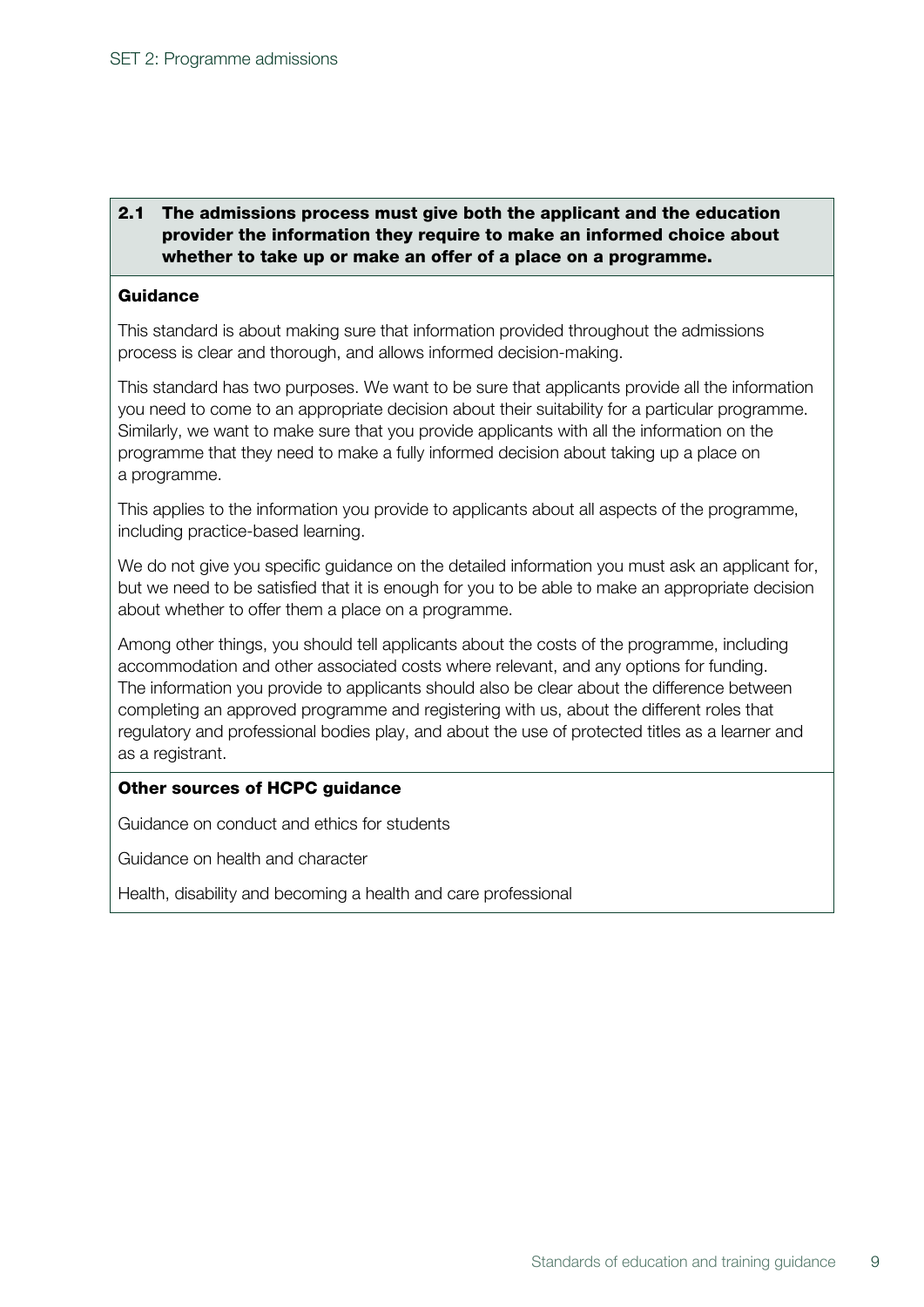#### 2.2 The selection and entry criteria must include appropriate academic and professional entry standards.

#### **Guidance**

This standard is about making sure that the academic and professional entry criteria are appropriate to the level and content of the programme, which in turn makes sure that learners are able to meet our standards for registration once they have completed the programme.

These should include, for example, requirements for the applicant to already have certain knowledge or qualifications, where relevant. Or you may choose to include selection and entry criteria which relate to profession-related values, attitudes or personal attributes which applicants must have. Whatever the criteria, you need to be able to show how they are appropriate to the level and content of the programme.

The information you provide to applicants should clearly set out all of the relevant academic and professional entry standards for the programme.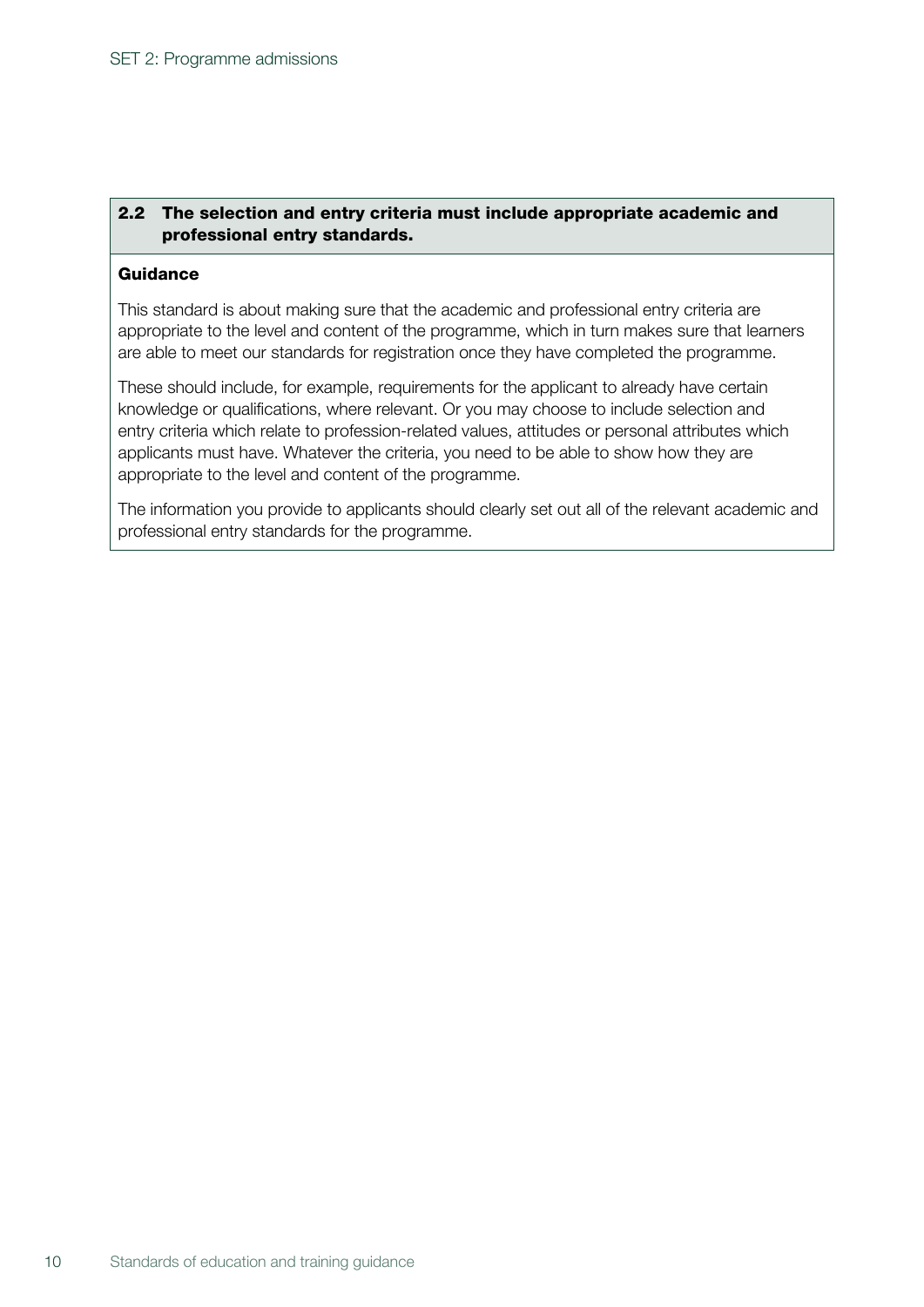#### 2.3 The admissions process must ensure that applicants have a good command of English.

#### **Guidance**

This standard is about making sure that learners are able to use the English language at the level necessary to communicate effectively with service users and carers, educators and others, and to complete the programme successfully.

You must have a thorough process in place for assessing an applicant's command of English. We do not prescribe how this should be done, but it should cover their reading, writing, listening and speaking skills.

We expect that any English language requirements you set at the point of admission are appropriate to the level and content of the programme. They should take account of the fact that, once the programme is completed, all learners must have the necessary level of English as set out in standard 8 of the SOPs for the relevant profession.

Your requirements can apply to all applicants, including those from the European Economic Area.

We realise that the requirements for applicants who do not have English as their first language may be different from the requirements for those who do. For example, applicants whose first language is English are not likely to be expected to provide evidence of meeting a language testing standard, but may demonstrate their English language skills in another way.

Your process should also make sure that reasonable adjustments are made to allow disabled applicants (for example, deaf applicants) to demonstrate their English language and communication skills. When considering reasonable adjustments, you may find it helpful to refer to our guidance document Health, disability and becoming a health and care professional.

#### Other sources of HCPC guidance

Health, disability and becoming a health and care professional

Standards of proficiency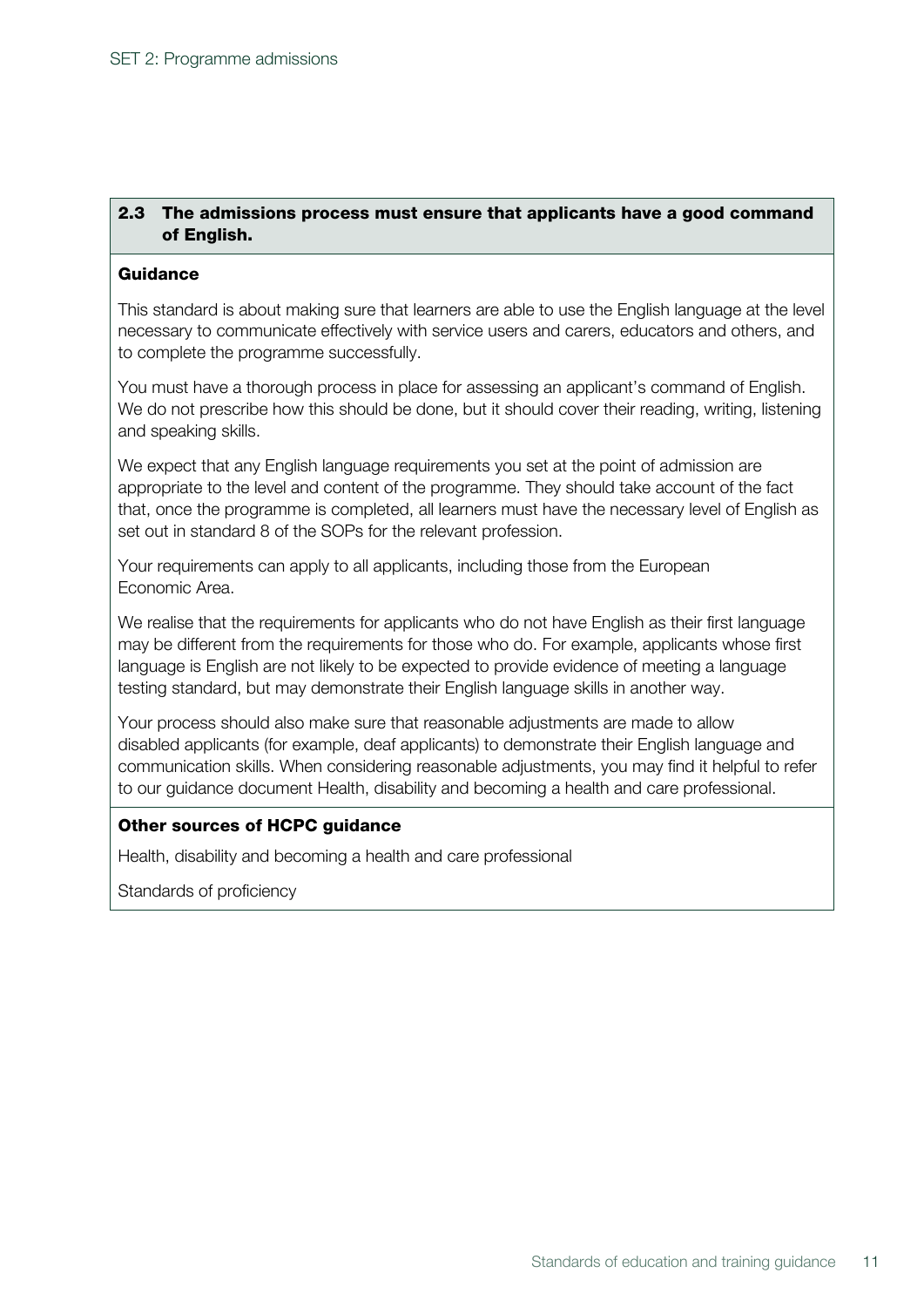#### 2.4 The admissions process must assess the suitability of applicants, including criminal conviction checks.

#### **Guidance**

This standard is about making sure that service users and others (including other learners) are not put at risk through their interaction with learners.

By 'suitability' we mean that an applicant is of appropriate character to train to become a health and care professional and to interact safely with service users and carers. When making a decision about character you may find it helpful to refer to our Guidance on health and character.

We expect you to carry out criminal record checks on all applicants. You would normally do this through the Disclosure and Barring Service in England and Wales, Disclosure Scotland, Access Northern Ireland or, where appropriate, an equivalent body in another country. This should normally be at an 'enhanced' level or equivalent, due to the positions of trust and responsibility people on our Register are placed in. It is for you to decide who should pay the cost of carrying out the criminal convictions checks.

In making an admissions decision about someone who has a criminal record, you should consider whether it might affect their suitability to work with service users and carers or affect the public's confidence in their profession.

You should involve partner organisations in assessing the suitability of applicants. For example, you should consult practice education providers to find out whether the fact that an applicant has a criminal record would cause any problems in practice-based learning.

We also expect your processes to consider our standards, particularly the standards of conduct, performance and ethics, and whether an individual's criminal record may affect their ability to meet them once qualified. Our Guidance on health and character provides information on how we consider the criminal records of people who apply for registration with us.

#### Other sources of HCPC guidance

Guidance on conduct and ethics for students

Guidance on health and character

Standards of conduct, performance and ethics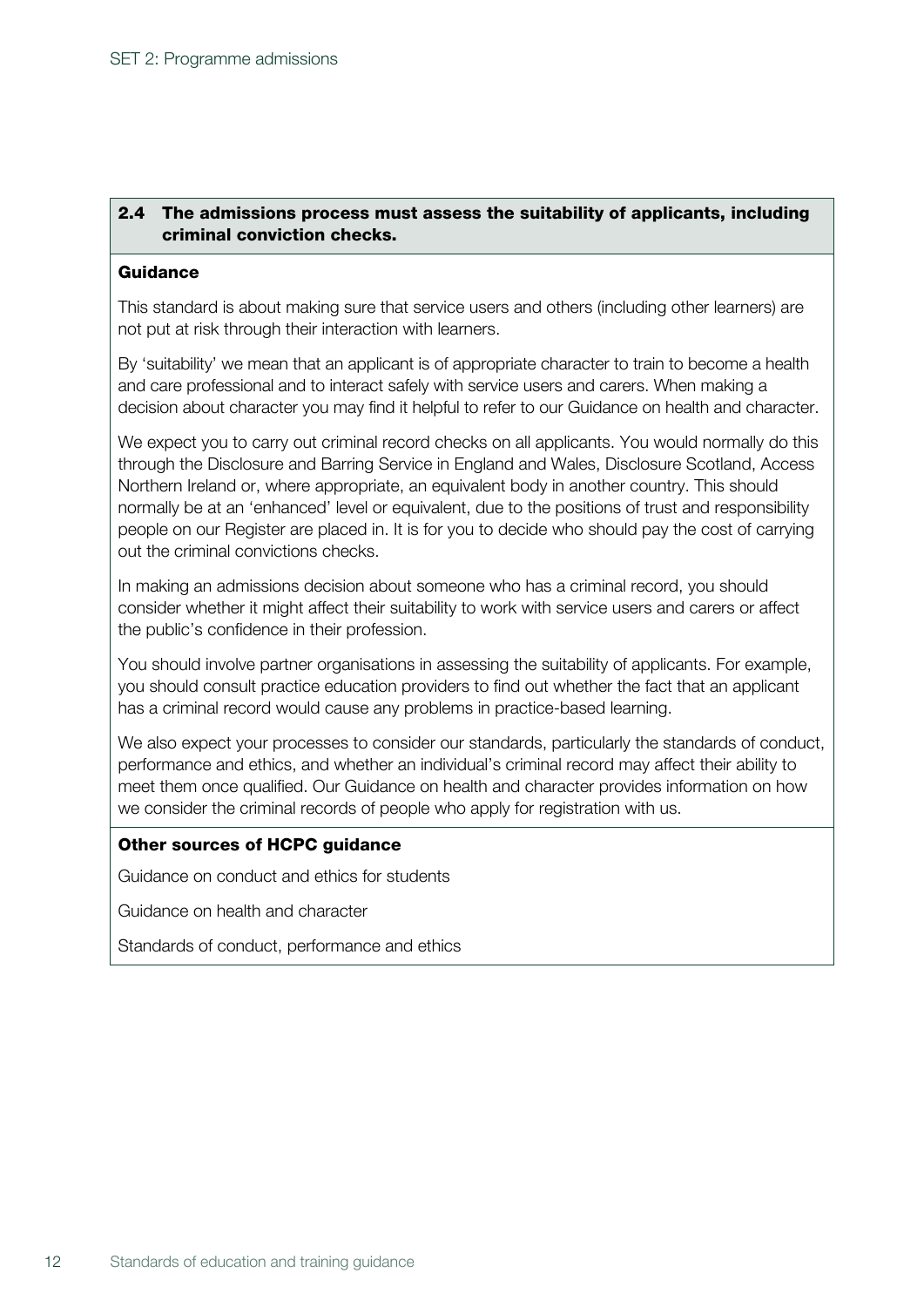#### 2.5 The admissions process must ensure that applicants are aware of and comply with any health requirements.

#### **Guidance**

This standard is about making sure that learners will be able to take part in a programme safely and effectively, and meet our standards for registration once they complete the programme.

The information you make available to applicants must clearly set out any health requirements. Health requirements could relate to applicants' physical or mental health (or both). For some programmes, they may include things that applicants must do before starting a programme (for example, have certain immunisations), or aspects of the programme which may affect applicants with certain health conditions or disabilities in a different way (for example, physically taking part in some learning activities).

You should encourage applicants to give you information about a health condition which may affect the way they are able to learn on the programme, including the way in which they interact with service users and carers. It is your responsibility to make sure you have made all reasonable adjustments for applicants and learners, in line with equality and diversity laws.

We do not see having a disability as a barrier to becoming a health and care professional. Our guidance document, Health, disability and becoming a health and care professional, provides information for disabled people applying to approved programmes and for admissions staff considering applications from disabled people. You should make applicants aware of this and other relevant guidance during the admissions process.

When making an admissions decision about someone who has told you about a health condition, you should take into account our Guidance on health and character, which provides information on how we consider health information about people who apply for registration with us.

#### Other sources of HCPC guidance

Guidance on health and character

Health, disability and becoming a health and care professional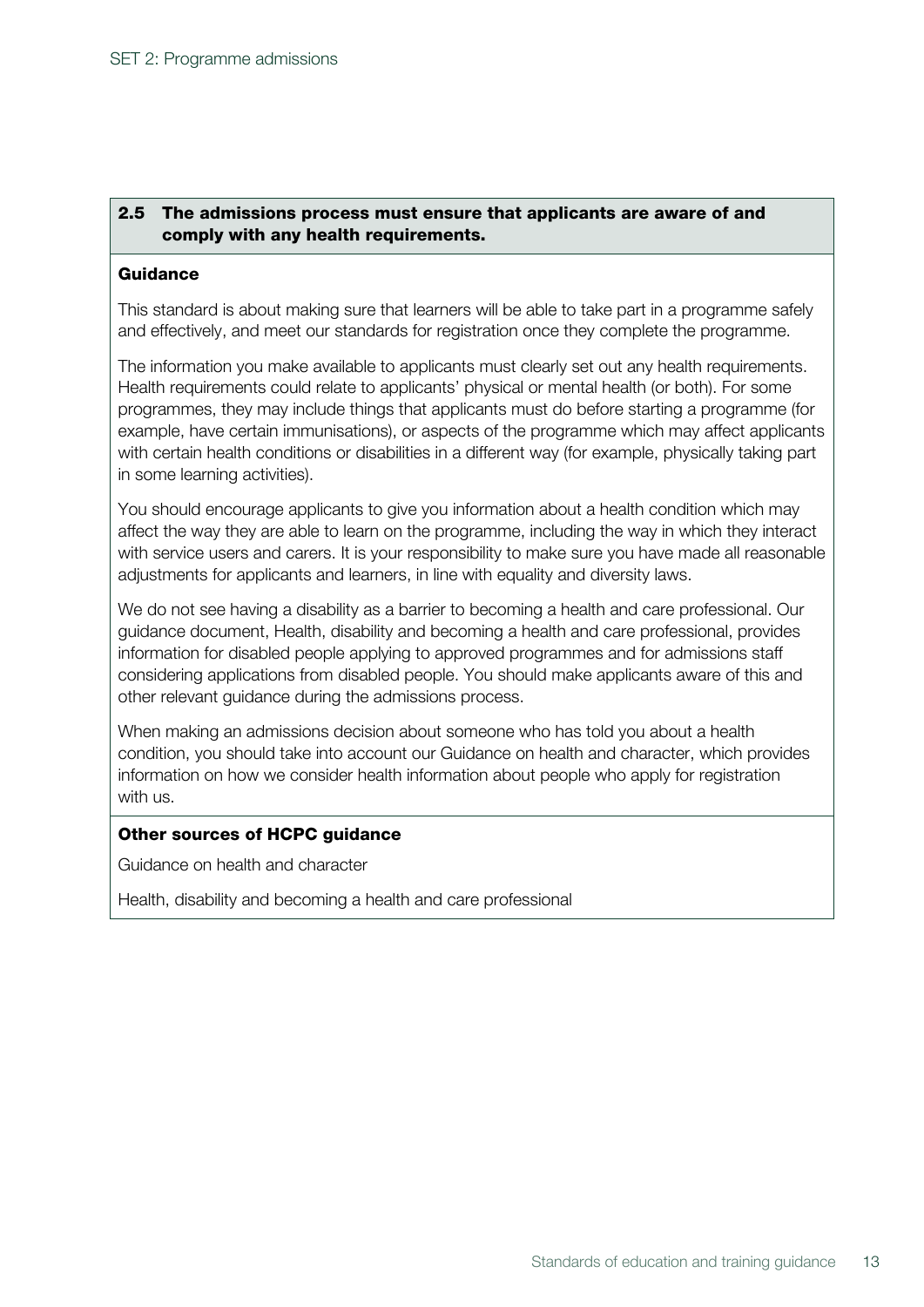#### 2.6 There must be an appropriate and effective process for assessing applicants' prior learning and experience.

#### **Guidance**

This standard is about making sure that you consider any previous learning and experience an applicant has as part of the admissions process in an appropriate and effective way.

This is often known as 'recognition of prior learning' and can relate to an applicant's previous experiential (informal) learning or previous certificated (formal) learning (such as relevant qualifications or completed modules). Methods for recognising previous certificated or experiential learning may include:

- credit transfer;
- feeder routes; and
- transition arrangements.

This standard relates to how you assess individual applicants' previous learning and experience on a case-by-case basis, and how you assess other programmes or training routes which may give advanced standing to a group of applicants.

Your process for assessing previous learning should take into consideration factors such as the relevance and level of the previous learning, including how relevant it is to current practice. You should also make sure that the applicant provides enough evidence of the previous learning.

There is no need for you to recognise or give credit for previous learning or experience if you do not consider it appropriate. But we do not set limits on the amount of previous learning or experience you can give credit for if you decide to do this. You may have a specific policy or guidance in this area. However, we expect you to have a clear justification for the decisions made and a process in place which makes sure the SOPs are met by all learners by the end of the programme.

You should also be able to show how you explain your processes in this area to applicants and learners.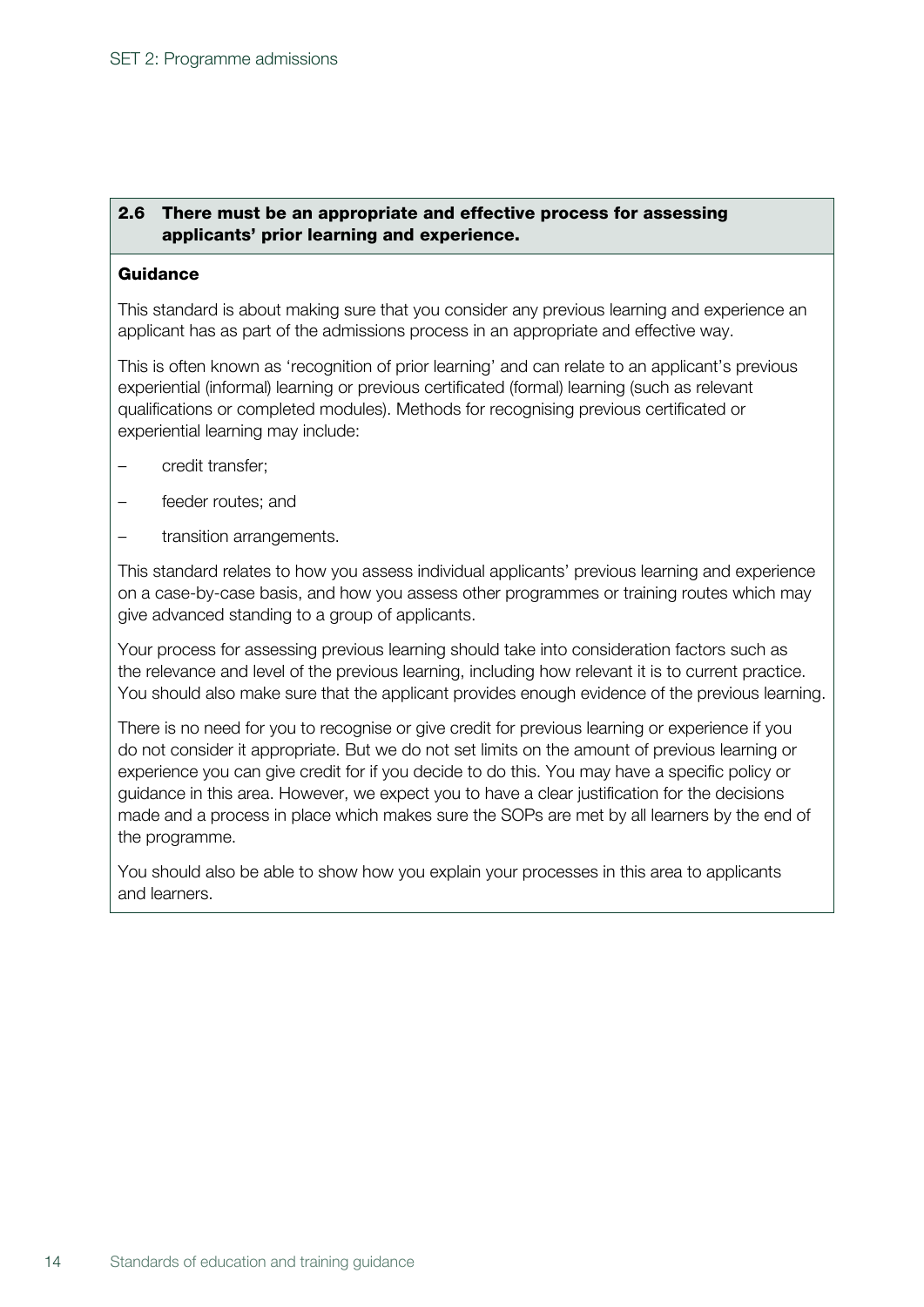#### 2.7 The education provider must ensure that there are equality and diversity policies in relation to applicants and that they are implemented and monitored.

#### **Guidance**

This standard is about making sure that the admissions process is open and impartial and does not discriminate unfairly against certain applicants.

There must be equality and diversity policies in place which relate to the admissions process, as well as processes to monitor how these are being put into practice. Programmes may have their own equality and diversity policies, or education providers may have separate policies that apply.

You should be able to show how you make these policies available to applicants, along with information about what an applicant should do if they feel that they have been unfairly discriminated against.

#### Other sources of HCPC guidance

Health, disability and becoming a health and care professional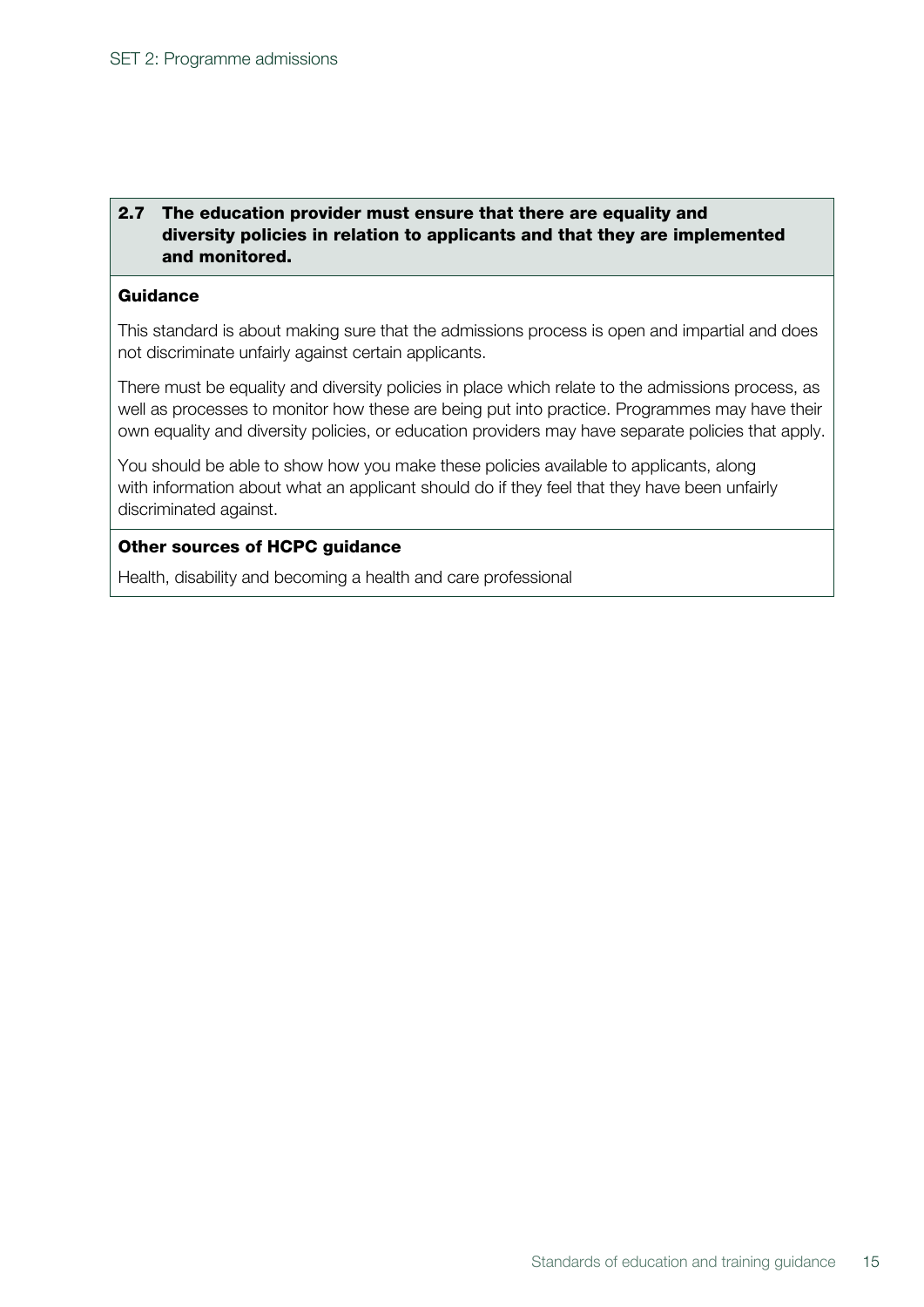# SET 3: Programme governance, management and leadership

## **Summary**

This part of the standards of education and training covers a range of topics, including how the programme is led, managed and governed, and the processes for monitoring and reviewing the programme. It also provides guidance on involving stakeholders and making sure that the necessary resources are available to learners and educators.

You must make sure that you oversee the programme effectively, and that there are effective systems and processes in place to establish, review, monitor and improve the

way in which the programme is delivered. This applies to all parts of the programme, including practice-based learning.

If parts of the programme are provided by a separate organisation, you must still have overall responsibility for overseeing these. We do not normally visit organisations that you work with or enter partnerships with. Instead we approve the policies and processes that you have in place in relation to them. These policies and processes must link into governance of the programme as a whole.

#### 3.1 The programme must be sustainable and fit for purpose.

#### Guidance

This standard is about making sure that there is a future for the programme, that it is currently secure and is supported by all stakeholders involved.

By 'sustainable', we mean that:

- you and any partner organisations are committed to providing enough resources to deliver the programme;
- possible risks or threats to delivering the programme are being effectively managed; and
- the programme has enough support from senior management within your organisation.

By 'fit for purpose' we mean that the programme meets the needs of learners who will be entering a profession. This includes making sure that learners are suitably prepared for practice, and that they are able to meet the standards of proficiency and meet expectations of professional behaviour.

Factors relating to this standard may include:

- the programme's financial position, including funding arrangements where relevant;
- the programme's place within your business plan;
- the processes in place for reviewing the way the programme is delivered and the related need for development;
- work carried out with other organisations (such as practice education providers) to make sure the programme is sustainable and fit for purpose; and
- feedback from stakeholders about whether the programme is fit for purpose.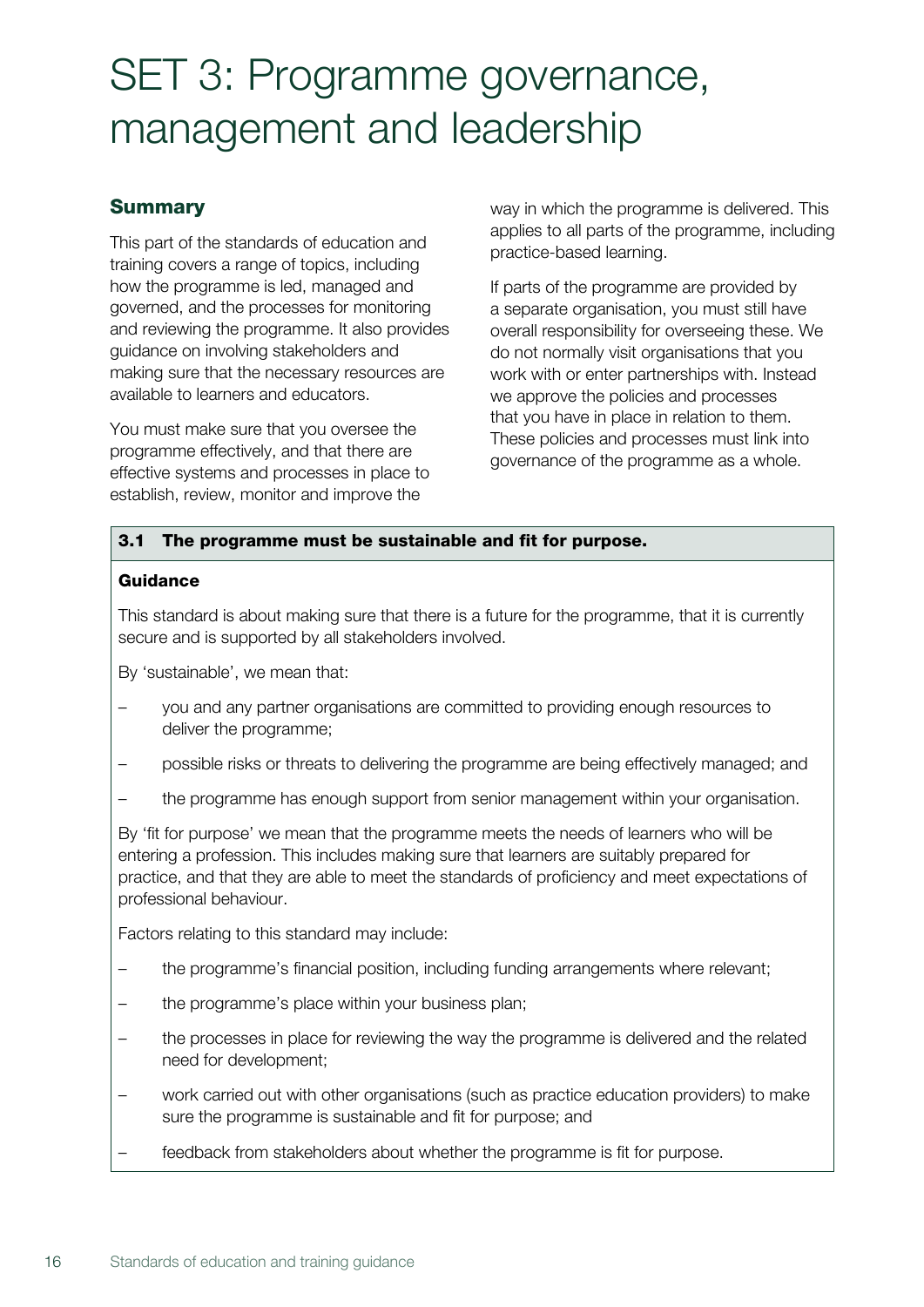#### 3.2 The programme must be effectively managed.

#### Guidance

This standard is about making sure there is effective management and clear responsibility for the programme.

We expect there to be a programme-management structure in place with clear roles and responsibilities. You should also make sure that the people involved have the commitment, skills and expertise they need to lead and manage the programme.

If there is a partnership arrangement in place with another organisation to deliver part of the programme (such as another education provider or a practice education provider), you should make sure that you oversee the management systems and structures within the other organisation and that everyone involved has a clear understanding of their responsibilities. There should also be clear processes to deal with any issues or problems which arise in the partnership.

#### 3.3 The education provider must ensure that the person holding overall professional responsibility for the programme is appropriately qualified and experienced and, unless other arrangements are appropriate, on the relevant part of the Register.

#### **Guidance**

This standard is about making sure that there is a suitable person to lead the programme. This person is sometimes called the 'programme leader', but there may be other titles used for the role.

We do not play a role in appointing or approving the individual named person for this role, but we need to be sure that there is an effective process in place to identify a suitable person and, if it becomes necessary, a suitable replacement.

By 'appropriately qualified and experienced', we mean that the person is capable of leading the programme and effectively organising how that programme is delivered. It may be appropriate for them to hold a particular professional or education qualification.

Also, we normally expect this person to be registered with us in the relevant profession and, if there is more than one protected title that applies, to be eligible to use the title the programme relates to.

However, we recognise that there may be circumstances where it is possible and appropriate for a programme to be led by someone who is not registered on the relevant part of the Register. If this is the case, you must be able to show how you make sure they are appropriate for the role and have access to the necessary information and resources for the relevant profession.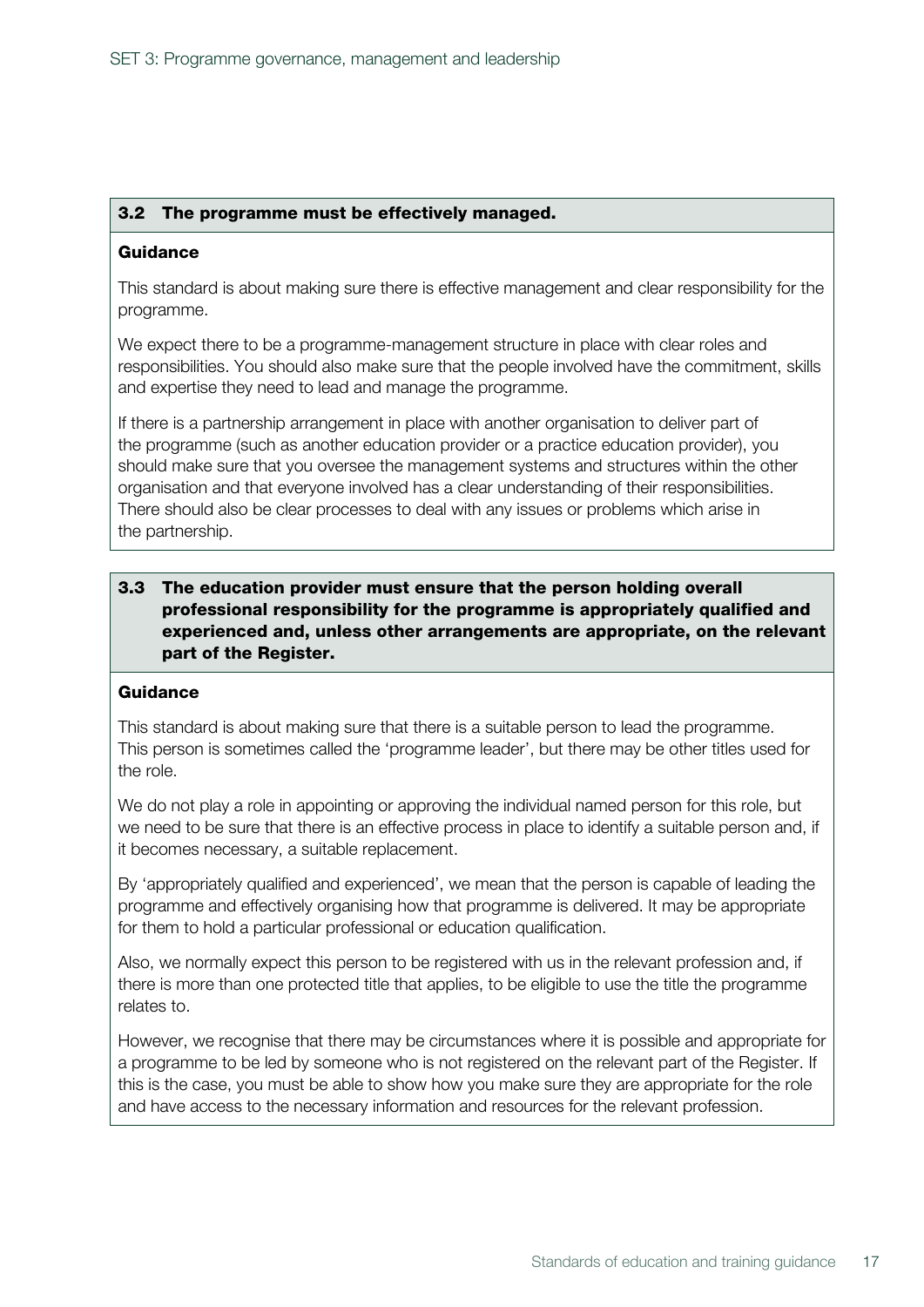#### 3.4 The programme must have regular and effective monitoring and evaluation systems in place.

#### **Guidance**

This standard is about how you make sure the programme delivers overall quality and effectiveness on an ongoing basis.

You need to be able to show how you monitor and evaluate the programme's quality and effectiveness and the systems that are in place. This includes processes which allow you to continuously gather information on quality and effectiveness, as well as to respond to any identified risks, challenges or changes.

Where relevant, you should also use this information as a way of continuously improving the programme.

The processes you use should be appropriate to the programme and may include the following.

- Carrying out internal and external quality audits
- Critically reviewing current arrangements
- Regularly collecting and analysing feedback from learners, educators, service users and carers
- Analysing complaints from learners
- Analysing concerns raised by learners, educators or others, for example about the safety or wellbeing of service users
- Carrying out quality audits of practice-based learning
- Carrying out monitoring and evaluation through partnership with other organisations, such as practice education providers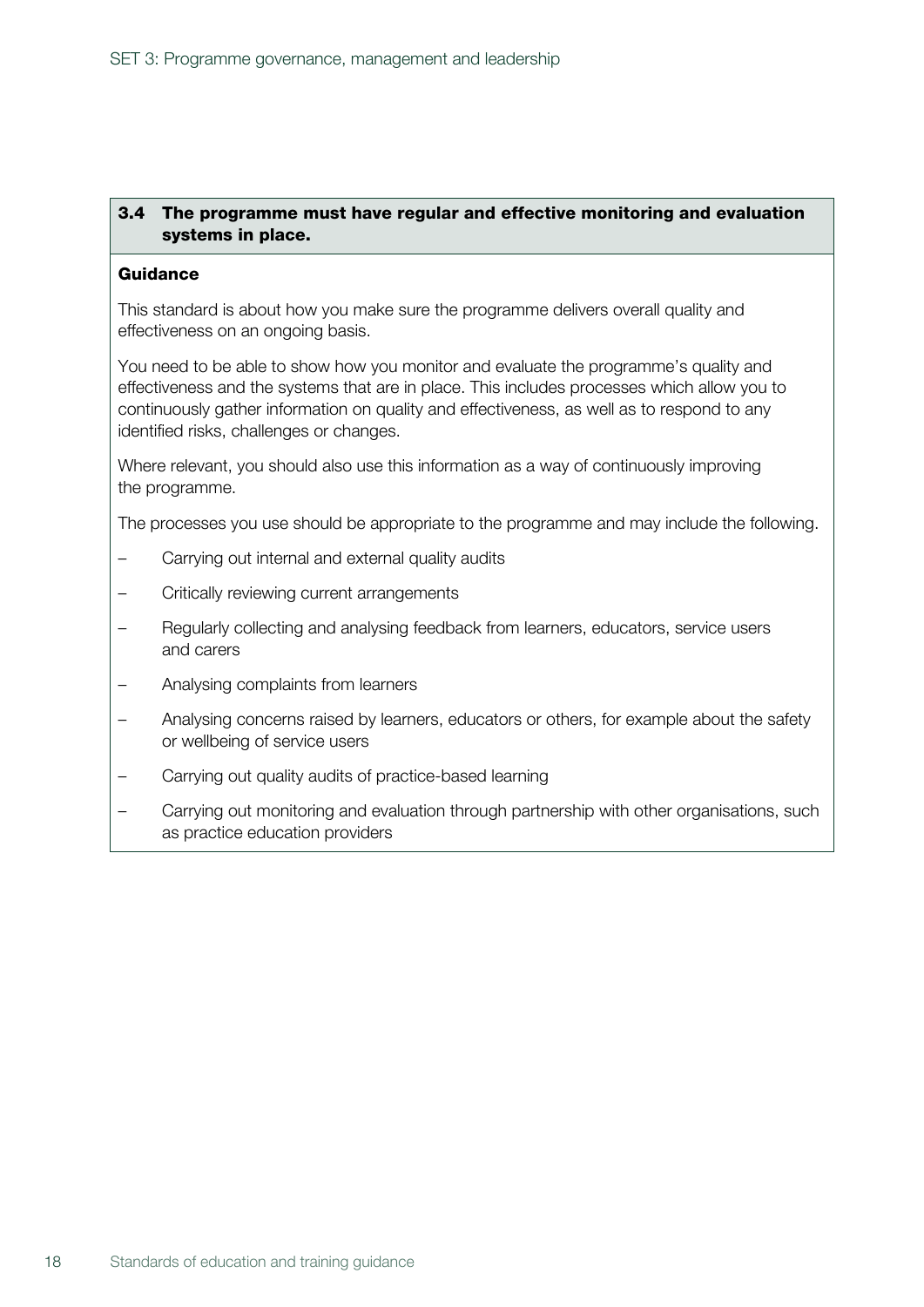#### 3.5 There must be regular and effective collaboration between the education provider and practice education providers.

#### **Guidance**

This standard is about how you work in partnership with those who provide practice-based learning as a way of making sure that they provide ongoing quality and effectiveness. We expect this partnership working to also influence the way the programme as a whole is designed and delivered.

By 'practice education providers' we mean departments, services or organisations which provide a setting or opportunity for learners to take part in practice-based learning, as well as organisations which employ those involved in teaching or assessing learners in practice.

By 'regular' we mean that the arrangements for working with others must reflect a partnership and ongoing relationship, not joint work and co-operation that only happens around the time the programme is approved or being monitored, or when specific issues arise with practice-based learning.

We do not set specific requirements but partnership working could take various forms, such as meetings, asking for feedback or other methods of communication with practice education providers. You should make decisions based on what is effective for continuously improving the programme.

#### 3.6 There must be an effective process in place to ensure the availability and capacity of practice-based learning for all learners.

#### **Guidance**

This standard is about the processes you have in place to make sure that all learners on the programme have access to practice-based learning which meets their learning needs.

Meeting this standard requires you to consider the learners currently on the programme and also plan for future learners.

Where practice-based learning is provided separately from the rest of the programme by one or more other organisations, we expect these processes to be incorporated in your regular communication and involvement with the practice education providers.

Also, making sure practice-based learning is available for your own programme should be carried out responsibly and you should consider how it could affect other programmes (for example, in the same geographical area).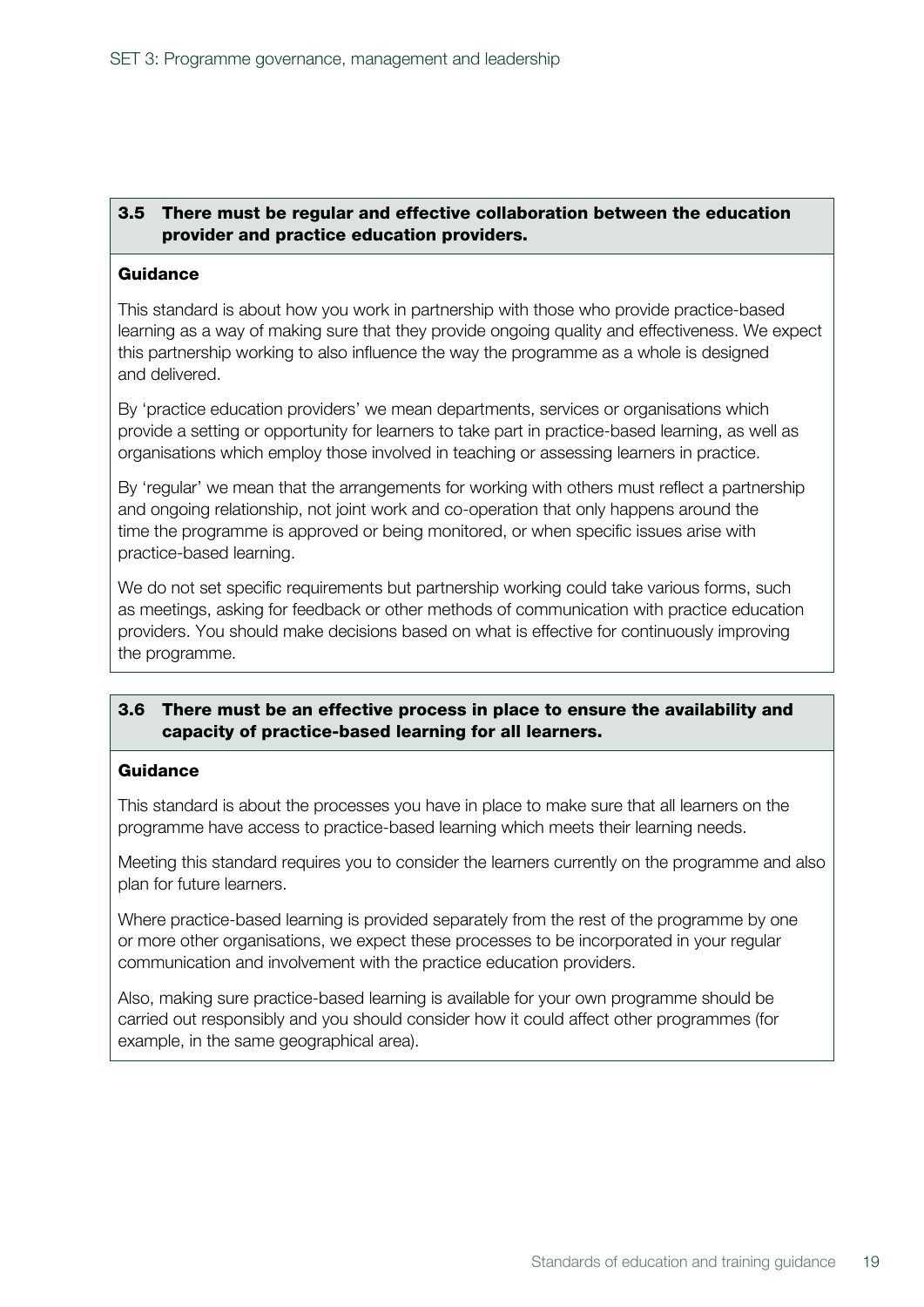#### 3.7 Service users and carers must be involved in the programme.

#### **Guidance**

This standard is about how service users and carers contribute to the overall quality and effectiveness of a programme and it makes sure that learners completing an approved programme are fit to practise.

We use 'service user' as a broad term to refer to the involvement of those who use or are affected by the services of professionals registered with us. We use 'carer' as a broad term to refer to someone who has looked after, or who currently looks after or provides support to, a family member, partner or friend. They may need support because of their age, an illness, or because they have a disability.

Who the service users and carers are will vary between and within the different professions we regulate. In many professions, registrants will work closely with individuals who are the 'end users' of their services, including groups such as patients and clients and their carers. In other professions, registrants' contact with the individual end users of their services and carers is less direct. In these professions service users could include organisations or other clinicians, but they could also include groups such as patients who benefit from their work. We want to be satisfied that you have considered and can justify the service user and carer groups you have chosen as the most appropriate and relevant to your programme.

Involving service users and carers could include involving individuals. It could also include working with existing groups and networks of service users and carers, such as working with voluntary organisations.

By 'involved in the programme' we mean that service users and carers must be able to contribute to the programme in some way. We do not specify the exact areas of a programme in which service users and carers must be involved, but they could be involved in some or all of the following.

- Admissions and selection
- Developing teaching approaches and materials
- Planning and developing the programme
- Teaching and learning activities
- Feedback and assessment
- Quality assurance, monitoring and evaluation

You should make sure that there is support available for service users and carers, including payment where appropriate, so that they are able to be appropriately involved.

You should have processes in place to plan, monitor and evaluate service user and carer involvement. You should also be able to explain where and how involvement takes place, how this is appropriate to your programme and how it has contributed to governing and continuously improving your programme.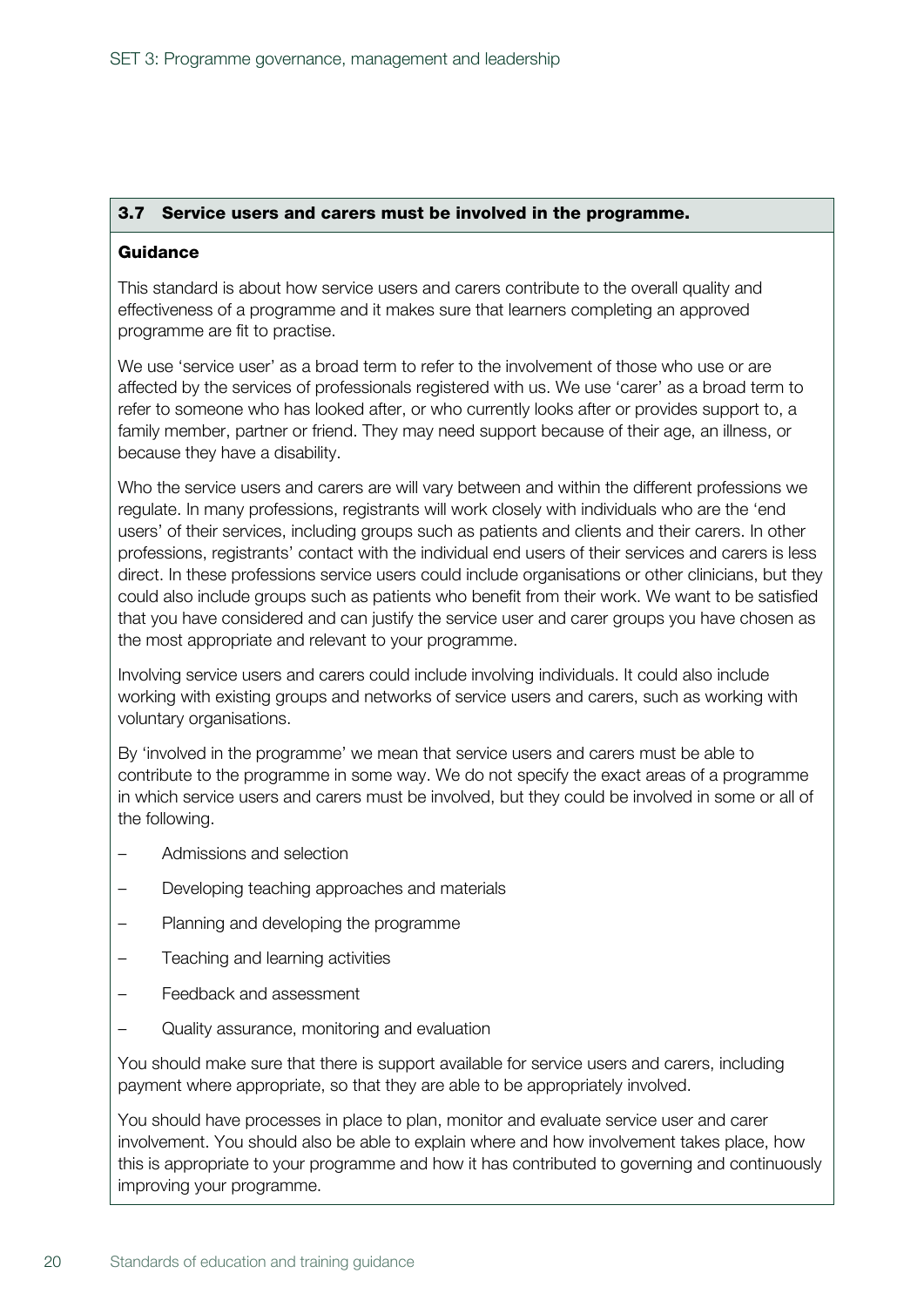#### 3.8 Learners must be involved in the programme.

#### Guidance

This standard is about how the experience of learners is central to the quality and effectiveness of the programme.

Involving learners could include involving each individual, or it could include working with groups of learners or representatives. It could be focused around modules, programmes, groups of programmes or themes.

By 'involved in the programme' we mean that learners must be able to contribute to the programme in some way. We do not specify the exact areas of a programme which learners must be involved in, but they could be involved in some or all of the following.

- **Design**
- **Delivery**
- **Review**

We do not specify exactly how learners must be involved. This could be done through a number of activities, including:

- feedback through surveys;
- partnership working between learners and educators;
- staff and learner liaison committees; and
- learners being represented on committees and working groups.

You should have processes in place to ask for, allow and encourage learners to be involved. You should be able to show how involving learners has contributed to the quality, effectiveness and continuous improvement of the programme.

You should regularly ask for input from learners, and not only when issues arise. You should also make sure that you use learner involvement in a meaningful way to develop or improve the programme and that learners are aware of the actions you have taken as a result of their involvement.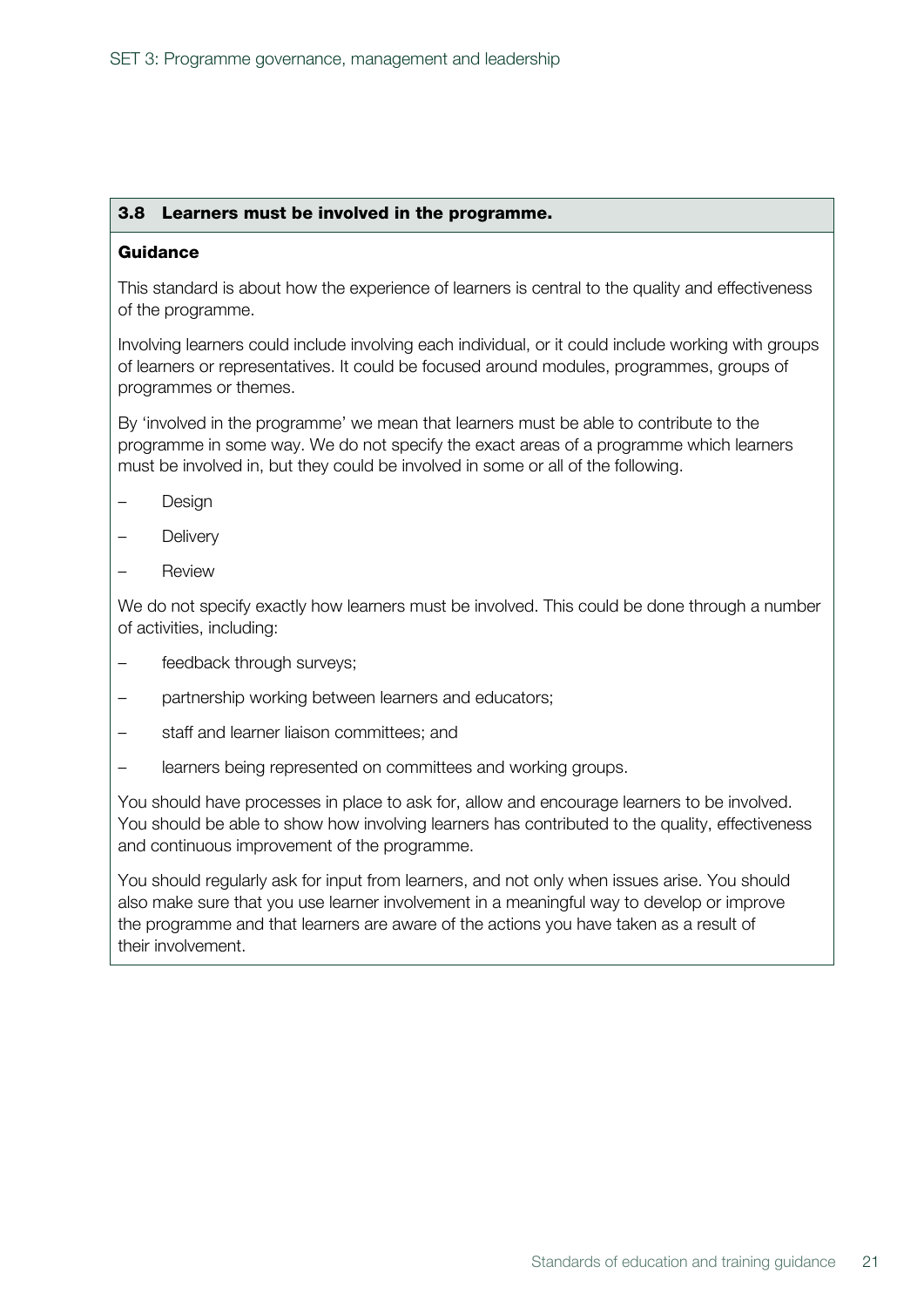#### 3.9 There must be an adequate number of appropriately qualified and experienced staff in place to deliver an effective programme.

#### **Guidance**

This standard is about making sure that the resources provided for the programme allow for an appropriate number of staff who are able and equipped to deliver the programme effectively.

We use the term 'staff' to mean anyone involved in delivering a programme, including educators as well as those involved in other areas such as managing or administering the programme.

By 'adequate number' we mean that you must be able to justify the number of staff you have in place – as well as the proportion of their time spent working on the programme – in relation to the practical requirements of the programme, the number of learners, their needs and the learning outcomes to be achieved. We do not set staff-to-learner ratios. Instead, we consider the staffing within the overall context of the education you provide.

You should also have arrangements in place to review the number of staff involved in the programme and to deal with situations such as staff absences.

We need to be sure that the qualifications and experience of staff (whether practical or academic) are appropriate to the programme. This would include, for example, looking at what teaching and learning methods your educators are involved in, how they are involved in other programmes in the same profession or the expected programme activities.

#### 3.10 Subject areas must be delivered by educators with relevant specialist knowledge and expertise.

#### Guidance

This standard is about making sure that educators have the necessary knowledge and expertise to deliver their parts of the programme effectively. This covers teaching as well as assessment and other aspects of delivering the programme.

By 'educators' we mean individuals who are involved in teaching, assessing or aiding. This includes people who are permanently part of the programme team, as well as sessional or visiting lecturers, practice educators or others.

We do not set specific requirements for the knowledge and expertise that is needed to deliver certain parts of your programme, but you must have a process in place to make sure that educators are suitable and well equipped to take part in teaching and to support learning in the subject areas they are involved in.

Also, we expect your processes to allow you to review the necessary knowledge and expertise as there are changes in learners' needs and current practice in the profession.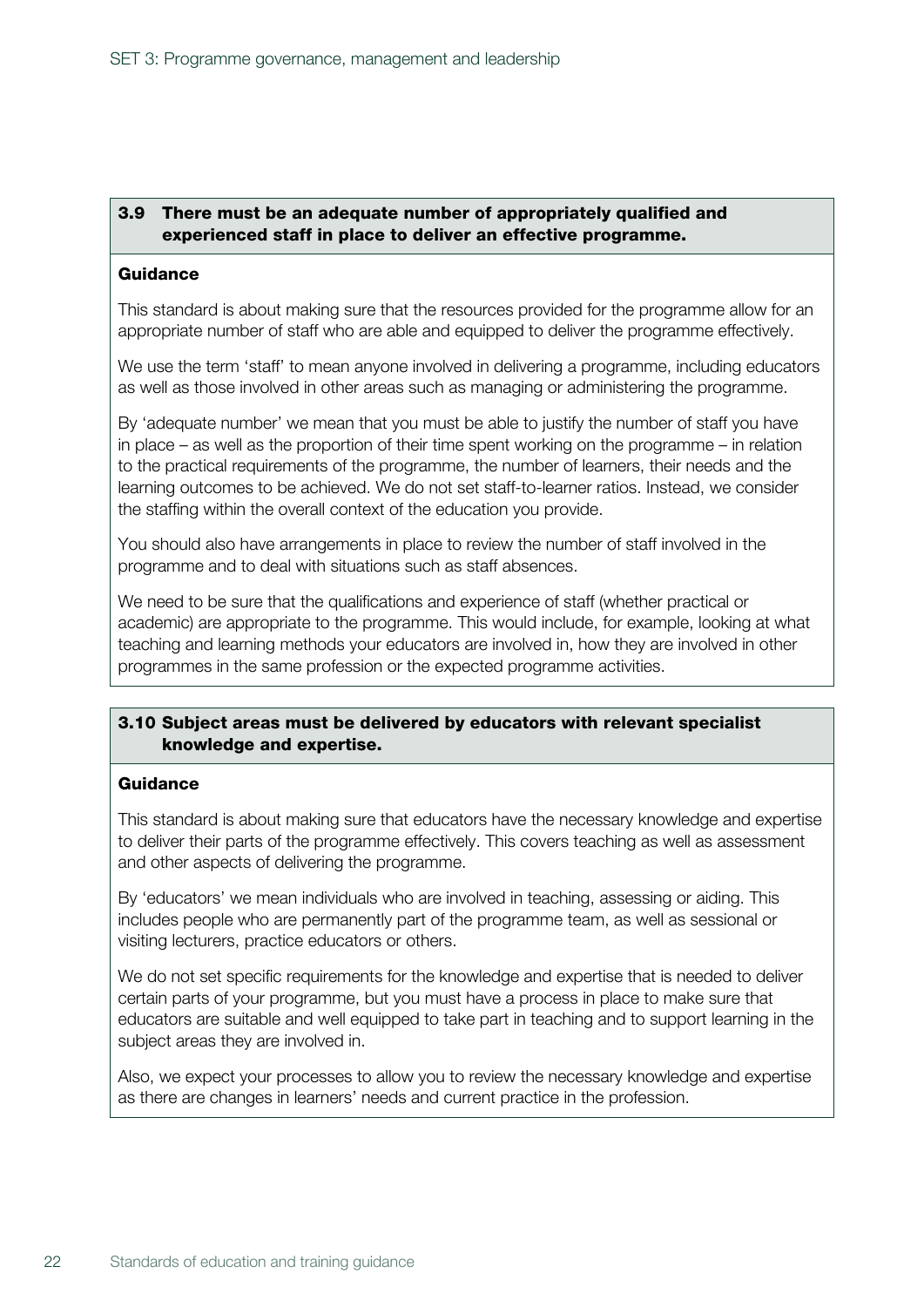#### 3.11 An effective programme must be in place to ensure the continuing professional and academic development of educators appropriate to their role in the programme.

#### **Guidance**

This standard is about making sure that educators continue to develop and maintain their professional and academic skills so they are able to deliver the programme effectively.

We are including not only educators who are permanently employed, but also sessional or visiting lecturers and practice educators.

By 'academic development' we mean activities aimed at developing educators' skills related to teaching, learning or research which is appropriate to their role in the programme.

We do not have specific requirements for what arrangements you must have in place, but this could include staff-development strategies, training or mentoring schemes, or professionaldevelopment portfolios. Whatever the specific arrangements, you should make sure that these are available and easy for educators to gain access to.

We recognise that sessional, visiting or temporary educators may not take part in all professional-development arrangements you have in place. However, we still want to see how you make sure that these educators are keeping their professional and academic skills (that are relevant to their role on the programme) up to date. This standard also covers how you support practice educators in keeping their skills related to their role in practice-based learning (for example, practice educator training) up to date.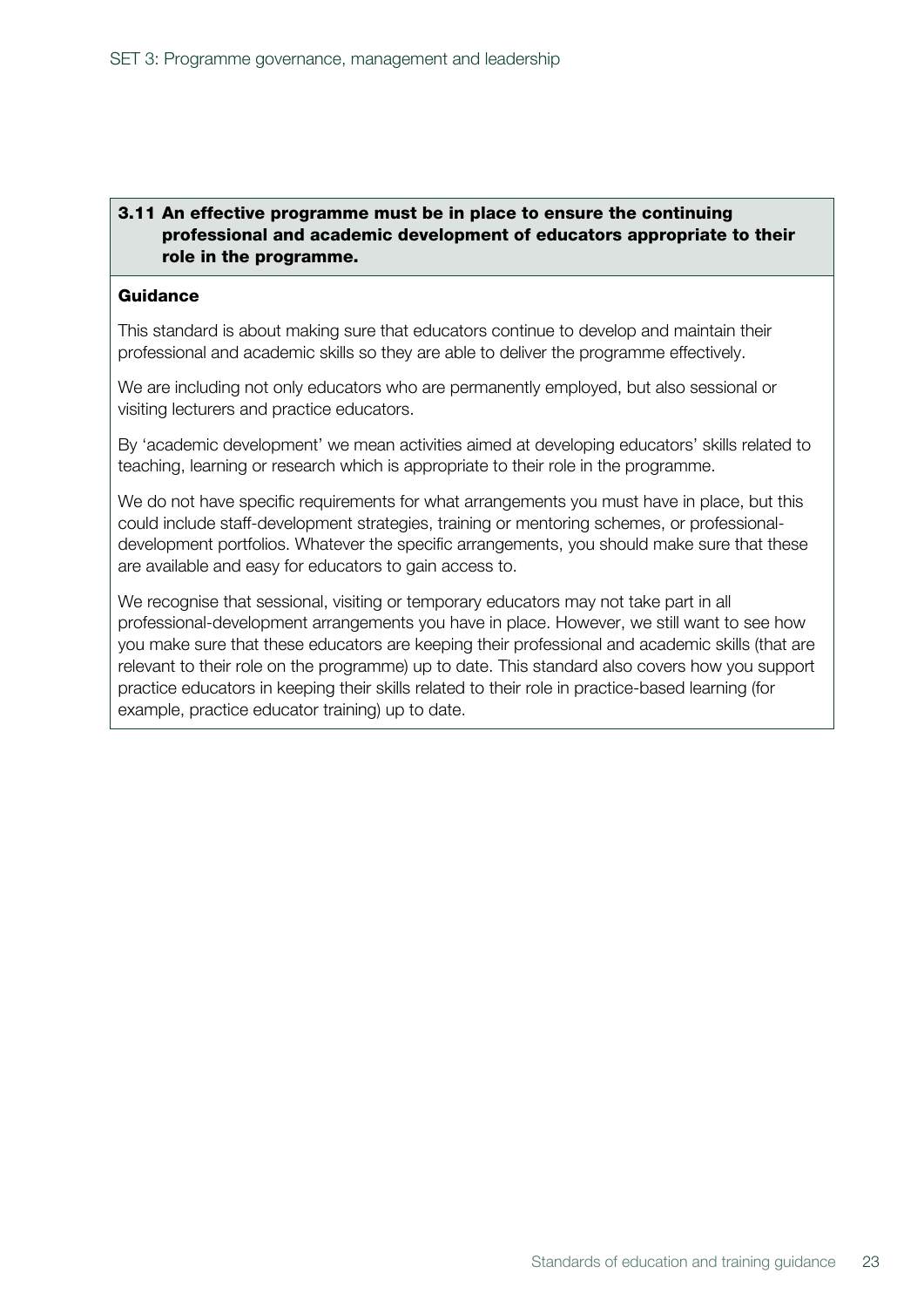#### 3.12 The resources to support learning in all settings must be effective and appropriate to the delivery of the programme, and must be accessible to all learners and educators.

#### **Guidance**

This standard is about how you make sure that programme resources are readily available to learners and educators and are used effectively to support the required learning and teaching activities of the programme.

By 'all settings' we mean the setting for theory-based learning, as well as for practice-based learning (if this is separate) and any other site where a part of the programme is delivered.

'Resources' in this context may include the following.

- Handbooks and module guides
- Information technology
- Virtual learning environments
- Rooms and facilities
- Textbooks and journals
- Equipment
- Any other learning and teaching materials

You must have systems in place that allow you to assess how resources are used and how effective and accessible they are for learners and educators. This should include whether they are up to date and take into account the cost of replacing resources when needed.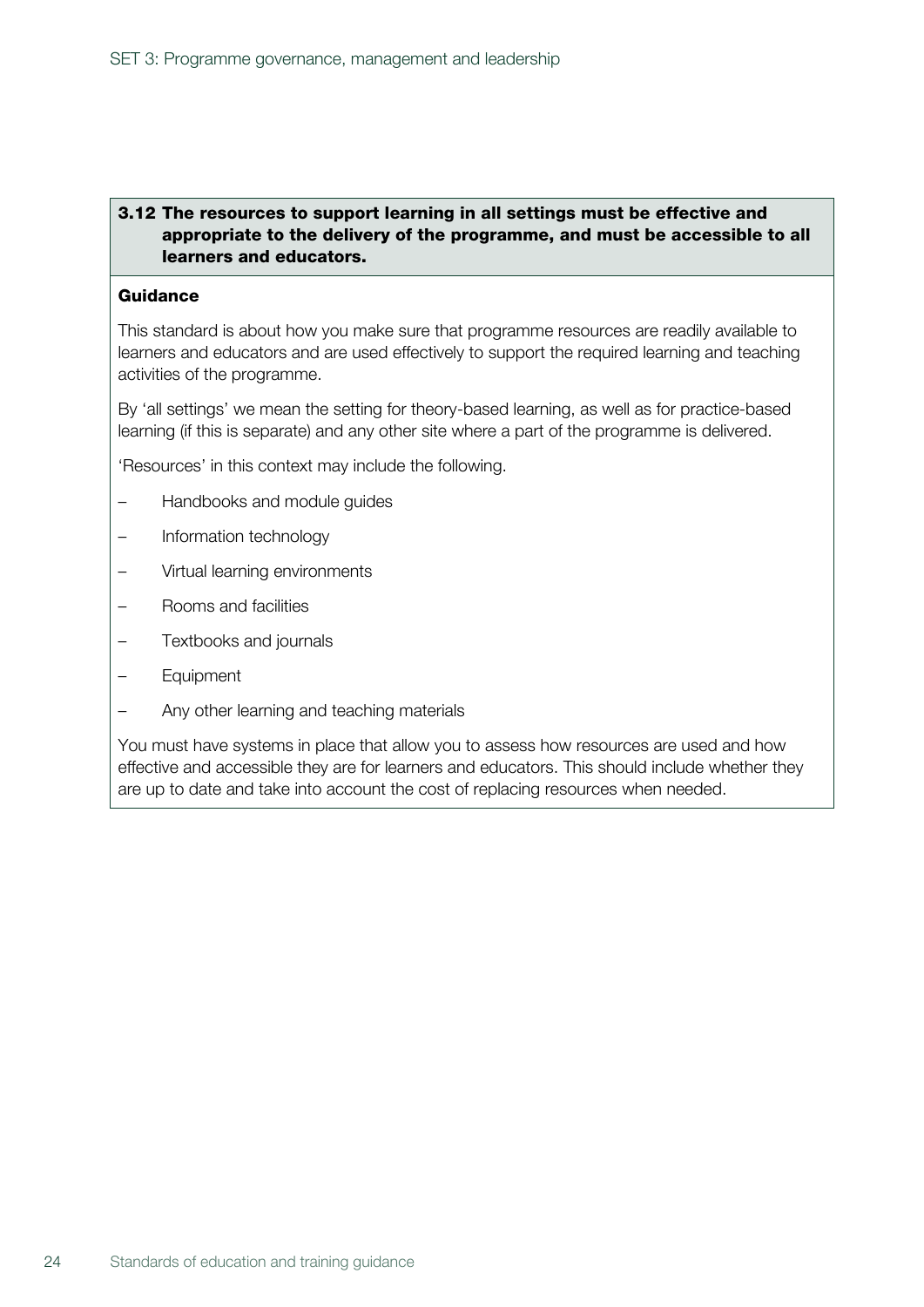#### 3.13 There must be effective and accessible arrangements in place to support the wellbeing and learning needs of learners in all settings.

#### **Guidance**

This standard is about your commitment to supporting and helping learners to achieve and successfully complete the programme.

By 'all settings' we mean the setting for theory-based learning, as well as the practice-based learning environment (where it is separate) and any other place where part of the programme is delivered.

These arrangements should include academic and pastoral support, so that learners have access to feedback and regular reviews on their progress as well as support in particular areas of the programme where needed.

They may also include financial support or services relating to learners' physical or mental wellbeing (for example, a counselling service or occupational health service). You must make sure that the support and services you provide are able to respond to specific needs and that learners know how to access them and are able to do this when they need to.

The arrangements must be available to all learners but, in particular, you may want to consider how to support:

- mature learners;
- disabled learners;
- learners who have to take periods of planned or unplanned leave from the programme;
- learners with caring responsibilities; and
- learners with financial difficulties.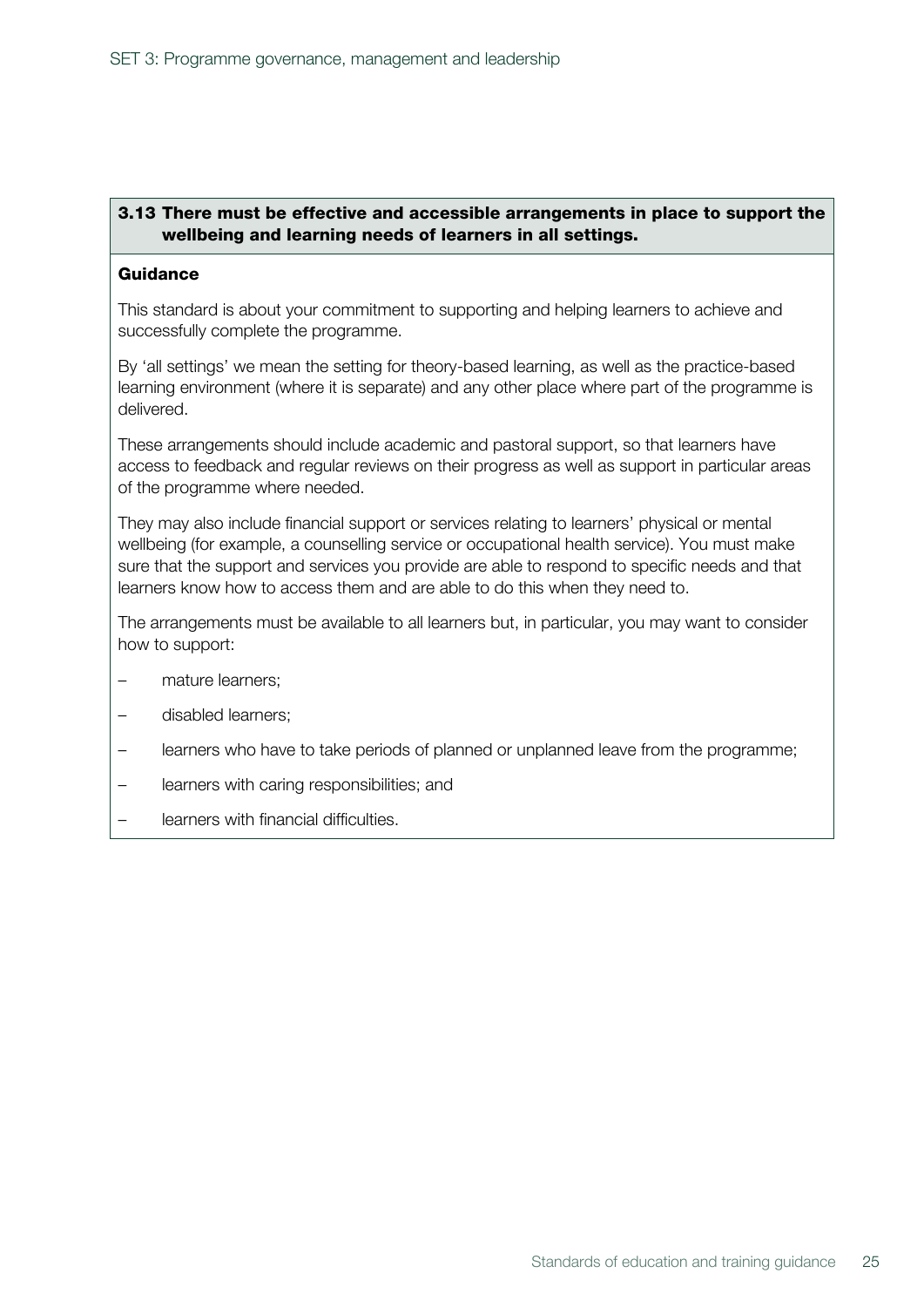#### 3.14 The programme must implement and monitor equality and diversity policies in relation to learners.

#### **Guidance**

This standard is about making sure that the programme provides an impartial, fair and supportive environment to allow people to learn.

The equality and diversity policies, as well as the processes you have in place to monitor how they are put into practice, must apply throughout the programme. If part of the programme (for example, practice-based learning) is delivered at or by a separate organisation, you must have a process to make sure that appropriate equality and diversity policies are in place and followed, and the policies must apply to all learners on different parts of the programme.

Programmes may have their own equality and diversity policies, or education providers may have separate policies that apply.

You should be able to show that learners know how they can gain access to these policies and what to do if they feel that they have been discriminated against.

#### Other sources of HCPC guidance

Health, disability and becoming a health and care professional

#### 3.15 There must be a thorough and effective process in place for receiving and responding to learner complaints.

#### Guidance

This standard is about how you look at and settle complaints from learners, and how complaints contribute to the overall way in which the programme is governed.

Complaints may relate to the quality of teaching and learning opportunities, the appropriateness or fairness of programme policies and procedures or how they have been put into practice, or allegations of harassment or discrimination. They are different from 'academic appeals', which are concerned only with the request for a review of a decision about progression or assessment, although the processes may be similar or linked.

The process for receiving and dealing with learner complaints must apply to all parts of the education provider and the programme, including practice-based learning.

For the process to be effective, it should not only respond to and settle issues or failings identified through complaints, but also use this information to review parts of the programme and identify areas where improvements could be made.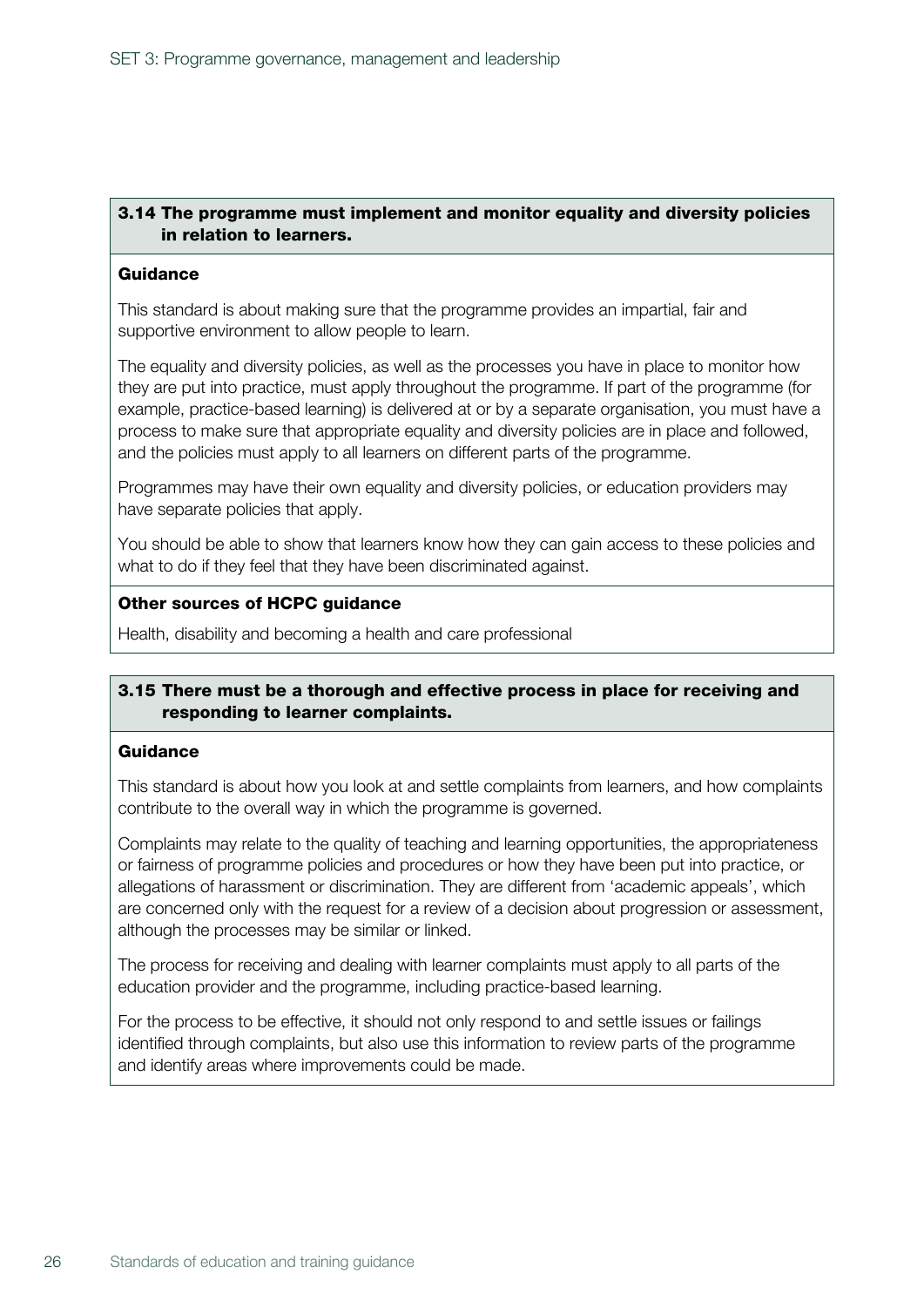#### 3.16 There must be thorough and effective processes in place for ensuring the ongoing suitability of learners' conduct, character and health.

#### **Guidance**

This standard is about how you take responsibility for protecting service users and carers who interact with learners, and for making sure that learners who complete the programme meet our standards for registration and expectations of professional behaviour.

We expect you to have effective processes in place to continuously reassess the suitability of learners' conduct, character and health, and also deal with any concerns about learners.

For example, it may be appropriate to carry out criminal record checks on learners every year or at other regular intervals. Or your processes may allow learners to provide information about issues relating to their character or health (for example, self-declarations).

In assessing this information, you should consider whether the conduct, character or healthrelated issue could affect a learner's ability to meet our standards or to practise safely and effectively once they are qualified. Our Guidance on health and character provides information on how we consider character issues and health conditions declared by people who apply for registration with us.

Concerns about a learner could be raised by anyone involved in the programme, such as practice educators, other learners or service users and carers (for example, if a learner has acted in a way that does not meet the professional values and behaviours that we expect).

The processes you have in place should be fair and supportive, focused on helping and supporting learners to deal with concerns raised about their conduct, health or character where appropriate. However, they should also be effective and allow for an appropriate range of outcomes. For example, concerns about a learner's conduct may show that they need extra support or, in serious cases, that they are not suitable to continue on the programme. If such information comes to light near the end of a programme, an appropriate outcome could be to provide for an award which does not provide eligibility to apply to the Register.

#### Other sources of HCPC guidance

Guidance on conduct and ethics for students

Guidance on health and character

Standards of conduct, performance and ethics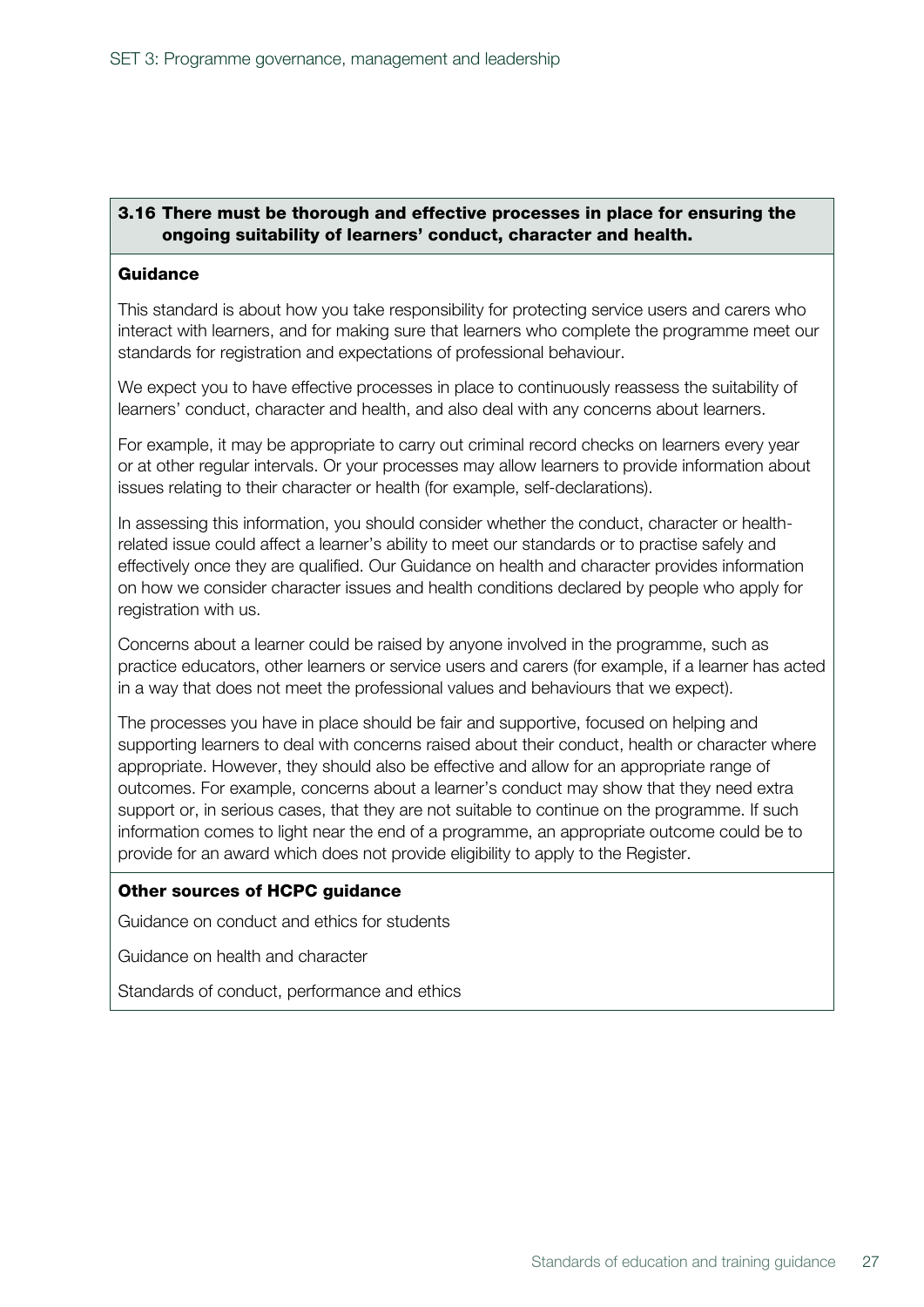#### 3.17 There must be an effective process in place to support and enable learners to raise concerns about the safety and wellbeing of service users.

#### **Guidance**

This standard is about helping learners to recognise situations where service users may be at risk, supporting them in raising any concerns and making sure action is taken in response to those concerns.

Learners may encounter situations which cause concern during practice-based learning or in other ways during the programme. There must be a process or processes which cover all parts of the programme.

This is partly about making sure that learners understand their responsibilities regarding raising concerns when they believe the safety or wellbeing of service users is at risk. We have produced Guidance on conduct and ethics for students to help learners understand the behaviour we expect from them while they are on an approved programme, and to prepare them to meet the standards of conduct, performance and ethics once they are registered. This guidance includes an expectation that learners report any concerns they have about the safety or wellbeing of service users by speaking to an appropriate member of staff, such as an educator.

You must also support learners to raise concerns. You should make sure that learners know who to report their concerns to, and how, and how these concerns will be considered and acted on.

Your policies must be designed to make sure that learners are not penalised for raising concerns. Other support for learners may include:

- training on raising concerns and the importance of being open when things go wrong;
- dedicated reporting or communication methods for learners to raise concerns; and
- advice from members of staff when situations arise which may be cause for concern.

The appropriate way to deal with a concern is likely to depend on the nature of the concern and where it originates from. For example, it may be best for the programme leader or other managers at your organisation or practice education provider to deal with a concern. Your process should make sure that, where necessary, the concern will be forwarded to another appropriate person or organisation, such as a regulator.

#### Other sources of HCPC guidance

Guidance on conduct and ethics for students

Standards of conduct, performance and ethics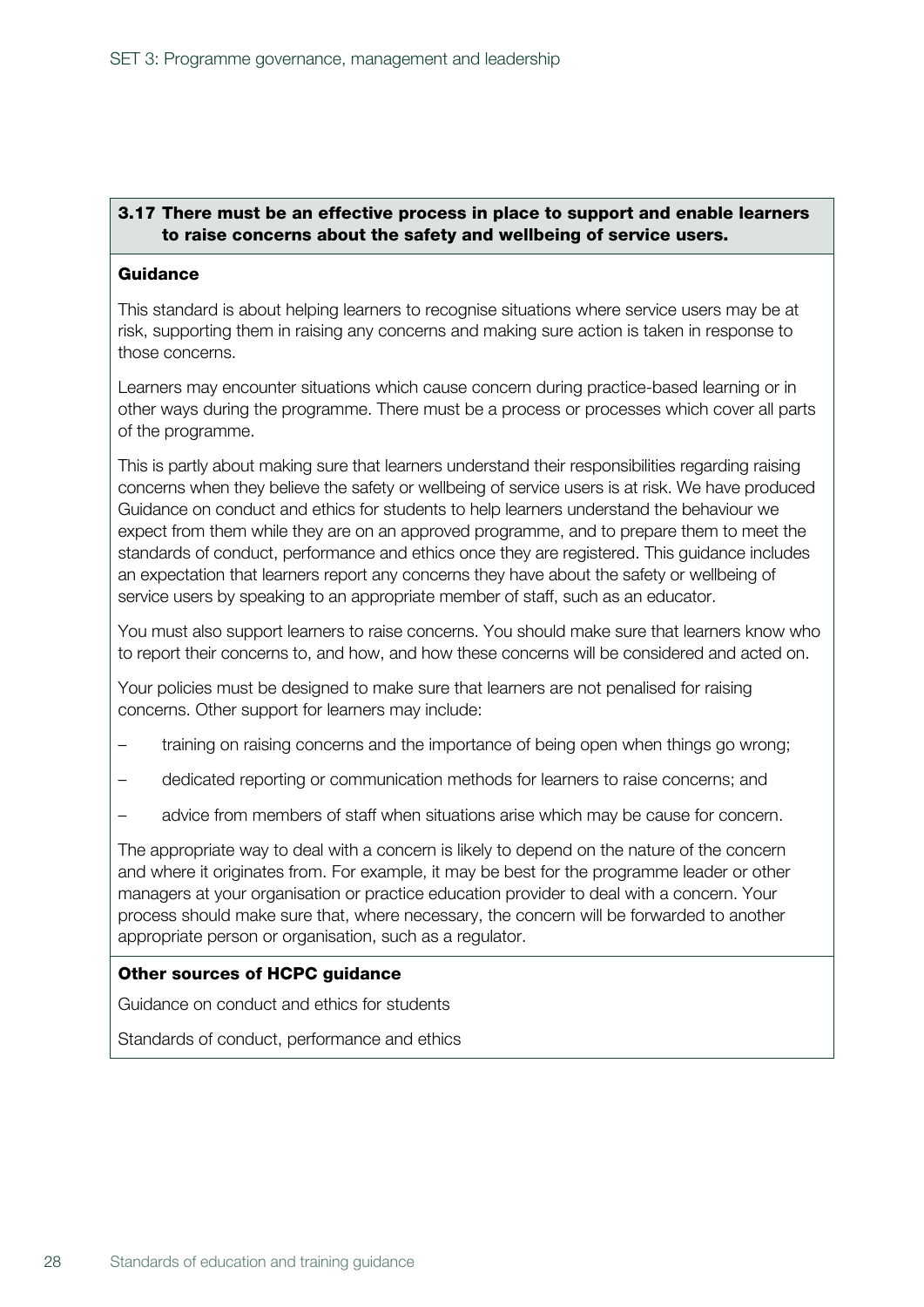#### 3.18 The education provider must ensure learners, educators and others are aware that only successful completion of an approved programme leads to eligibility for admission to the Register.

#### **Guidance**

This standard is about making sure there is no confusion about which programmes we approve and which we do not. Learners, educators and the public must be clear on which programmes meet our standards for registration and which do not.

If you provide an aegrotat, 'step off', intermediate or other exit award that we have not approved, it must be clear to learners that these do not lead to eligibility to apply for registration. (An 'aegrotat award' is an award to a learner who was not able to complete the full programme due to illness. Other exit awards may be available for learners in other circumstances.)

Learners who are not eligible to apply for registration should not be given an award that refers to a protected title. Where appropriate, you should consider giving these awards titles such as 'Healthcare studies' which reflect the academic content, but do not give the impression that they will allow learners to apply for registration once completed. You should make sure that programme and award titles are clear, and that applicants, learners, educators and the public understand who is eligible to apply for registration with us and who is not.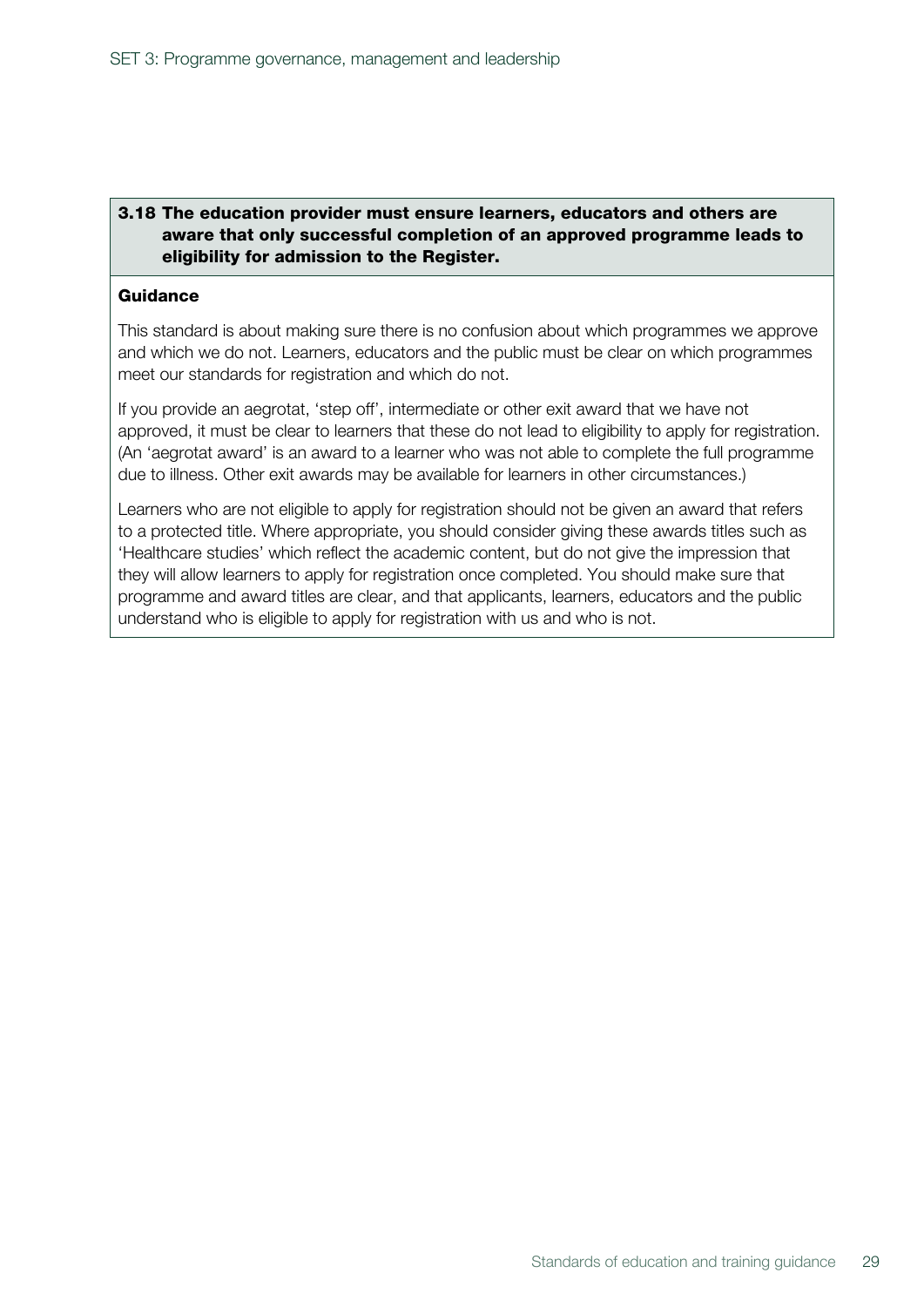# SET 4: Programme design and delivery

## **Summary**

This part of the standards of education and training is about how the way in which the programme is designed and delivered makes sure that learners who complete the programme meet our standards for their professional knowledge and skills, and are fit to practise. The programme must make sure that anyone who completes it is able to meet our standards of proficiency (SOPs) and understands the expectations and responsibilities associated with being a regulated professional.

The standards in this section apply to all parts of the programme, including both theory and practice-based learning.

We do not set strict standards for developing a curriculum or about the detailed content of programmes and how they are delivered. We set broad standards so that you can design a programme that responds to changes in current practice and takes account of relevant curriculum frameworks and other guidance that is specific to your profession.

#### 4.1 The learning outcomes must ensure that learners meet the standards of proficiency for the relevant part of the Register.

#### **Guidance**

This standard is about making sure that learners who complete an approved programme are able to meet the SOPs for their profession. This in turn means that those who apply for registration are able to practise safely and effectively once they enter the profession.

You must be able to show how all of the SOPs are covered by the learning outcomes in the programme. It is not necessary for each of the SOPs to link to a single learning outcome. It may be that a number of learning outcomes together make sure that learners are able to meet one or more of the SOPs.

We need to be sure that every learner completing the programme can meet all of the SOPs, no matter what optional modules they choose, or if they have postponed their studies.

You should also take account of any reasonable adjustments you have made to the way you deliver the programme to disabled learners when considering how they can meet the SOPs at the end of their programme.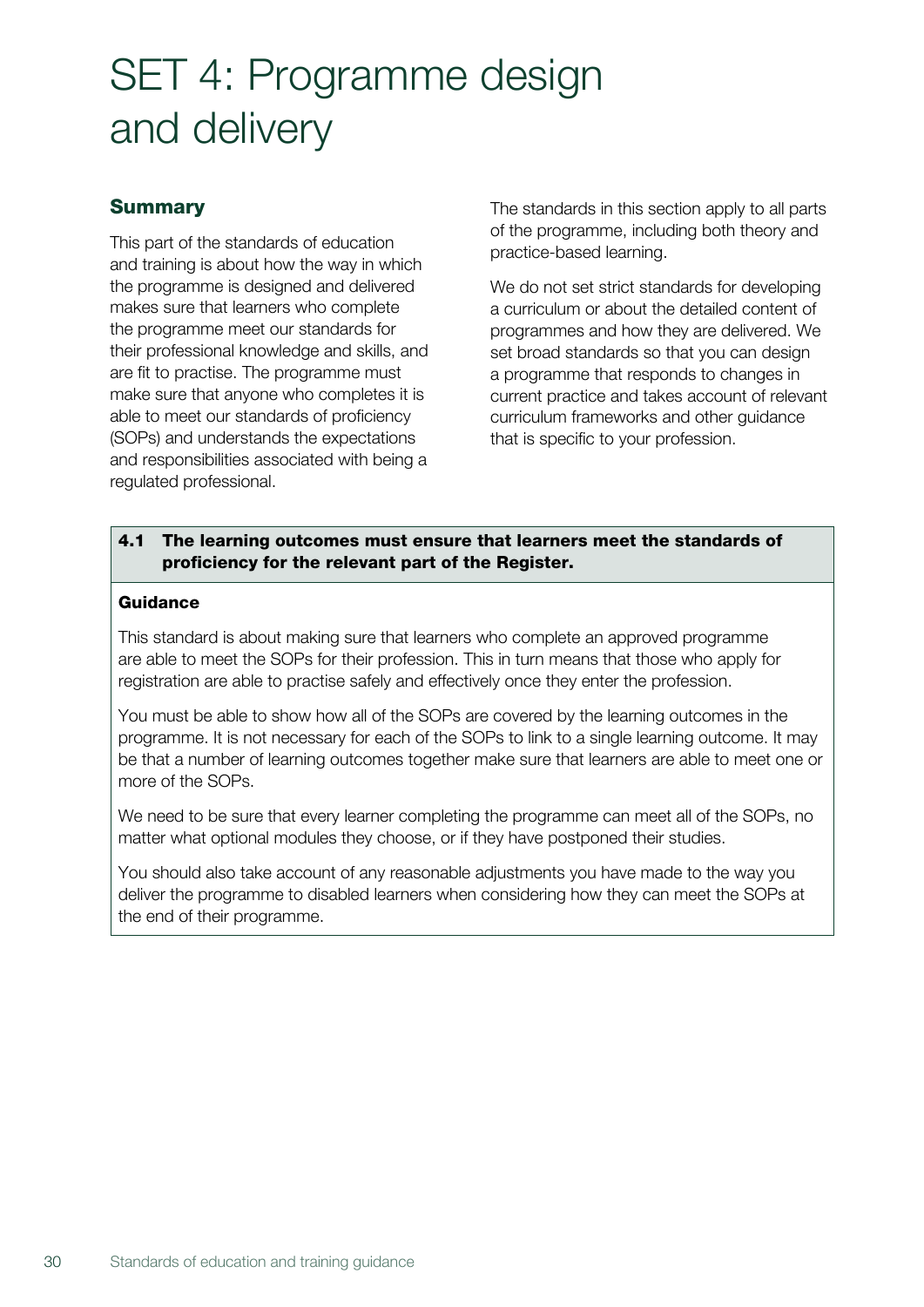#### 4.2 The learning outcomes must ensure that learners understand and are able to meet the expectations of professional behaviour, including the standards of conduct, performance and ethics.

#### **Guidance**

This standard is about making sure that learners understand and are able to meet the expectations associated with being a regulated professional.

Throughout a programme, learners must have the opportunity to learn about professional conduct and to demonstrate an understanding of which types of behaviour are appropriate for a professional and which are not. This should include learning about how context affects professional decision-making.

In particular, learners need to be aware of their obligations to meet the standards of conduct, performance and ethics (SCPEs) when they qualify and apply for registration, as well as throughout their future professional practice. These are broad standards that apply to everyone on our Register and those applying for registration. They set out our expectations regarding a professional's behaviour and cover their ethics, decision-making, communication and interaction with service users, carers, colleagues and others. Meeting those standards is an essential part of being fit to practise.

We do not set how the SCPEs should be covered during the programme (for example, we do not say you must have a dedicated module on ethics). However, the standards should play a prominent and structured role in the design of a programme.

We have produced Guidance on conduct and ethics for students to help learners understand how the SCPEs apply to them.

#### Other sources of HCPC guidance

Confidentiality – guidance for registrants

Guidance on conduct and ethics for students

Standards of conduct, performance and ethics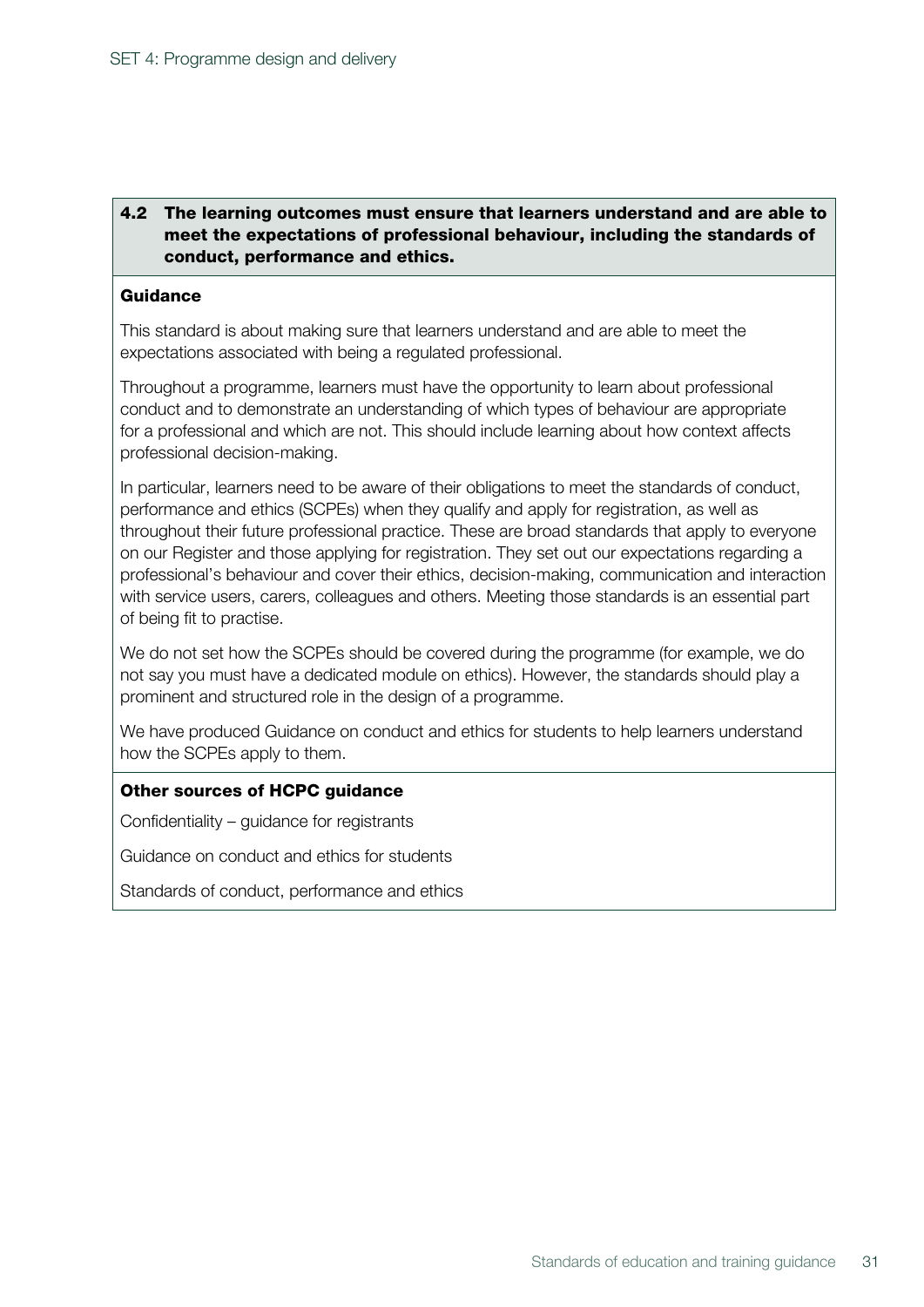#### 4.3 The programme must reflect the philosophy, core values, skills and knowledge base as articulated in any relevant curriculum guidance.

#### **Guidance**

This standard is about making sure that a programme remains current with regard to the philosophy, core values, knowledge and skills of a profession. It also aims to allow for changes within the profession.

We use the word 'reflect' rather than 'keep to' because there may be more than one relevant curriculum guidance or you may not be able to follow the curriculum guidance in some cases.

However, if the programme does not keep to any of the curriculum guidance available, we need to understand how you are sure that learners completing your programme are able to practise safely and effectively.

We do not explicitly define 'core values' as they are likely to differ by profession. They could relate to an overarching philosophy which influences practice (for example, making sure service users are involved in discussions about their care and with the organisations making the final decisions), or to ethics, personal attributes or attitudes, among other things.

Curriculum guidance is often produced by professional bodies, but relevant documents are sometimes produced by other organisations, such as commissioning and funding bodies or employers. You must to be able to show how any guidance is reflected in the programme.

#### 4.4 The curriculum must remain relevant to current practice.

#### Guidance

This standard is about how the programme takes account of and reflects current practice, so that it remains relevant and effective in preparing learners for practice.

Practice changes over time. You must be able to show how you make sure the curriculum stays relevant and how you update it in line with developments or changes in current practice.

For example, you should be able to show how the design of the curriculum predicts or reflects change in practice or services, developments in the profession's research base and advances in technology, changes in the law and changes in service users' needs and expectations. Also, you should consider how to reflect feedback on employability (from learners and employers), changes in workforce development and lifelong learning, and developments in professional and regulatory practice, including research and guidance.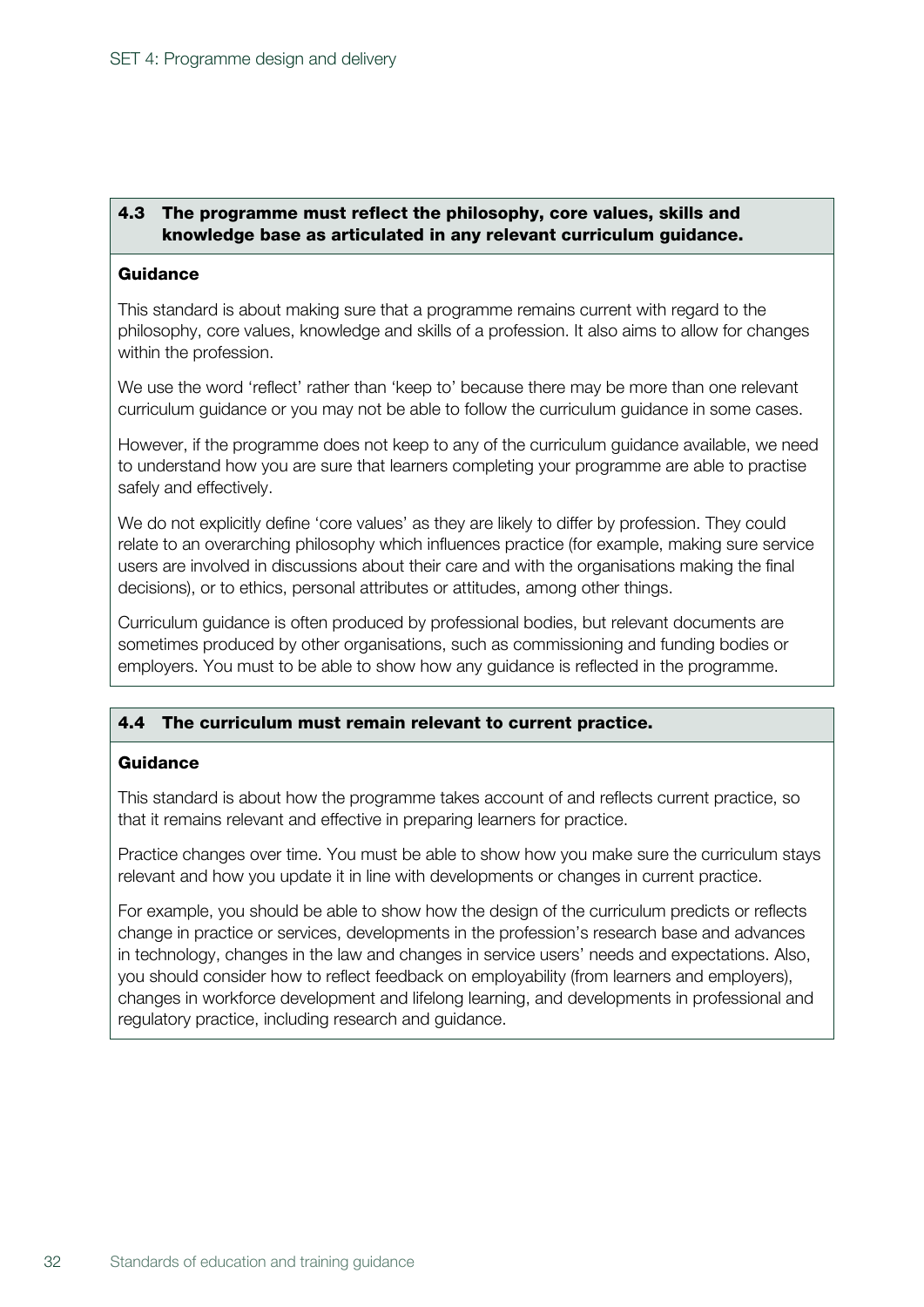#### 4.5 Integration of theory and practice must be central to the programme.

#### Guidance

This standard is about making sure that learners are able to apply knowledge to practice as a basic part of being prepared and competent to practise their profession.

We expect theory and practice to be combined within both the theory and practical parts of the programme. By 'practical parts of the programme' we mean practice-based learning as well as practical learning in an academic setting.

Theory and practice must be linked and must support each other. Learners must have the opportunity to learn theory and understand why it is important, but also to reflect on and learn how to apply theory frameworks in practice.

This linking of the different parts of the programme needs to be relevant and meaningful to learners and to take place at appropriate times during the programme to make sure it is effective.

#### 4.6 The learning and teaching methods used must be appropriate to the effective delivery of the learning outcomes.

#### Guidance

This standard is about making sure that the methods you use to deliver the programme support learners to achieve the learning outcomes.

By 'appropriate' we mean relevant to and effective at achieving the learning outcomes needed, both in terms of theoretical knowledge and the practical skills needed in professional practice. Learning and teaching methods should also be evidence-based as a way of making sure they are effective.

We do not set specific requirements for the types, number or range of approaches your programme should include. However, we expect that, where possible, these should take into account individual learning styles and needs to support achievement.

This standard refers to all parts of the programme, including both the theory and practice-based elements.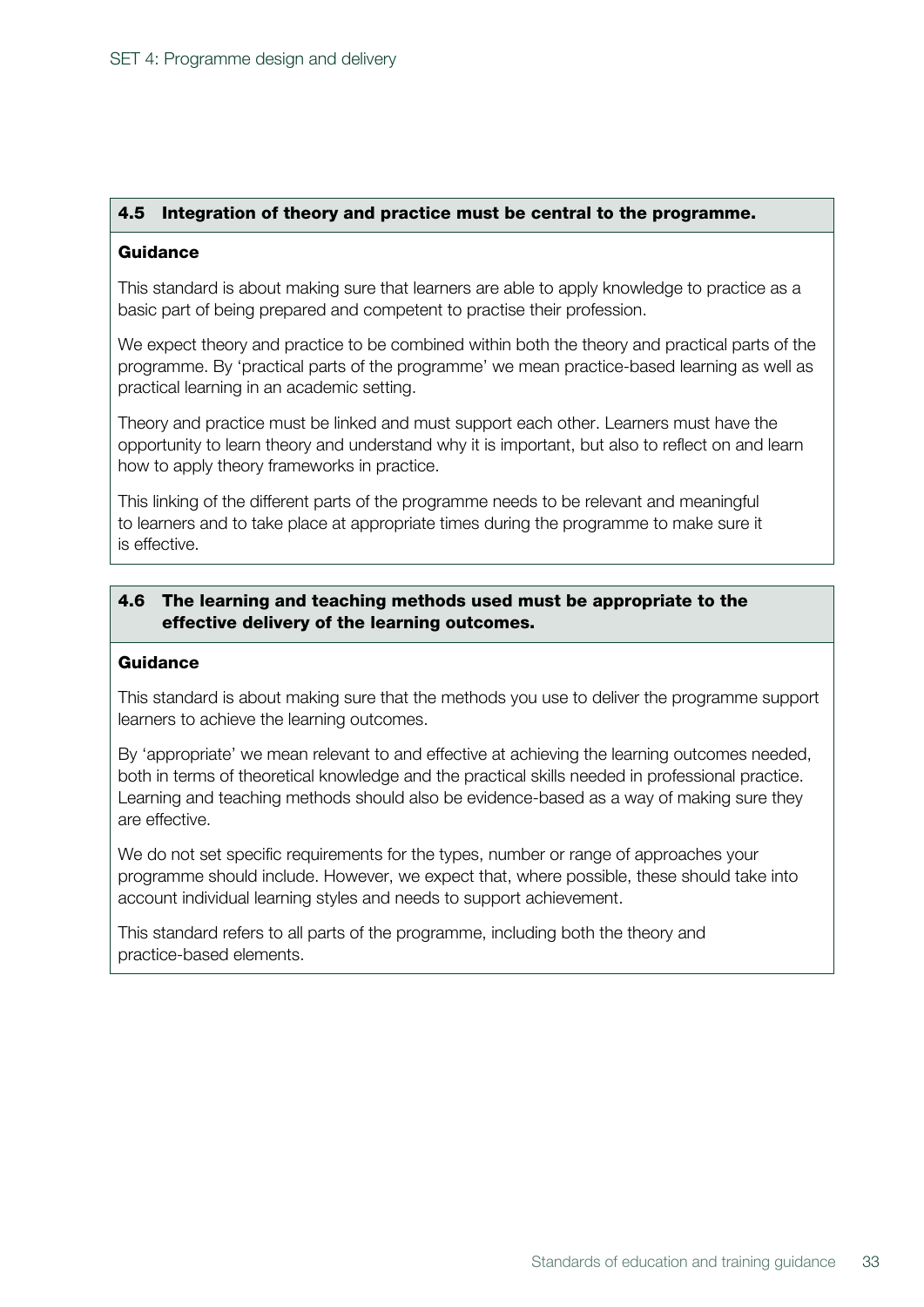#### 4.7 The delivery of the programme must support and develop autonomous and reflective thinking.

#### **Guidance**

This standard is about helping learners to become autonomous (independent) and reflective practitioners, as a key part of meeting our standards for registration.

The ability to practise as an autonomous professional and to reflect on and review practice are requirements set out in standards 4 and 11 of the SOPs (and apply to all professions).

The delivery of the programme should encourage learners to consider their own practice, including the limits of their safe and effective practice and their responsibility to make sure that they practise safely when they complete the programme.

We do not set specific requirements for the teaching and assessment methods you should use to achieve this, but you could consider the following.

- Self-appraisal with planning and writing action plans
- Discussion groups
- Workshops
- Practice simulation and debriefing
- Reflective diaries or logs
- Personal-development plans

#### 4.8 The delivery of the programme must support and develop evidence-based practice.

#### Guidance

This standard is about helping learners to use evidence to inform and systematically evaluate their practice as a key part of meeting our standards for registration.

The ability to guarantee the quality of their practice is a requirement set out in standard 12 of the SOPs (and applies to all professions).

By 'evidence-based practice' we mean the ability to gather, use, analyse and evaluate evidence to inform and guarantee quality in their practice. Evidence may come from research, audit and evaluation or feedback from service users and carers, for example.

Development of evidence-based practice could be achieved through learner-centred and independent learning, teaching and assessment strategies, as well as learner-led research where appropriate. You should make sure that the programme encourages learners to develop analytical skills and research appreciation that is relevant to the profession.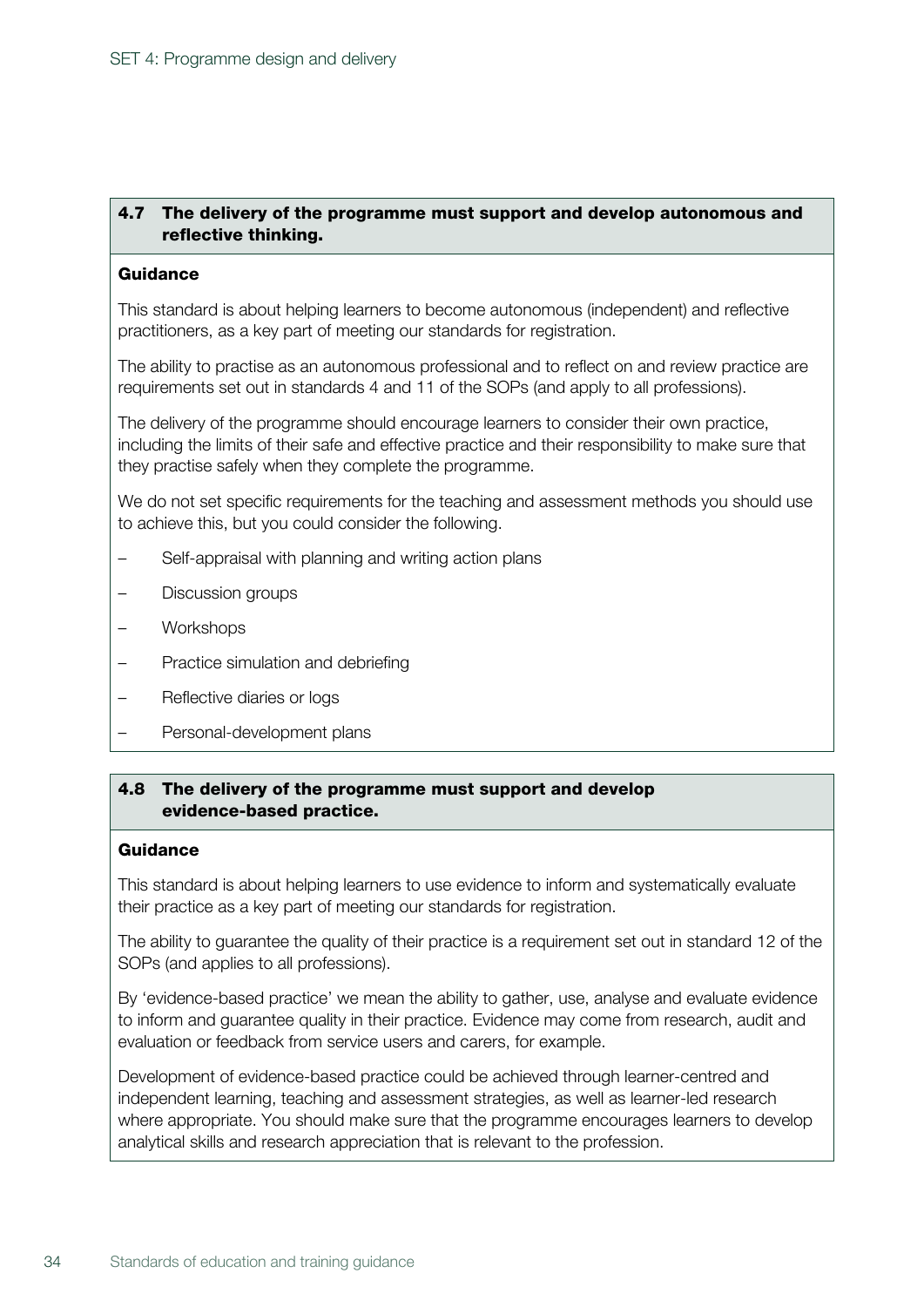#### 4.9 The programme must ensure that learners are able to learn with, and from, professionals and learners in other relevant professions.

#### Guidance

This standard is about how learners are prepared to work with other professionals and across professions for the benefit of service users and carers.

The process of learning with and from other relevant professionals is often referred to as 'interprofessional education' (IPE).

This learning experience can develop learners' ability to communicate and work with those outside their own profession, ultimately improving the environment and quality of care for service users.

By 'other relevant professions' we mean other health and social care professions, as well as professions outside of health and social care. It is up to you to decide which other professions are most relevant to the programme and most useful in preparing learners for practice. Improving the quality of care for service users should be the key factor in deciding which other professions or occupational groups are relevant to learners on a programme.

We do not set how a programme should include interprofessional education, or the types of learning activity, number of professions involved or length of time. However, we want to know how you have made decisions about designing and delivering IPE to make sure it is as relevant as possible for learners, and has the most benefit possible for their future professional practice and for service users and carers.

#### Other sources of HCPC guidance

Guidance on conduct and ethics for students

Standards of conduct, performance and ethics

Standards of proficiency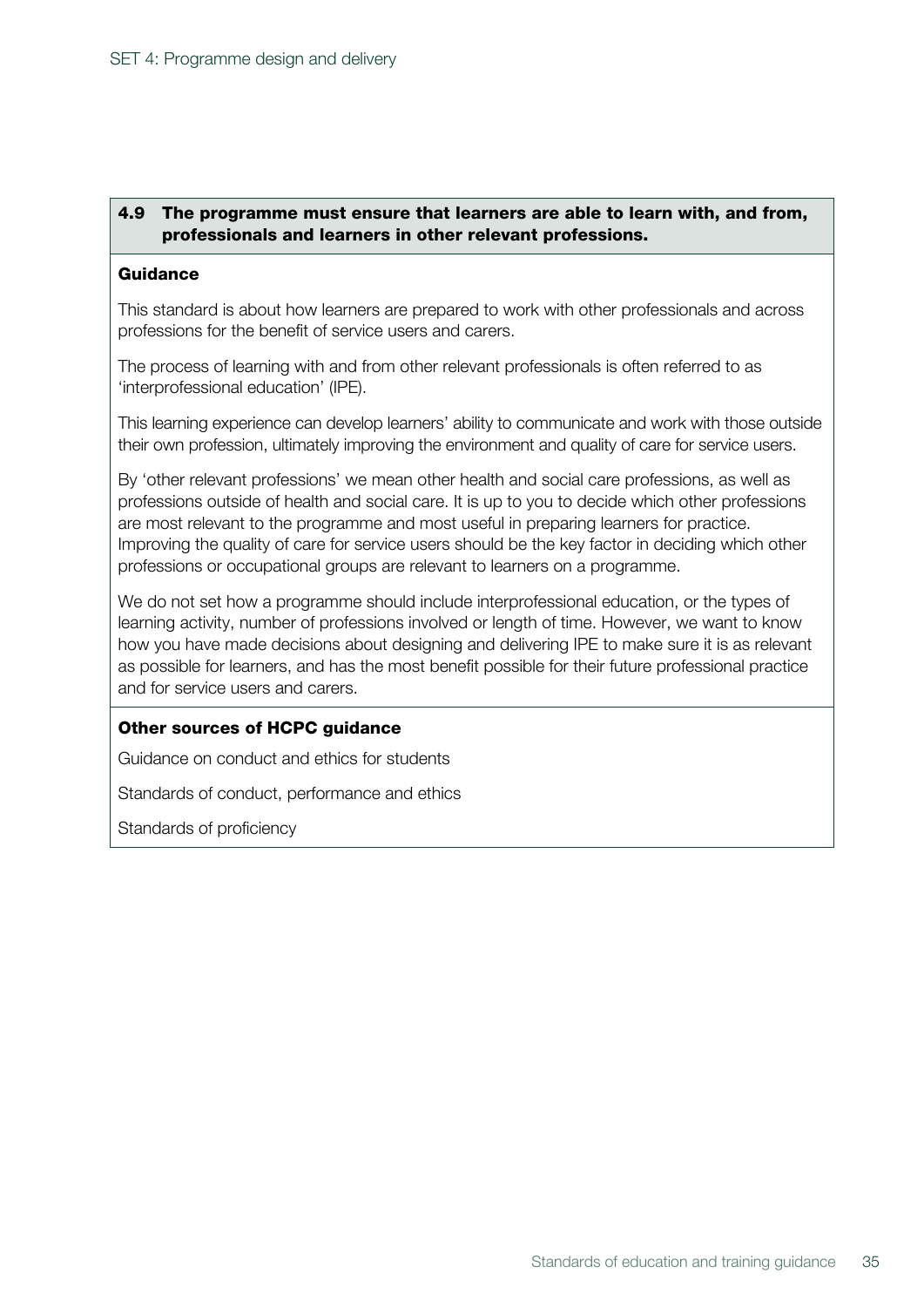#### 4.10 The programme must include effective processes for obtaining appropriate consent from service users and learners.

#### **Guidance**

This standard is about respecting individuals' rights and reducing the risk of harm, while also making sure that learners understand what will be expected of them as health and care professionals. Consent is a principle that is central to practising in a regulated profession and is included in the standards of conduct, performance and ethics.

The standard has two parts. The first part is about getting appropriate consent from service users who interact with learners.

You must be sure that learning and teaching methods respect the rights of service users. If learners are directly involved in providing care, treatment or services (for example, in practicebased learning), we expect you to have a system in place to make sure that service users and carers are aware of this, and that you get appropriate consent from them.

The second part is about getting appropriate consent from learners in situations where they take part as service users themselves in practical and clinical teaching. The level of involvement of learners in practical and clinical teaching will vary by programme and among professions.

You should not assume that the broad consent a learner gives at the beginning of the programme will cover all situations. In some cases it will be necessary to get explicit consent from learners in relation to them taking part in a specific activity, which may include:

- role play;
- biomechanical assessments;
- patient-positioning activities;
- practising clinical techniques; and
- experiential groups.

When telling learners about what clinical and practical teaching is included in the programme and getting their consent, you should take into account factors such as cultural differences and a learner's physical or mental health.

#### Other sources of HCPC guidance

Confidentiality – guidance for registrants

Guidance on conduct and ethics for students

Standards of conduct, performance and ethics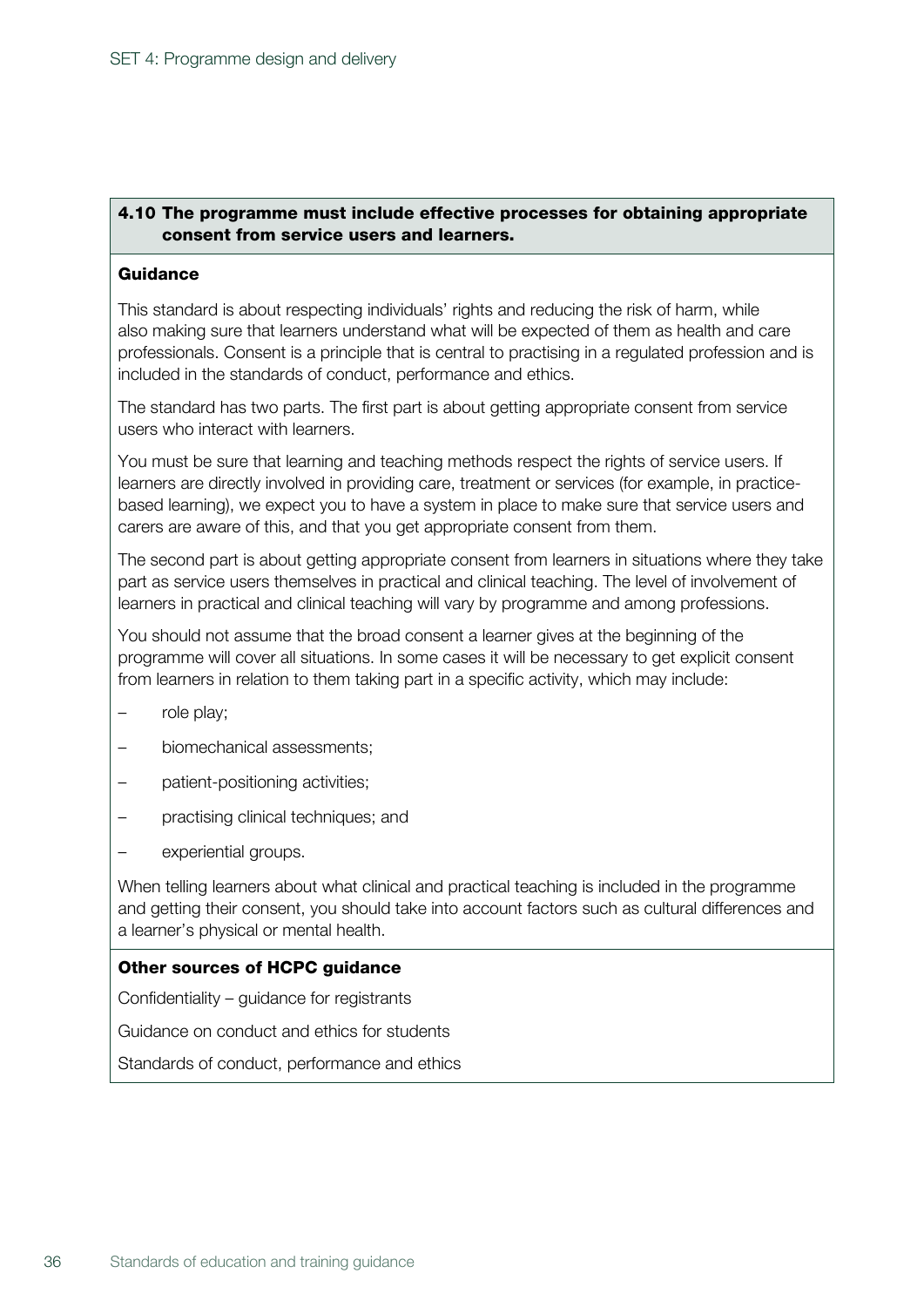#### 4.11 The education provider must identify and communicate to learners the parts of the programme where attendance is mandatory, and must have associated monitoring processes in place.

#### **Guidance**

This standard is about making sure that all learners who complete the programme meet the SOPs, by being fully involved in the parts of the programme which are essential to achieving them.

We recognise that, in some cases, a learner may not always need to be physically present but may get involved in other ways, such as online. We use the word 'attendance' in a broad way to cover these situations.

In some cases it may be appropriate to state that attendance on specific days or modules is compulsory, while in other cases it may be more appropriate to expect a learner to achieve an average attendance over the course of the programme. We do not set a minimum level of attendance – you must set and be able to justify this.

Learners need to be aware of your requirements and any consequences of missing compulsory parts of the programme.

You must have systems in place to monitor attendance and to take appropriate action if learners fail to attend the compulsory parts of the programme. For example, if you find that a learner has poor attendance, you could take follow-up action to make sure that they gain this knowledge before they are able to complete the programme. Other actions may be appropriate if learners fail to attend during assessments or practice-based learning.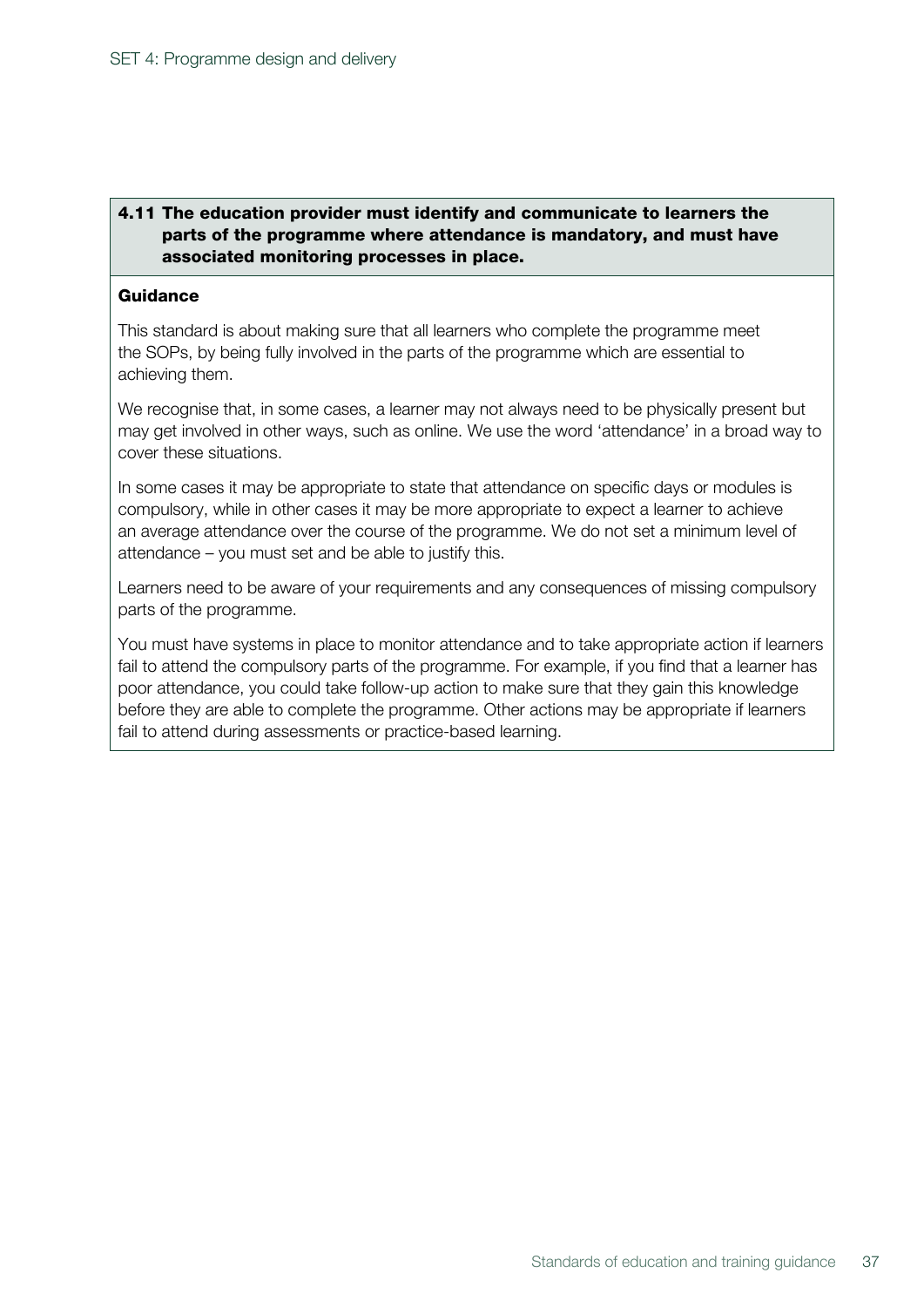## SET 5: Practice-based learning

## **Summary**

This section is about the practice-based learning which must be a central part of your programme. We define 'practice-based learning' as the clinical or practical experience that forms part of an approved programme. It may take place throughout a programme or in separate periods of time. In some programmes, it is provided in a different setting or by a different organisation than other parts of the programme.

You must oversee and be responsible for all practice-based learning, even if it is provided in a different setting or by a different organisation than other parts of the programme.

While we recognise that you work closely with practice educators and practice education providers, the standards in this section aim to make sure that you maintain responsibility for governance and quality assurance of practice-based learning, and that you have

effective systems and processes in place to support it.

This section covers how you:

- approve and monitor practice-based learning to make sure that it is effective and allows learners to meet the standards of proficiency (SOPs);
- keep service users, learners and others safe in practice-based learning;
- provide adequate resources and support; and
- provide the necessary information to learners and practice educators.

We do not approve individual practice-based learning settings, practice educators or practice education providers. However, your systems and processes must make sure that these meet our standards.

#### 5.1 Practice-based learning must be integral to the programme.

#### **Guidance**

This standard is about how practice-based learning is used effectively, as a key part of the programme, to prepare learners for future practice.

Practice-based learning may take place throughout a programme or in separate periods of time. In some programmes, it is provided in a different setting or by a different organisation than other parts of the programme.

You must be able to show how practice-based learning is a central part of the programme, for example:

- how practice-based learning outcomes and progression are in line with learning outcomes for the programme as a whole;
- your ongoing partnership arrangements with practice education providers; and
- your reasons for the design of practice-based learning on the programme.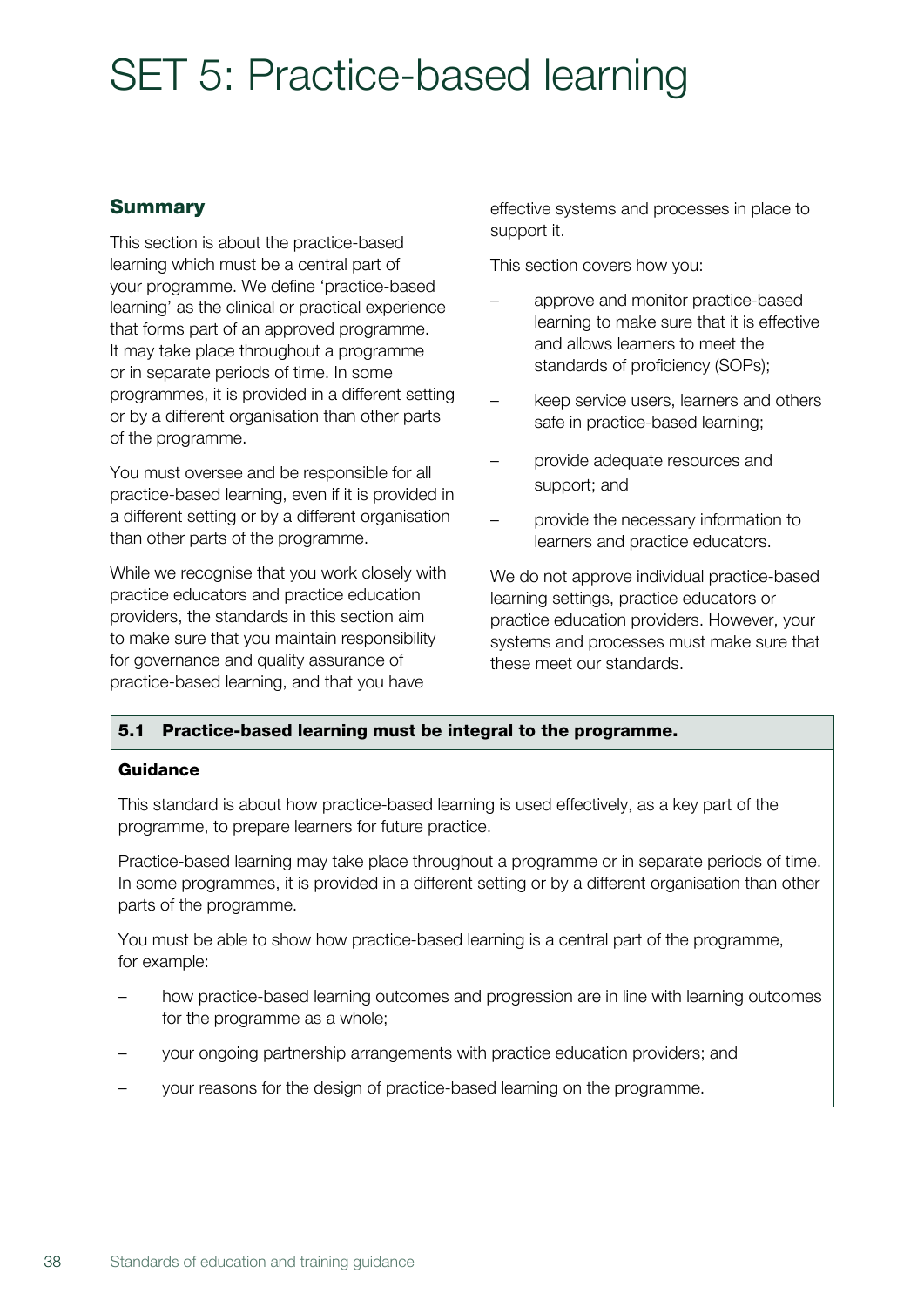#### 5.2 The structure, duration and range of practice-based learning must support the achievement of the learning outcomes and the standards of proficiency.

#### **Guidance**

This standard is about making sure that the way practice-based learning is designed allows learners to achieve the learning outcomes of the programme and the SOPs.

We do not set requirements for the structure, length or range of practice-based learning that you must include in your programme to meet our standards of education and training. However, we expect you to have clear reasons for your decisions relating to this and your decisions must be appropriate to the design and content of the programme and the learning outcomes.

Some other organisations, such as professional bodies, do set guidelines on practice-based learning. You should reflect these where they are relevant to your programme.

You must be able to explain how learners progress during practice-based learning, in relation to the SOPs and the learning outcomes of the programme.

You should make sure that learners have access to an appropriate range of practice-based learning experiences which reflect the nature of modern practice and the range of practice settings of the profession they are preparing to enter.

#### Other sources of HCPC guidance

Standards of proficiency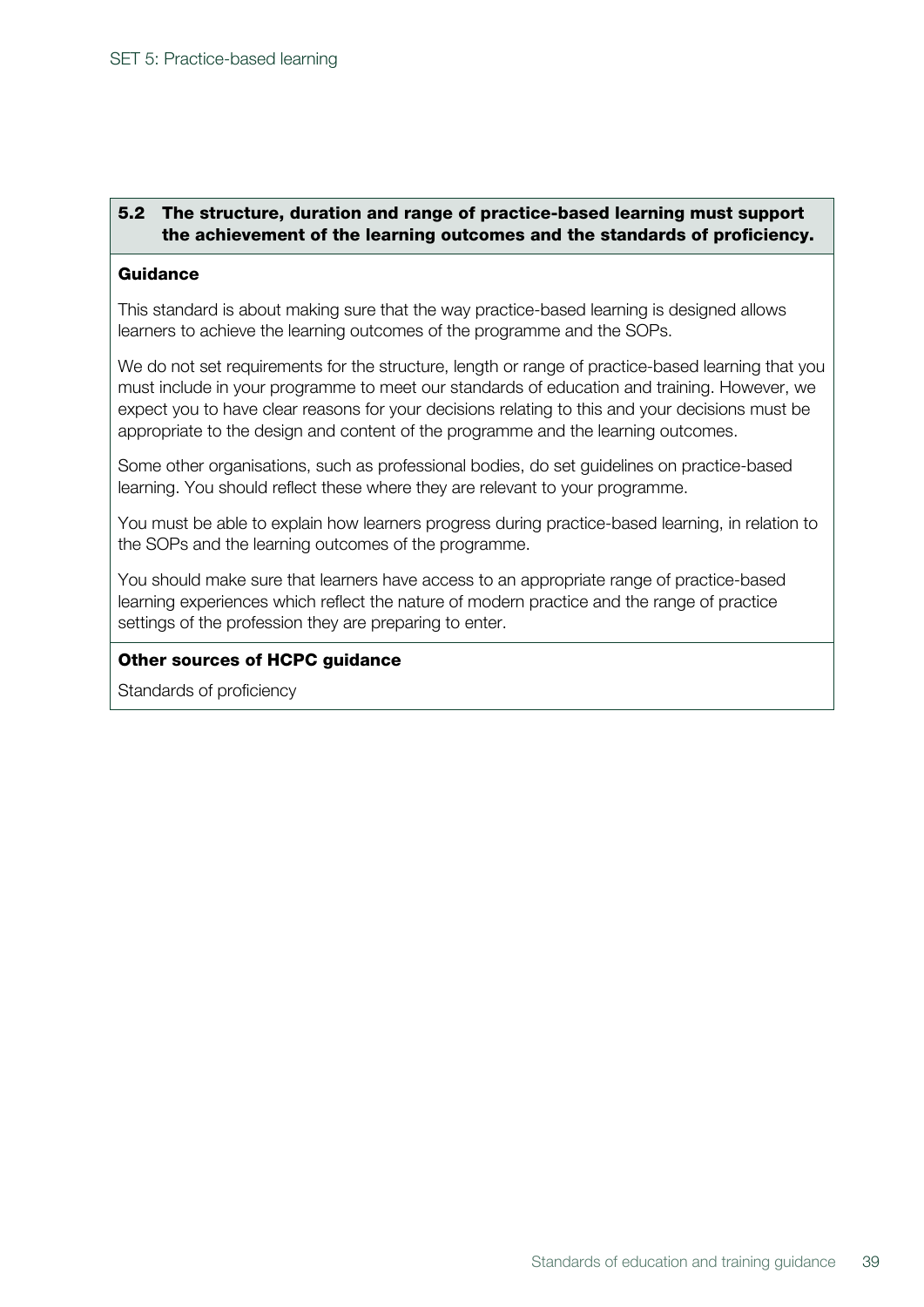#### 5.3 The education provider must maintain a thorough and effective system for approving and ensuring the quality of practice-based learning.

#### **Guidance**

This standard is about making sure the programme delivers continued quality of practice-based learning.

You must have a system for approving practice-based learning and for regularly monitoring it. This may include collecting, analysing and acting on feedback from learners, service users, practice placement educators and others.

Also, we expect you to have processes in place to respond when any concerns, difficulties or incidents arise, which could prevent a learner's success when providing practice-based learning, or if there is evidence which may call into question the suitability of the practice-based learning environment. This might include, for example, information or reports from regulators as well as internal investigations. Responding appropriately may involve making changes to practice-based learning, dealing with issues or removing approval if this is necessary.

You should see the quality assurance of practice-based learning as a method of continuous improvement of the learning environment and service users' experience. This means that your processes should support both learners' and service users' needs within practicebased learning.

If practice-based learning is provided by a separate organisation, you must still have overall responsibility for overseeing it. We do not visit individual practice-based learning environments or settings, but we approve the policies and processes that you have in place in relation to them. These policies and processes must link into the way the programme as a whole is governed.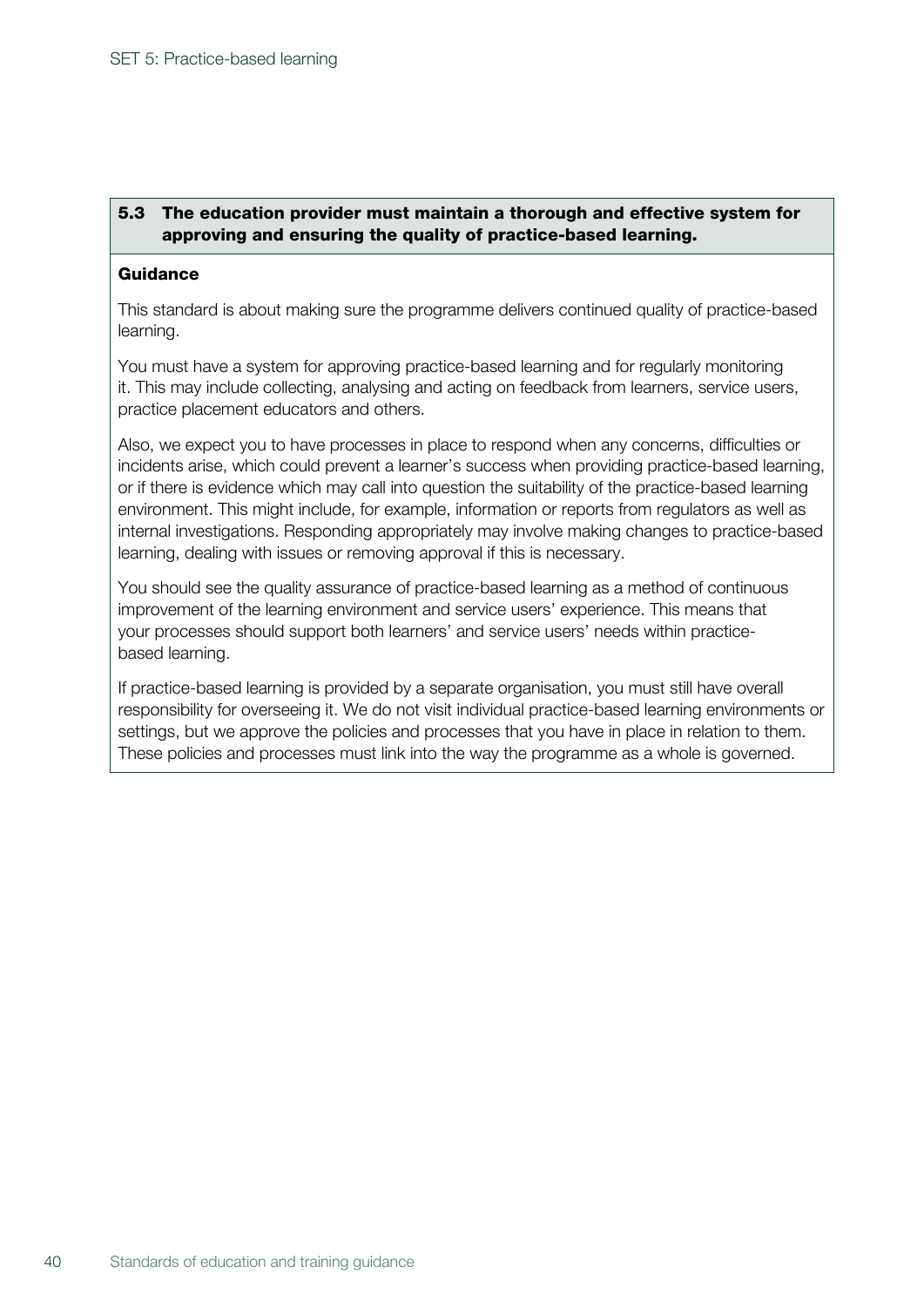#### 5.4 Practice-based learning must take place in an environment that is safe and supportive for learners and service users.

#### **Guidance**

This standard is about making sure that practice-based learning settings are suitable and that they support safe and effective learning.

You must make sure that practice-based learning does not cause a risk to service users. This is in part about making sure that learners work within a scope of practice that is appropriate to their level of skills and experience. This is likely to develop for an individual learner as they progress during the course of the programme and the practice-based learning they take part in should reflect this. You should also consider other factors in providing a safe environment for service users, such as the level of supervision and autonomy (independence) that learners have.

We also expect you to have safety policies and procedures in place that allow you to identify and deal with risks to the health and wellbeing of learners, such as (where these are relevant):

- infection control;
- manual handling;
- aggression from service users, colleagues or others; and
- mental health and stress.

If the practice-based learning is provided by a separate organisation, you must be able to demonstrate how you assess and monitor the practice environment to make sure it is safe and supportive. This includes working with practice educators and practice education providers.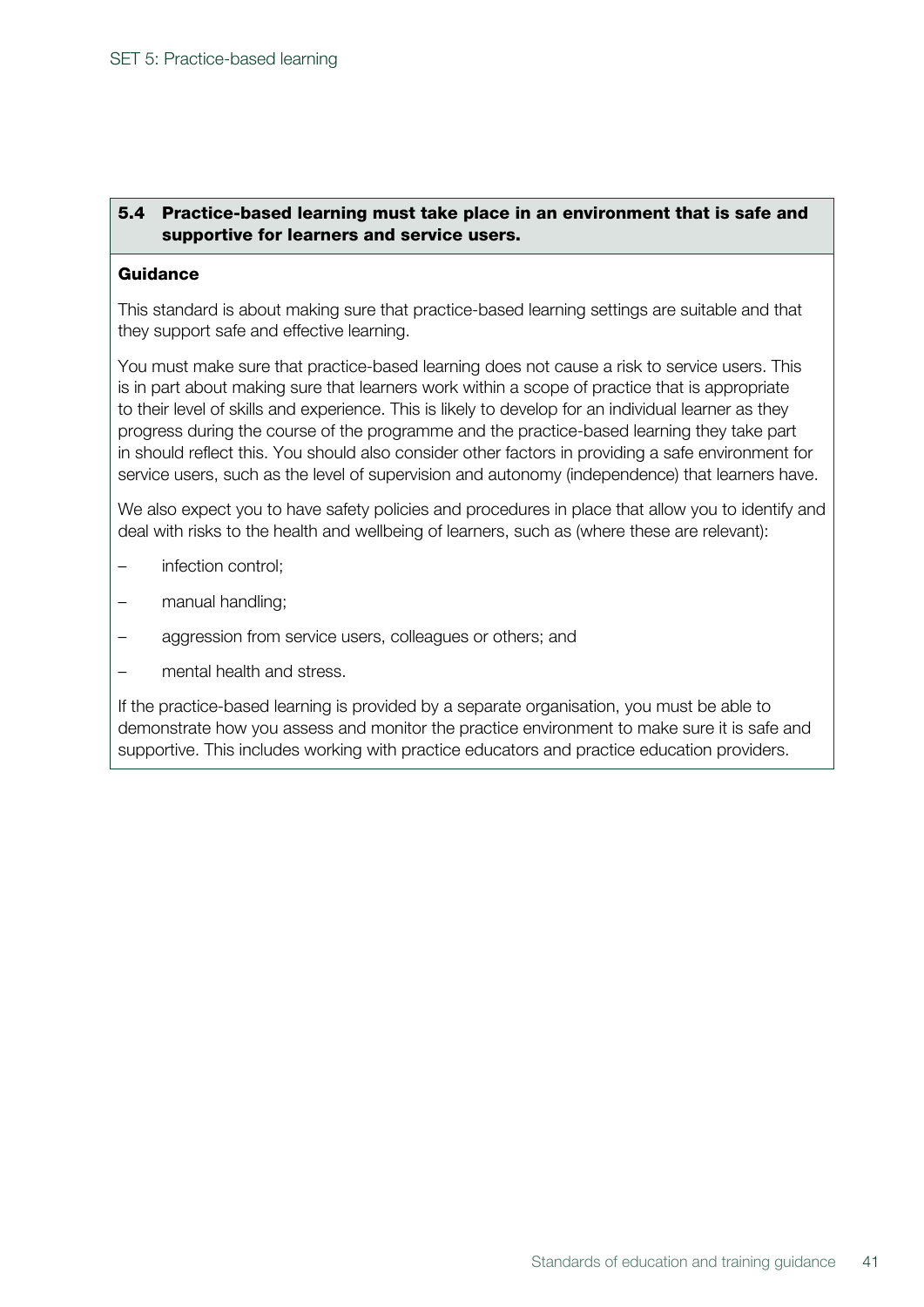#### 5.5 There must be an adequate number of appropriately qualified and experienced staff involved in practice-based learning.

#### **Guidance**

This standard is about making sure there is enough support for learners to take part in safe and effective practice-based learning.

By 'staff' we mean practice educators, as well as others working in the practice-based learning environment or setting.

We recognise that there are different models of practice-based learning and the level of dayto-day supervision or involvement of practice educators and other staff can vary among programmes. As a result, we do not say how many staff must be present at practice-based learning, how exactly they must be involved or what their qualification and experience levels must be.

However, you must be able to justify what you consider to be a suitable number of staff for the number of learners and the level of support specific learners need. For example, a one-to-one relationship may be needed for some professions or programmes, while there may be four or five learners to one member of staff in others.

We also expect you to make sure that the qualifications and experience of staff are appropriate to the specific aspects of practice-based learning they are involved in, and that they are able to effectively support learning and assessment.

Some professional bodies play an active role in providing advice on staff-to-learner ratios. You should contact these professional bodies for further guidance in this area, where relevant.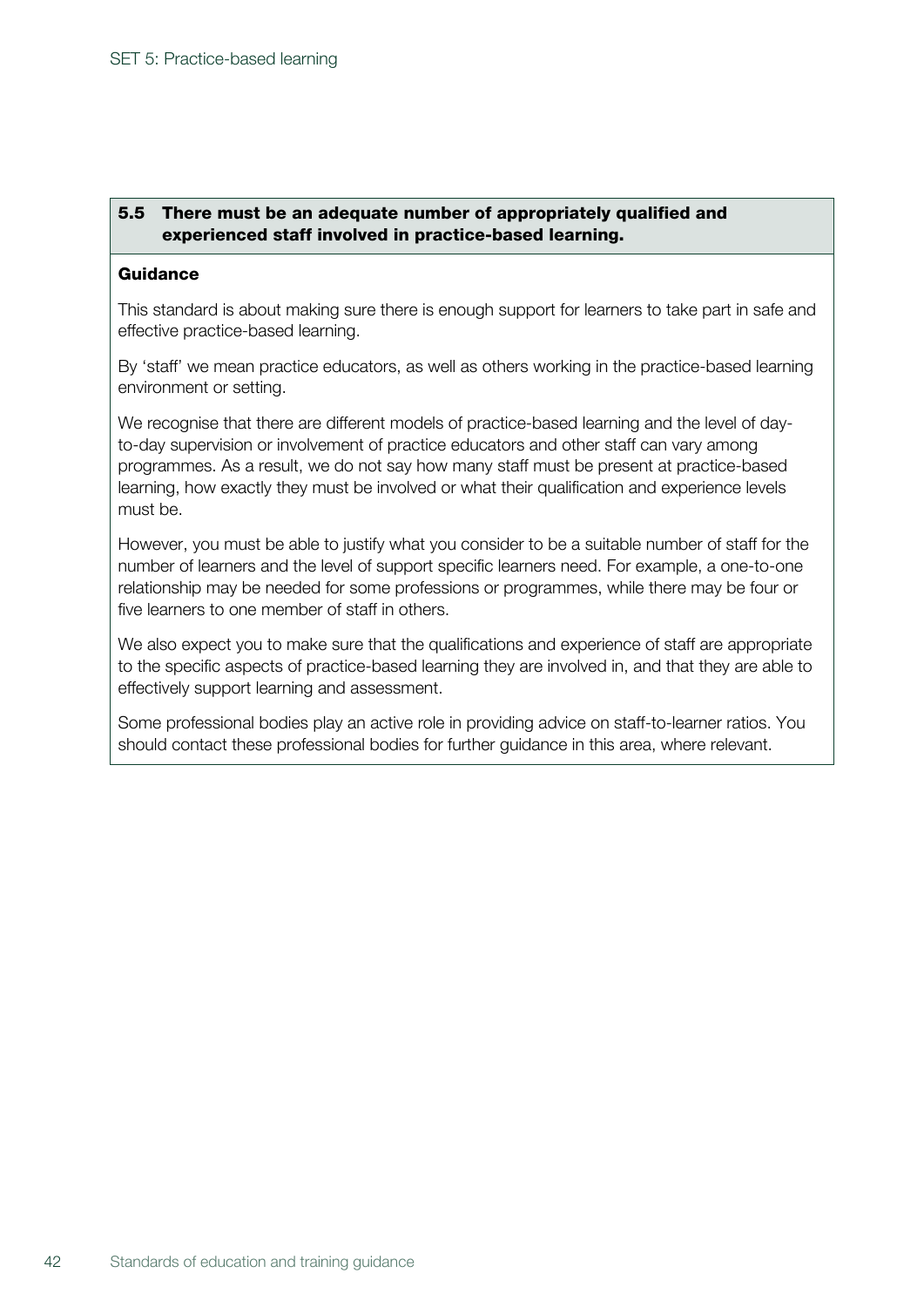#### 5.6 Practice educators must have relevant knowledge, skills and experience to support safe and effective learning and, unless other arrangements are appropriate, must be on the relevant part of the Register.

#### **Guidance**

This standard is about how you make sure that practice educators are suitable and able to support and develop learners in a safe and effective way.

A 'practice educator' is defined as a person who is responsible for a learner's education during their practice-based learning.

We do not set specific requirements about the knowledge, skills and experience that all practice educators must have, as this is likely to vary between programmes and among the professions we regulate. However, you must decide what the necessary knowledge, skills and experience are to be able to support safe and effective practice-based learning in relation to the learning outcomes of the programme.

Also, we normally expect practice educators to be registered with us in the relevant profession and, if there is more than one protected title that applies, to be eligible to use the title the programme relates to.

However, we recognise that in some circumstances there may be other appropriate practice educators whose professional backgrounds do not match the specific profession or protected title which the programme relates to, but whose knowledge, skills and experience mean they are well suited to support and develop learners in a particular area. This could include, for example, professionals registered with a different regulator.

If you choose to use practice educators who are not registered with us, you must be able to explain your decision and how you make sure that they are appropriate to carry out this role, including how their experience, qualifications and training are relevant to the practice-based learning they are involved in.

If practice-based learning is provided by a separate organisation, you must have processes in place to check that practice educators have the necessary knowledge, skills and experience and are appropriately registered.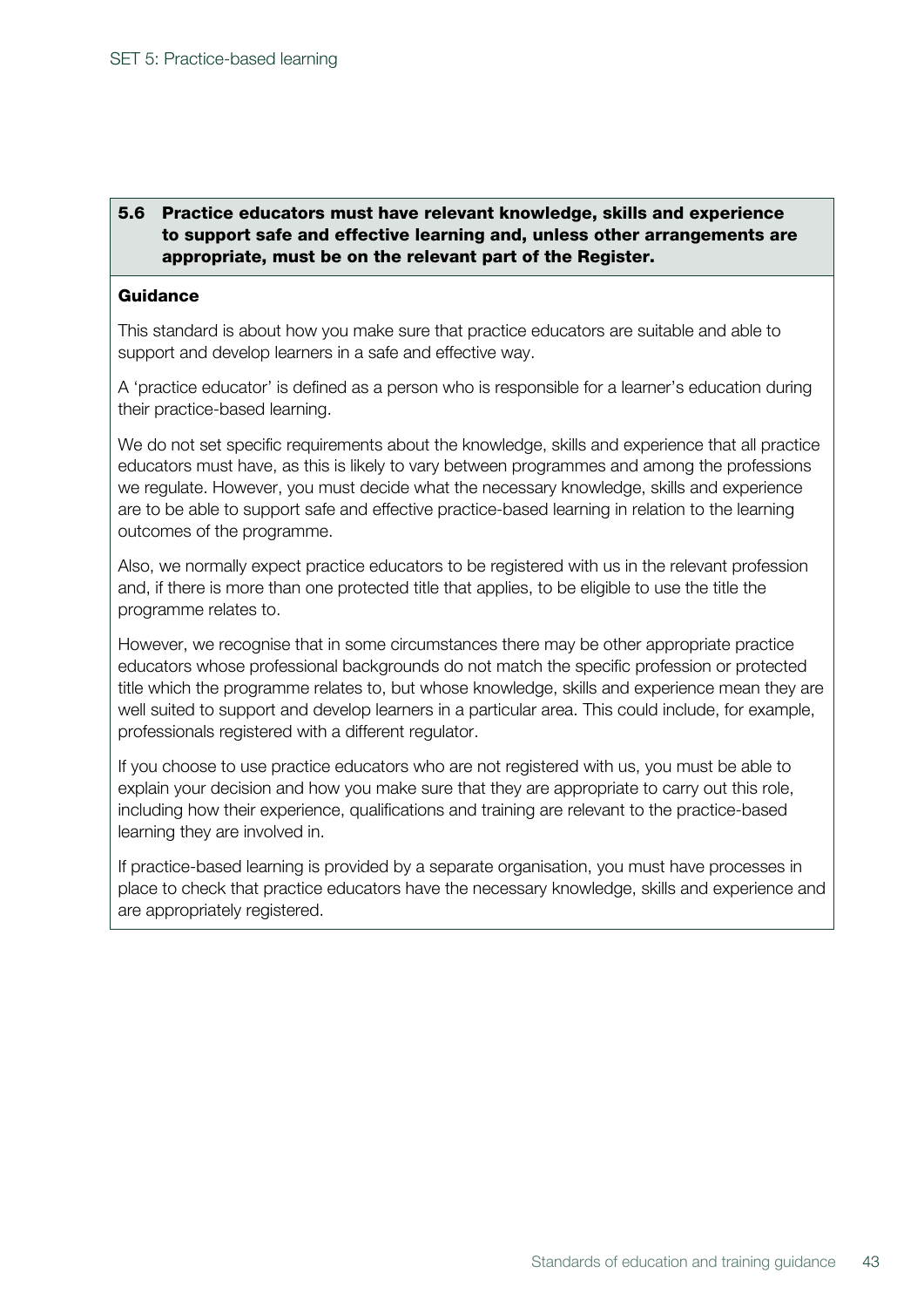#### 5.7 Practice educators must undertake regular training which is appropriate to their role, learners' needs and the delivery of the learning outcomes of the programme.

#### **Guidance**

This standard is about how practice educators are appropriately prepared so they can support learning and assess learners effectively.

We expect that all new practice educators are trained and that this is followed up with regular refresher training and support. Some of this training is likely to be generic, but must also include aspects that are specific to the programme, delivering the learning outcomes and the individual needs of learners (who may have varying levels of skill and experience).

If practice educators are involved in assessing learners, they should be prepared to do so through training in a way that is consistent across all practice-based learning on the programme.

We do not set specific requirements for the length, content or frequency of training for practice educators, as we feel that this level of detail is best decided by individual education providers depending on the specific programme.

Training may take a variety of forms, including:

- training at your site;
- training in the workplace;
- online support;
- written support; and
- peer support through workshops and meetings.

You should consider taking part in accreditation schemes offered by some professional bodies, where relevant.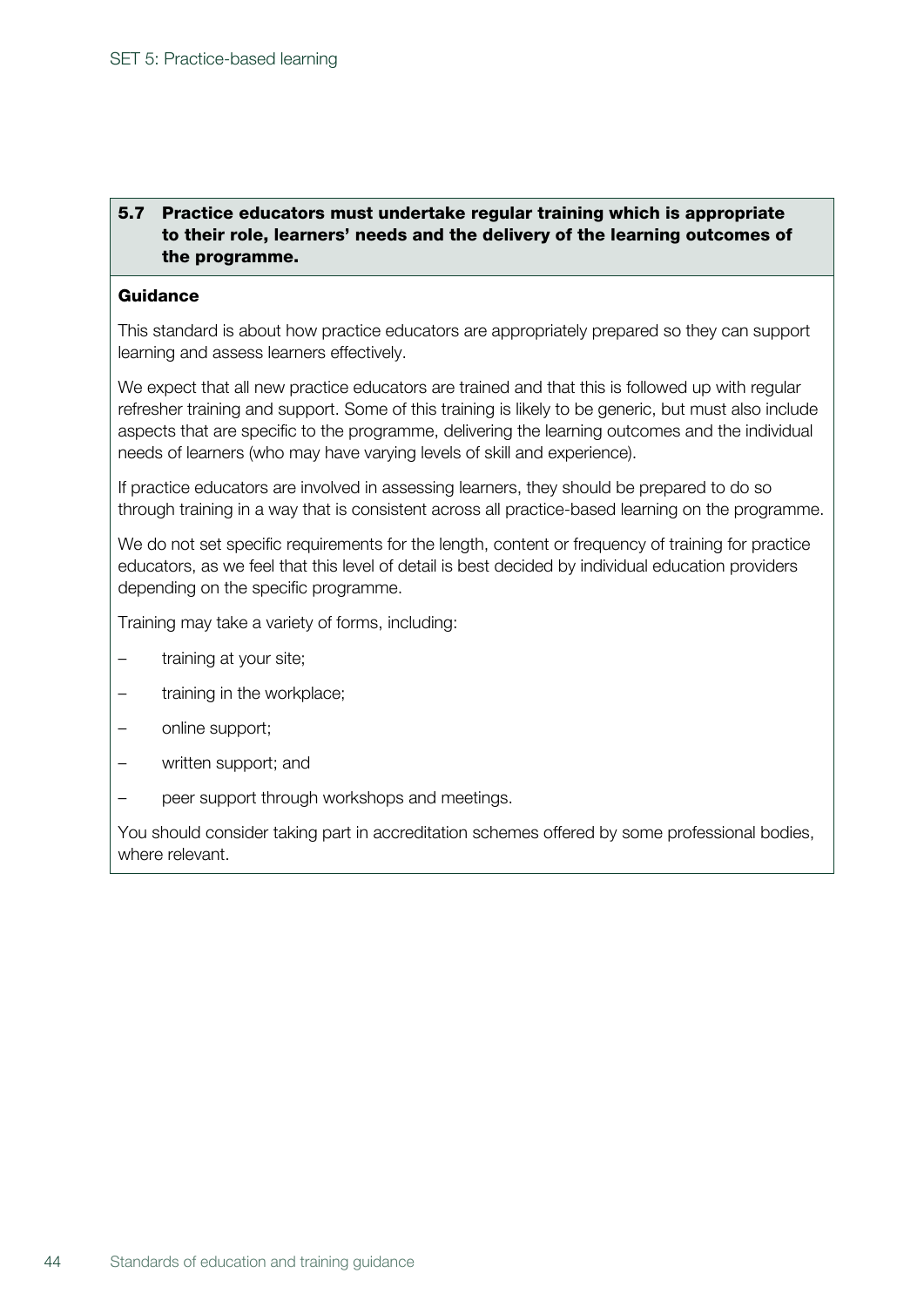#### 5.8 Learners and practice educators must have the information they need in a timely manner in order to be prepared for practice-based learning.

#### **Guidance**

This standard is about setting and communicating clear expectations regarding practice-based learning to everyone involved. This is necessary so that they understand their roles and what is expected and required for the practice-based learning to be safe and effective.

Information you provide to learners and practice educators should include the following (where relevant).

- Names and details of learners or practice educators
- The timings and length of practice-based learning
- Practical details such as location of practice-based learning
- Induction materials
- The learning outcomes to be achieved
- Any relevant risks or safety issues
- What records need to be kept
- The assessment methods and criteria, including what could happen if learners fail to progress and any action that may be taken as a result of this
- Lines of communication and responsibility

You should also make sure that learners are aware of what to do if something goes wrong or they have a concern about their practice-based learning experience or providing services to service users.

It is important to provide this information as soon as possible in case you need to clarify or explain anything before practice-based learning begins. As well as providing this information to learners and practice educators, you should also make sure that it is easily available and in an appropriate format for them. You should also make sure that everyone involved has understood the information. You could do this by providing follow-up training or opportunities for discussion, for example.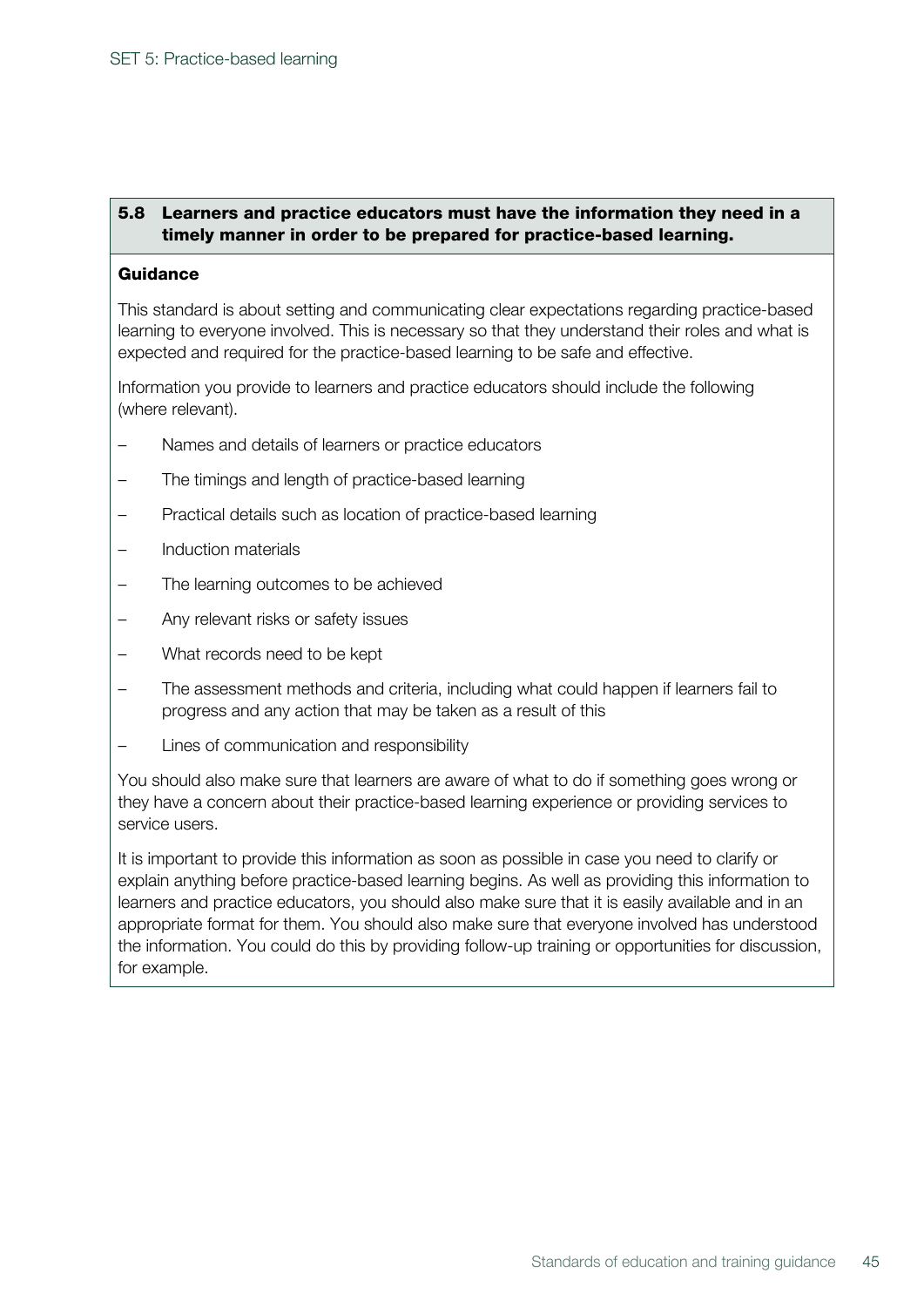## SET 6: Assessment

### **Summary**

This part of the standards of education and training (SETs) is about how you assess learners throughout the programme. In particular you must make sure, through assessment, that learners:

- meet the requirements of the programme;
- achieve the learning outcomes;
- meet our standards of proficiency; and
- demonstrate that they understand

the expectations of being a regulated professional.

Assessments must be effective and fair, and must allow learners to demonstrate their progression and achievement. This relates to the way you design the assessment strategy and methods, how you communicate with learners and educators about requirements for progression and achievement, and how you carry out effective reviews of the assessment processes with input from the appropriate professional.

6.1 The assessment strategy and design must ensure that those who successfully complete the programme meet the standards of proficiency for the relevant part of the Register.

#### Guidance

This standard is about making sure that learners who complete the programme have demonstrated the threshold level of knowledge, skills and understanding to practise their profession safely and effectively.

Your assessment strategy and design must make sure that learners can meet all of the standards of proficiency (SOPs) before completing the programme. Equally, you need to make sure that learners who do not meet the SOPs are not allowed to complete the programme.

We do not set rules on things like pass marks, resits, retakes or the amount of compensation allowed, but your assessment strategy and design should strike a suitable balance between the need to support learners to succeed and the need to make sure that learners who complete the programme achieve the SOPs.

It is not necessary for each of the SOPs to link to a particular assessment. It may be that a number of assessments together make sure that learners are able to meet one or more of the SOPs.

Your assessment strategy and design should include the following, where these apply.

- Things that learners must do, have or achieve before the programme and during the programme
- Compulsory and optional module assessments
- Individual module pass marks
- The number of resits learners are allowed (and within what period of time)
- The maximum number of resits allowed in a year for specific modules
- Compensation and condonement regulations
- The maximum time a learner can take to complete the programme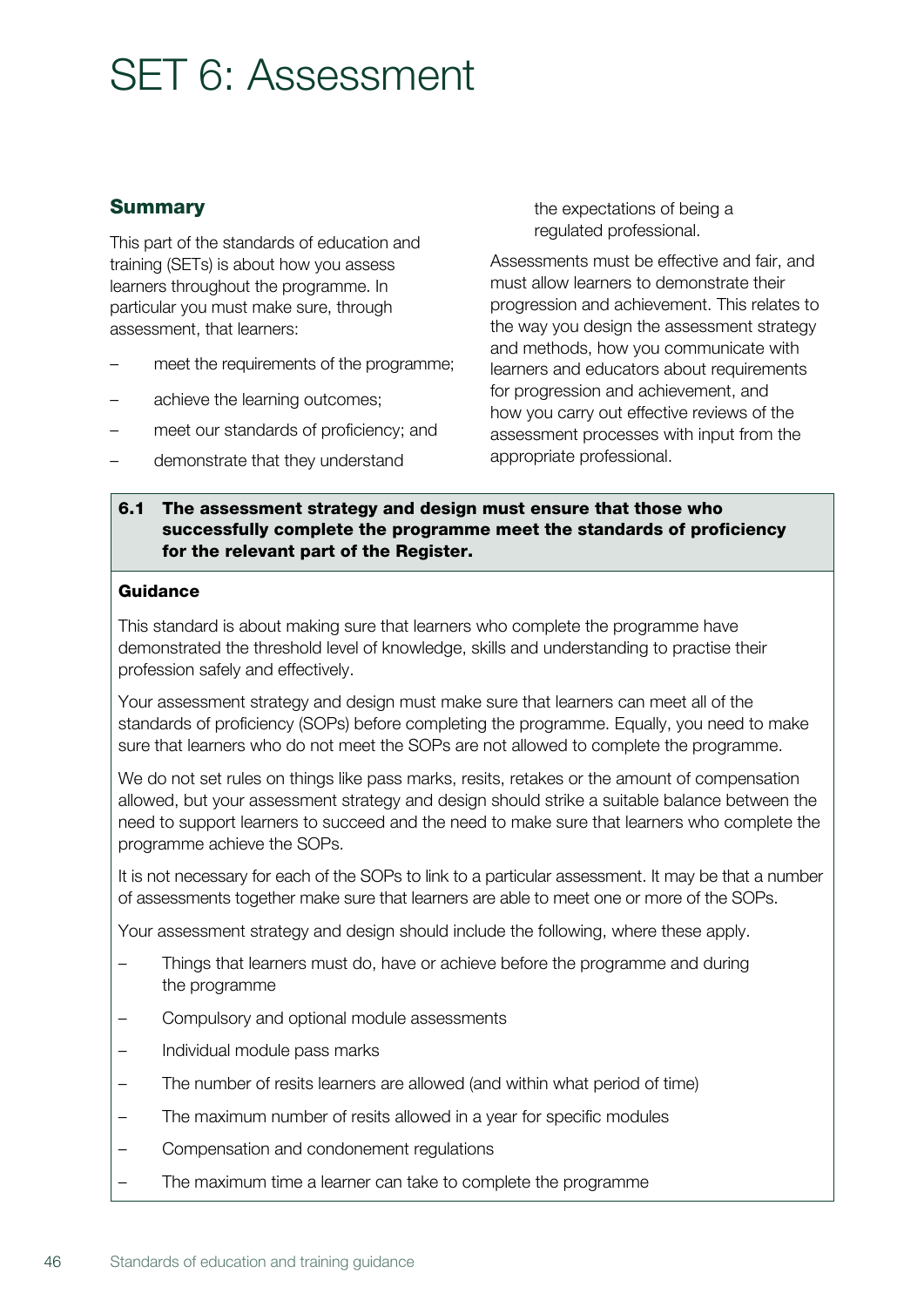#### 6.2 Assessment throughout the programme must ensure that learners demonstrate they are able to meet the expectations of professional behaviour, including the standards of conduct, performance and ethics.

#### **Guidance**

This standard is about how learners are able to demonstrate that they understand the expectations associated with being a regulated professional by the time they complete the programme.

This covers assessment in both the theory and practice-based parts of the programme.

The 'expectations of professional behaviour' include the nature of professional regulation and the responsibilities involved in being a regulated professional. In particular, we expect assessment to allow learners to demonstrate how they understand and are able to meet our standards of conduct, performance and ethics.

#### Other sources of HCPC guidance

Guidance on conduct and ethics for students

Standards of conduct, performance and ethics

#### 6.3 Assessments must provide an objective, fair and reliable measure of learners' progression and achievement.

#### Guidance

This standard is about making sure that assessments are effective at deciding whether a learner is fit to practise by the end of the programme.

By 'objective' we mean that assessment requirements are clear and realistic, and that they are able to deliver a valid and accurate picture of a learner's progression and achievement. The processes you have in place to moderate marks may be relevant here.

By 'fair' we mean that assessments provide all learners with an equal opportunity to demonstrate their progression and achievement, and that they take into consideration a specific learner's needs, for example the needs of disabled learners or those facing difficult circumstances.

By 'reliable' we mean that assessments are consistent and thorough enough to allow learners to clearly demonstrate how far they have progressed during the course of the programme and achieved the learning outcomes.

You must have appropriate processes in place to make sure that assessments in the programme are objective, fair and reliable. This should include processes for dealing with issues or putting improvements in place where necessary. We do not set how you must do this, but it should involve consideration of external examiners' reports, among other sources.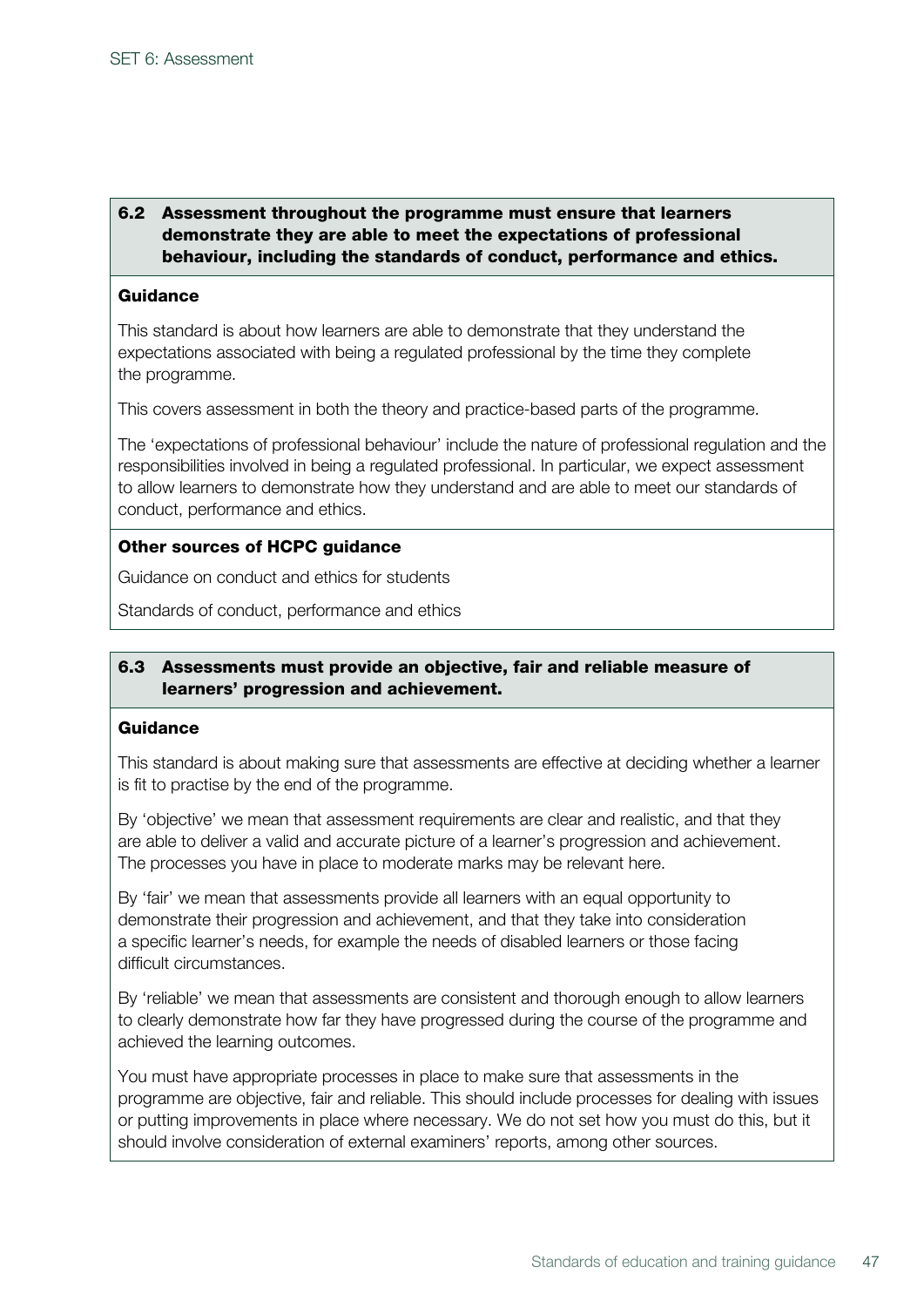#### 6.4 Assessment policies must clearly specify requirements for progression and achievement within the programme.

#### **Guidance**

This standard is about how you make sure that learners understand what is expected of them at each stage of the programme and educators can apply assessment criteria consistently.

As well as what might prevent a learner from progressing, you should also be clear about the options available to a learner who is failing or at risk of not progressing or completing the programme.

You should be able to show how these policies are clearly communicated to both learners and educators.

#### 6.5 The assessment methods used must be appropriate to and effective at measuring the learning outcomes.

#### **Guidance**

This standard is about making sure that the methods used to assess learners help you to decide whether the learning outcomes of the programme have been met. This, in turn, makes sure that the SOPs are met.

Assessment methods may include things such as coursework, exams and presentations, and may be used to assess individuals or groups. We do not specify the methods of assessment that should be included in the programme. However, you must be able to show how your chosen methods are in line with the learning outcomes of each module or part of the programme. We need to be sure that whatever assessment methods you use, they confirm that learners who complete the programme can practise safely and effectively in their profession.

Assessments must also be carried out at appropriate stages during the course of the programme to match a learner's expected progression.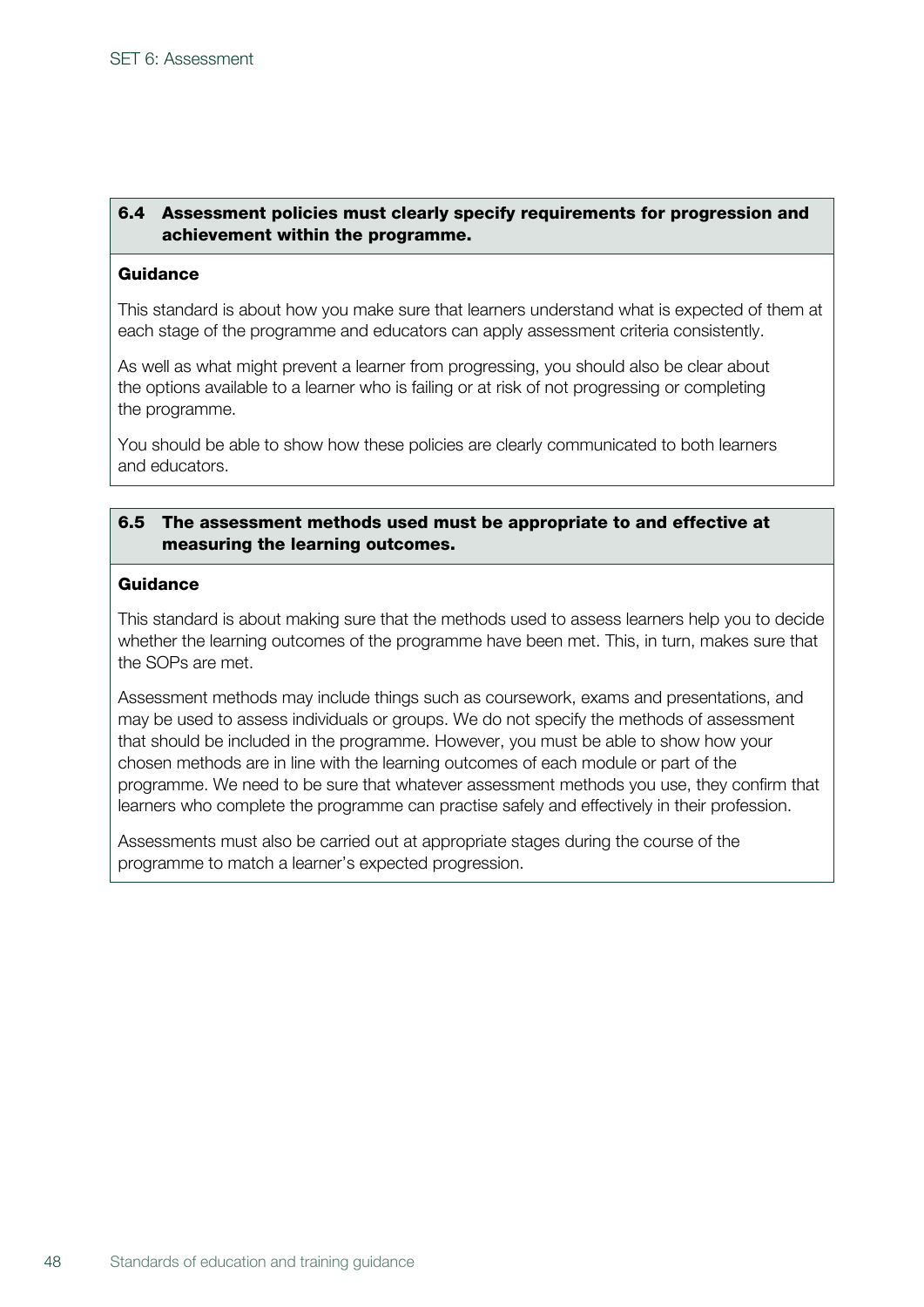#### 6.6 There must be an effective process in place for learners to make academic appeals.

#### **Guidance**

This standard is about making sure that assessment processes are applied fairly.

An 'academic appeal' means a request by a learner for a review of a decision made by you or another academic body about their progression, assessment or award. You must have a process in place which allows learners to make an appeal if they feel that the process which led to the decision has been followed incorrectly or unfairly, or when new information has come to light which affects the assessment outcome.

By 'effective' we mean that the process must allow you to deal with an appeal in a fair and timely way, and that it must include you taking appropriate action if necessary.

You should make sure that learners are not disadvantaged in any way because they have made an academic appeal. Also, your process should enhance or improve the assessment process or other parts of the programme in response to the issues raised through appeals.

Learners should have clear information about the appeals process, including how to make an appeal, who will decide their appeal, how their appeal will be decided, and where they can go for advice.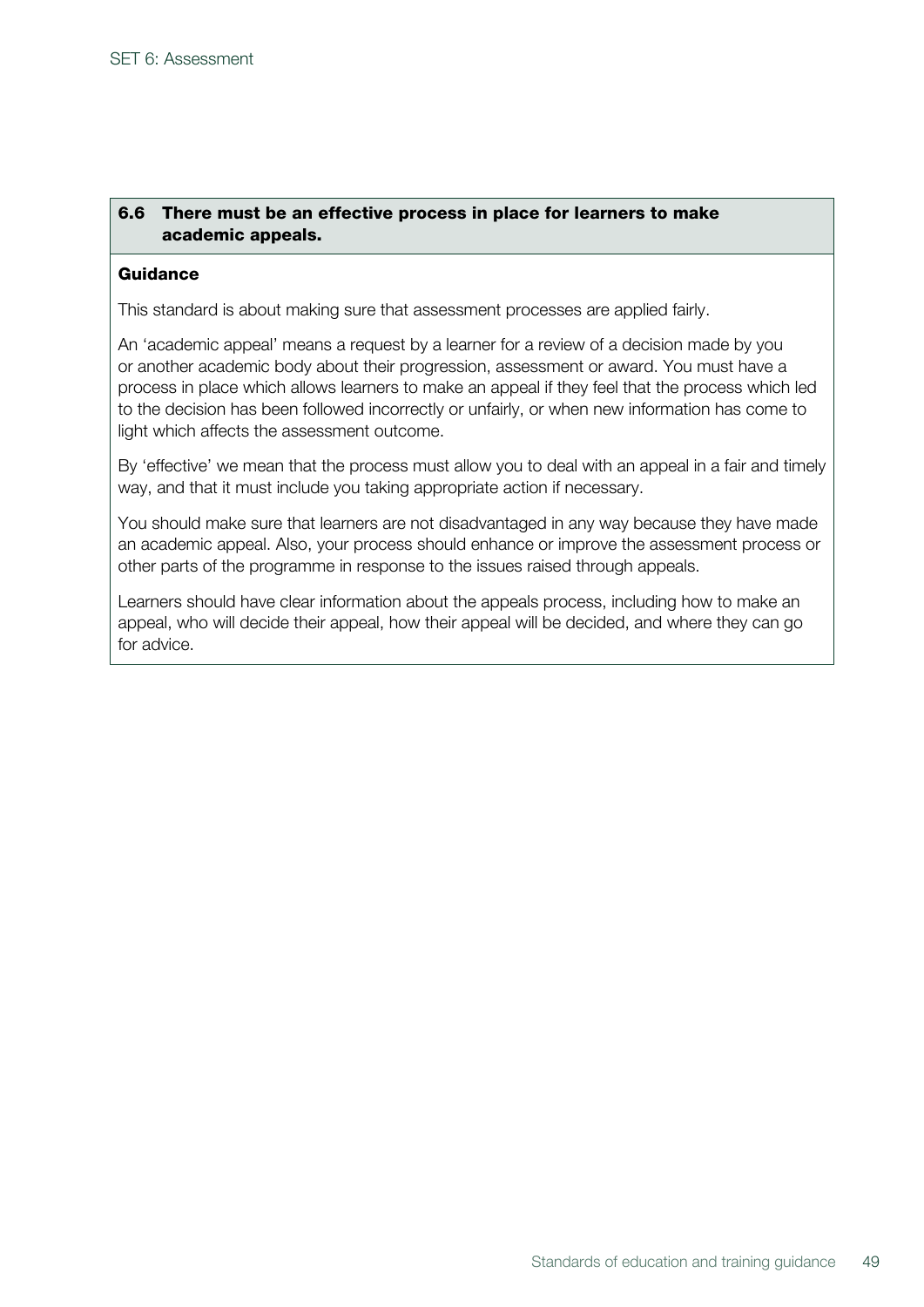#### 6.7 The education provider must ensure that at least one external examiner for the programme is appropriately qualified and experienced and, unless other arrangements are appropriate, on the relevant part of the Register.

#### **Guidance**

This standard is about making sure that there is relevant professional input in the external review of the assessment process.

We do not play any part in appointing or approving external examiners, but need to be sure that policies and processes are in place to make sure that a suitable external examiner is appointed and, when necessary, replaced.

You must make sure that at least one of your external examiners has professional experience and qualifications relevant to the programme.

We would also normally expect at least one external examiner to be registered with us on the relevant part of the Register. However, we recognise that in some circumstances there may be other appropriate external examiners who are not on the relevant part of the Register. If this is the case, you need to provide information about this decision and how you make sure that external examiners from a different professional background are suitable.

We do not set detailed requirements for how you use the advice and feedback from the external examiner. However, we expect that the external examiner contributes to processes which make sure that the programme meets the SETs and achieves the SOPs.

Professional bodies and other organisations in the education sector provide guidance on the role of external examiners. Where relevant, you should take this into account when appointing and using external examiners.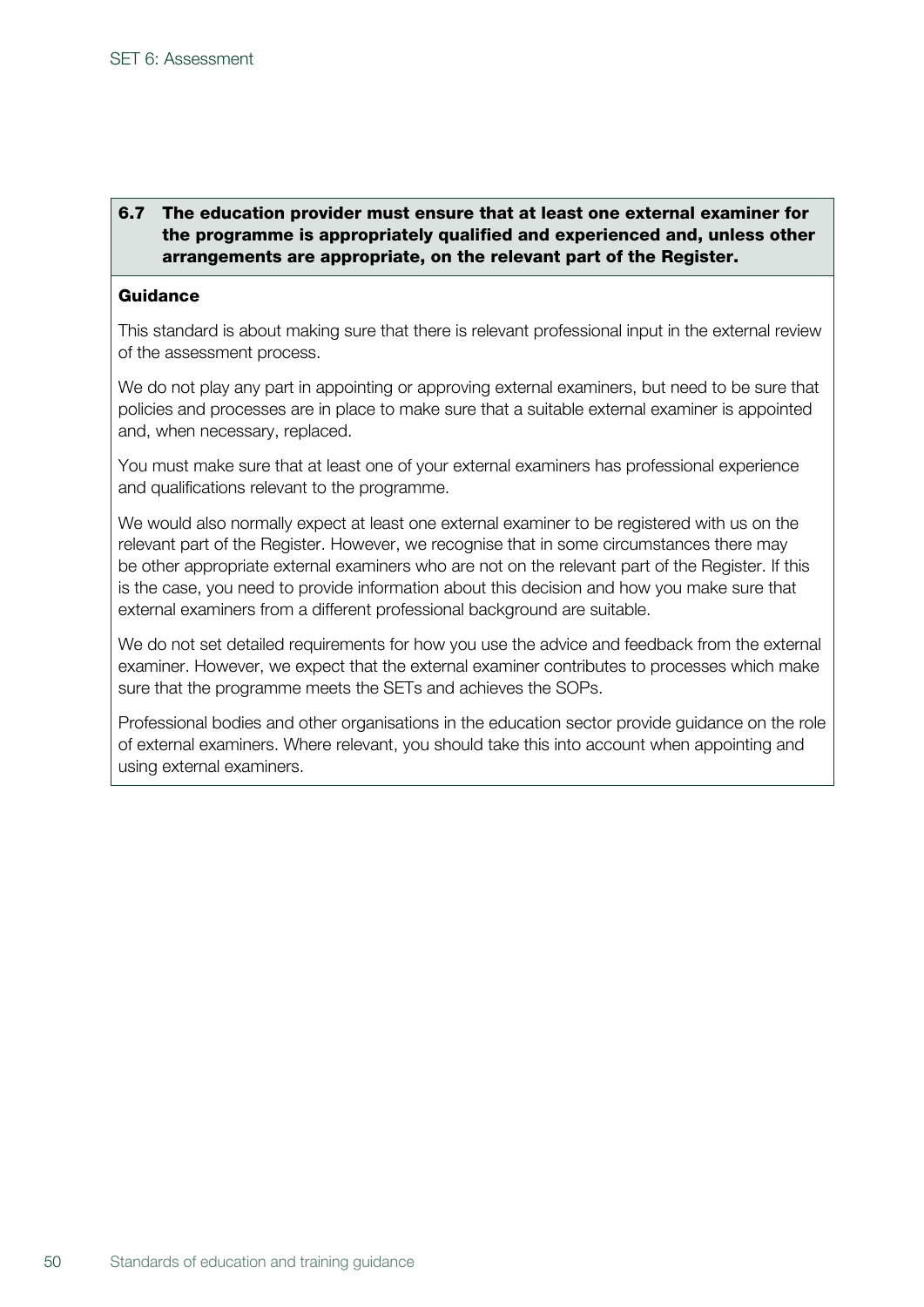## **Glossary**

You may not be familiar with some of the terms we use throughout this document, so we have explained them below.

| <b>Aegrotat</b>           | An award to a learner who was not able to complete the<br>qualification due to illness.                                                                                                                                                                                                                                                                                                            |
|---------------------------|----------------------------------------------------------------------------------------------------------------------------------------------------------------------------------------------------------------------------------------------------------------------------------------------------------------------------------------------------------------------------------------------------|
| <b>Academic appeal</b>    | A request by a learner for a review of a decision of an<br>academic body about their progression, assessment<br>or award. An academic appeal should not be confused<br>with a complaint.                                                                                                                                                                                                           |
| <b>Annual monitoring</b>  | Our yearly process to make sure approved programmes<br>continue to meet the standards of education and training<br>and deliver the standards of proficiency.                                                                                                                                                                                                                                       |
| <b>Applicant</b>          | Anyone applying to a programme you provide                                                                                                                                                                                                                                                                                                                                                         |
| <b>Approval</b>           | The process that leads to decisions about whether a<br>programme meets the requirements of our standards of<br>education and training. Continuing approval depends on<br>satisfactory monitoring.                                                                                                                                                                                                  |
| <b>Carer</b>              | Anyone who looks after, or provides support to, a family<br>member, partner or friend.                                                                                                                                                                                                                                                                                                             |
| <b>Complaint</b>          | The expression of a specific concern by a learner about<br>the quality of the programme and learning opportunities<br>or, more generally, about issues such as unequal<br>treatment or bullying. A complaint should not be<br>confused with an academic appeal.                                                                                                                                    |
| <b>Curriculum</b>         | A structured plan to provide specific learning to support<br>learners' knowledge, skills, behaviour and associated<br>learning experiences. The learning plan is generally<br>organised as a sequence of modules so that a learner<br>receives specific education and training. The curriculum<br>includes the syllabus, teaching guides, an assessment<br>guide and necessary learning resources. |
| <b>Education provider</b> | The institution (for example, a college, university,<br>company or private higher education provider)<br>which maintains overall responsibility for delivering<br>the programme.                                                                                                                                                                                                                   |
| <b>Educator</b>           | Someone involved in teaching, assessing or aiding<br>learning on a programme. This term can include<br>people who are permanently employed by the<br>education provider and others who help to deliver the<br>programme, such as sessional or visiting lecturers and<br>practice educators.                                                                                                        |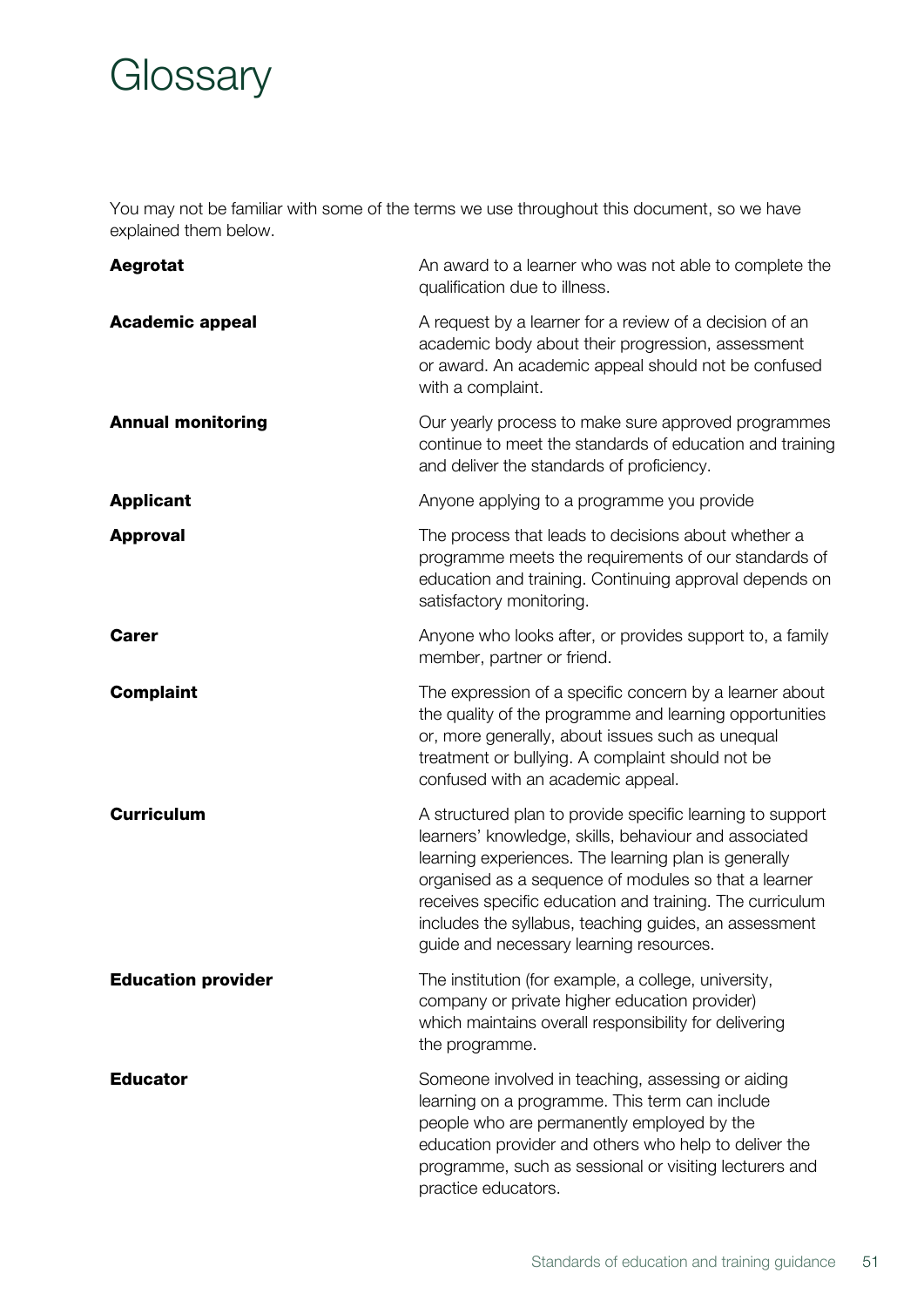| 'Enhanced' level disclosure        | A type of criminal record check that is more detailed<br>than the 'basic' or 'standard' check.                                                                                                                                                                                                                                               |
|------------------------------------|----------------------------------------------------------------------------------------------------------------------------------------------------------------------------------------------------------------------------------------------------------------------------------------------------------------------------------------------|
| <b>External examiner</b>           | A person you appoint to monitor the assessment<br>process of a programme and to make sure that it meets<br>professional and academic standards.                                                                                                                                                                                              |
| <b>Fit to practise</b>             | When someone has the skills, knowledge, character and<br>health to do their job safely and effectively.                                                                                                                                                                                                                                      |
| <b>Governance</b>                  | The policies, processes and monitoring arrangements<br>that make sure that a programme is well run.                                                                                                                                                                                                                                          |
| Leadership                         | Providing a strategy, vision or direction for<br>the programme.                                                                                                                                                                                                                                                                              |
| <b>Learner</b>                     | Anyone studying or training on a programme which<br>leads to them being eligible to join our Register. The<br>term includes students, trainees, apprentices and<br>practitioners in training or work-based learning.                                                                                                                         |
| <b>Management</b>                  | Overseeing the day-to-day delivery of a programme,<br>including setting roles and responsibilities and the<br>allocation of resources.                                                                                                                                                                                                       |
| <b>Practice-based learning</b>     | The clinical or practical experience that forms an<br>essential part of an approved programme. It may<br>take place in separate periods of time or throughout<br>a programme.                                                                                                                                                                |
| <b>Practice educator</b>           | A person who is responsible for a learner's education<br>during their practice-based learning and has received<br>appropriate training for this role.                                                                                                                                                                                        |
| <b>Practice education provider</b> | The organisation that provides practice-based learning<br>for a programme. In many cases this is a separate<br>organisation from the education provider. This includes,<br>for example, health and care providers, local authorities,<br>schools, community organisations and charities across<br>the public, private and voluntary sectors. |
| <b>Programme</b>                   | The academic teaching, practice-based learning,<br>assessment, qualification and other services<br>provided by the education provider, which together<br>form the programme for approval and annual<br>monitoring purposes.                                                                                                                  |
| <b>Programme leader</b>            | The person who has the overall professional                                                                                                                                                                                                                                                                                                  |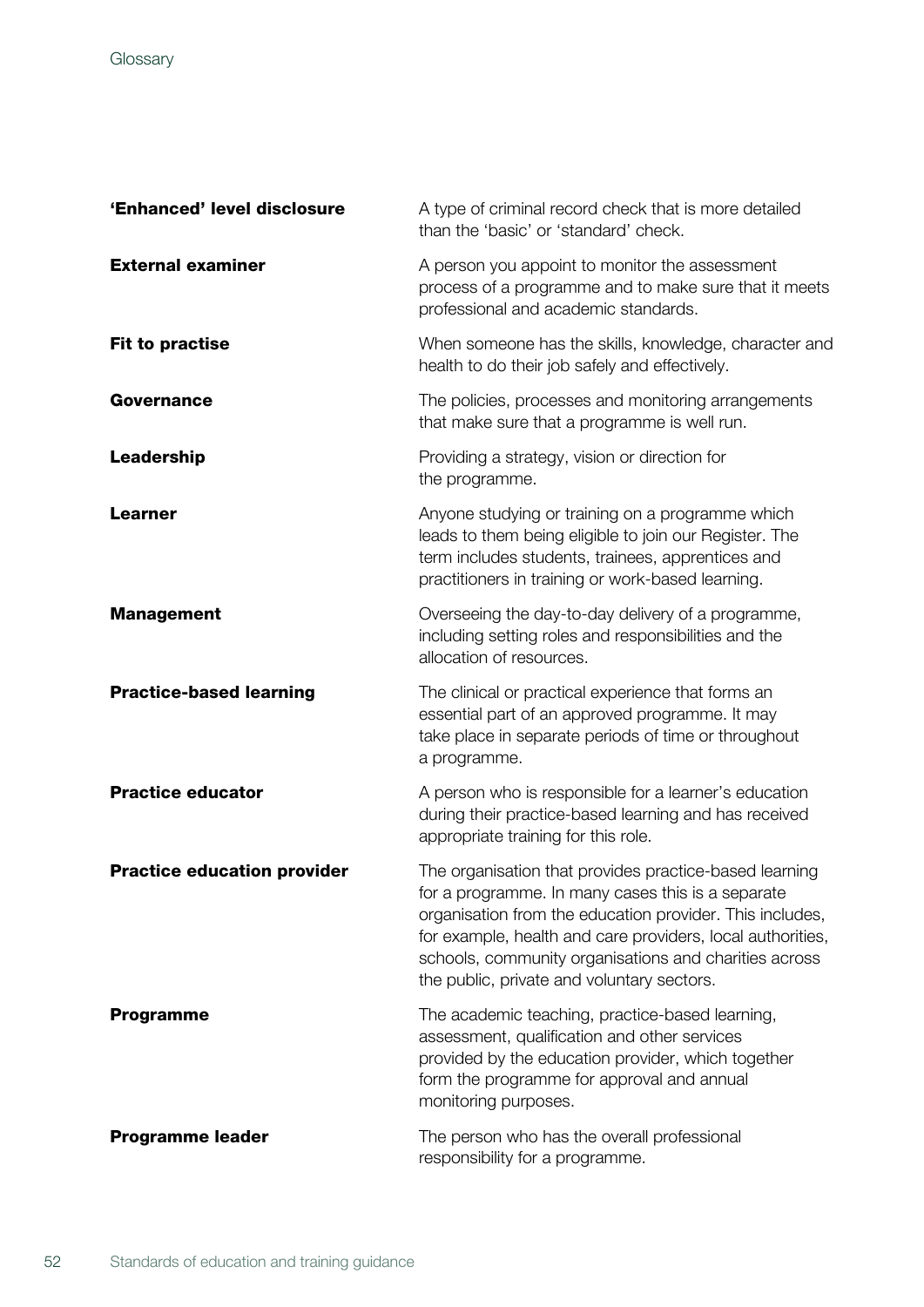| <b>Recognition of prior learning</b>                              | The process for assessing an applicant's previous<br>learning from experience or formal learning (or both).<br>This can lead to credit transfer or other transition<br>arrangements into a programme, where appropriate.                                                                                    |
|-------------------------------------------------------------------|-------------------------------------------------------------------------------------------------------------------------------------------------------------------------------------------------------------------------------------------------------------------------------------------------------------|
| <b>Register</b>                                                   | The list (or any part of it) that we keep of the<br>professionals who meet our standards for their training,<br>professional skills, behaviour and health.                                                                                                                                                  |
| <b>Registrant</b>                                                 | A person who is currently on our Register.                                                                                                                                                                                                                                                                  |
| <b>Service user</b>                                               | Anyone who uses, or is affected by, the services of<br>registrants or learners.                                                                                                                                                                                                                             |
| Staff                                                             | Anyone involved in delivering the programme. The term<br>applies to all roles including educators, management,<br>administrative and support staff, as well as people in<br>both paid and unpaid positions.                                                                                                 |
|                                                                   | In practice-based learning, this term may also refer to<br>others working in the practice-based learning setting<br>who interact with learners.                                                                                                                                                             |
| <b>Standards of conduct,</b><br>performance<br>and ethics (SCPEs) | Standards that apply to everyone on our Register<br>and people who are applying for registration. They<br>set out our expectations regarding a professional's<br>behaviour, and cover their ethics, decision-making,<br>communication and interaction with service users,<br>carers, colleagues and others. |
| <b>Standards of proficiency (SOPs)</b>                            | Standards which set out the knowledge, skills and<br>understanding that are necessary to practise a<br>profession safely and effectively. Professionals must<br>meet these standards when they complete an approved<br>programme before they can be registered.                                             |
| <b>Suitability</b>                                                | Where an applicant or learner has the appropriate<br>health, character and conduct to train to become a<br>health and care professional and to interact safely with<br>service users and carers.                                                                                                            |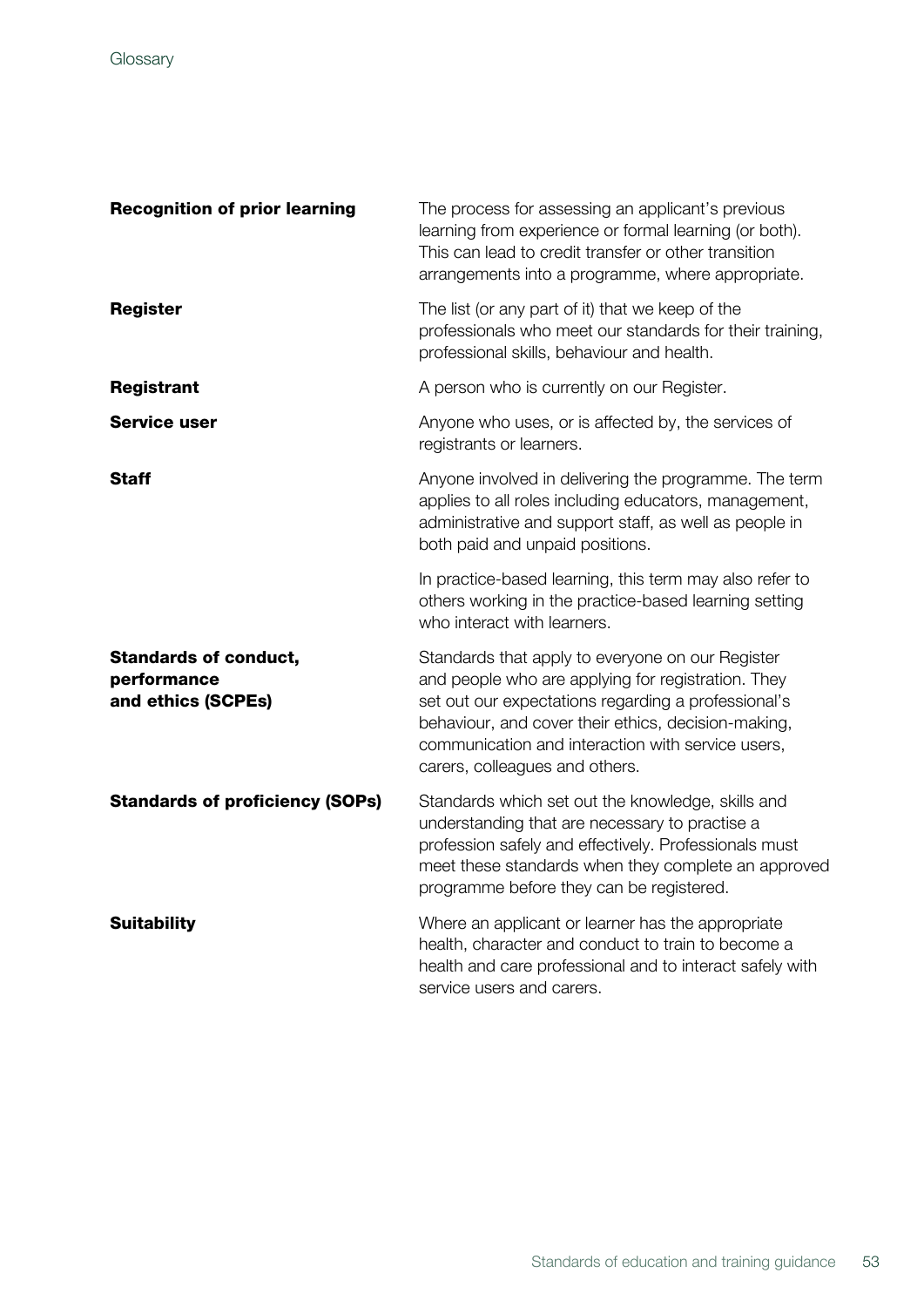## **Notes**